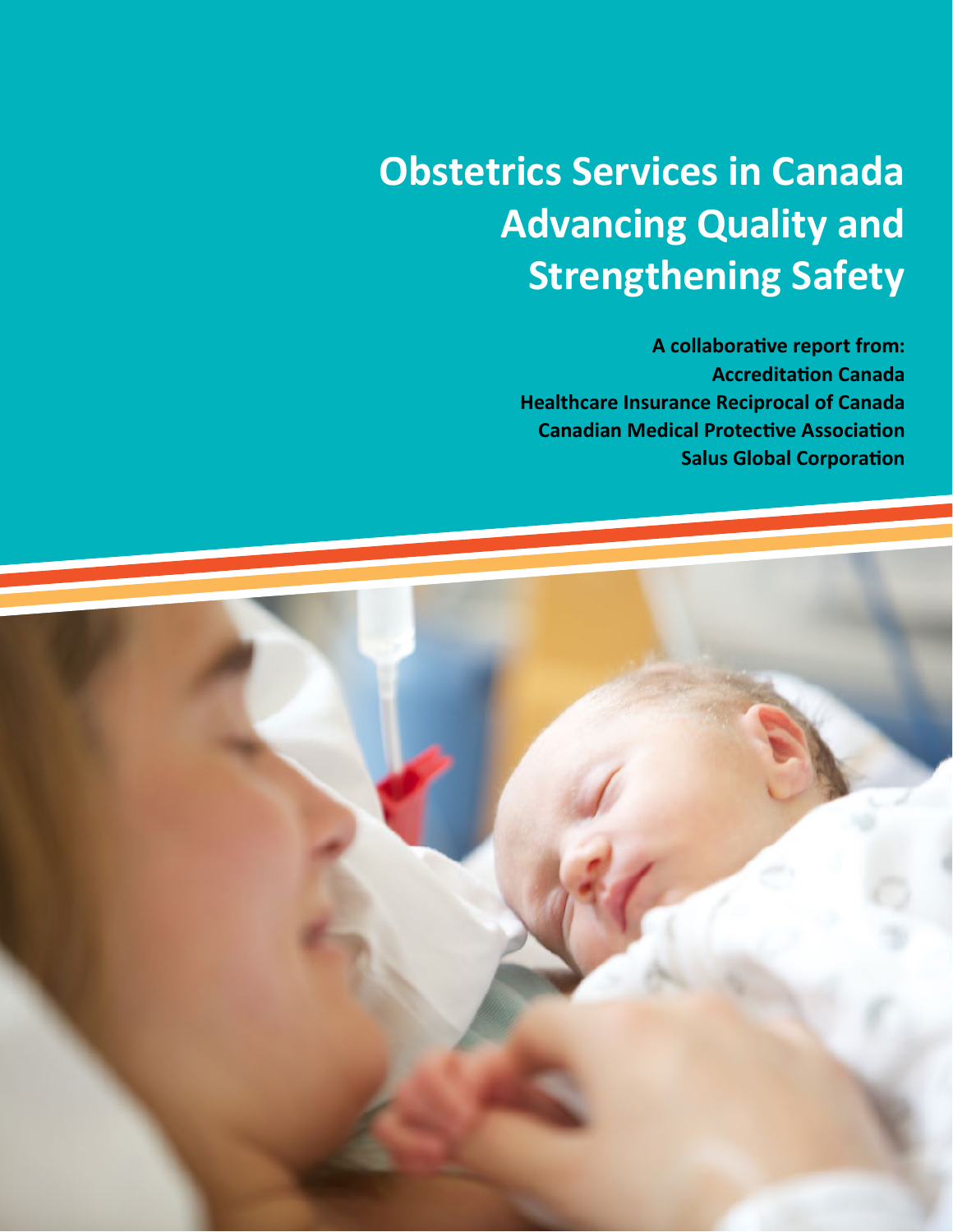

#### **Obstetrics Services in Canada: Advancing Quality and Strengthening Safety**

Accreditation Canada, the Healthcare Insurance Reciprocal of Canada, the Canadian Medical Protective Association, and Salus Global Corporation retain all intellectual property rights for the information presented here, unless otherwise specified.

© 2016 Accreditation Canada, the Healthcare Insurance Reciprocal of Canada, the Canadian Medical Protective Association, and Salus Global Corporation.

How to cite this document:

Accreditation Canada, the Healthcare Insurance Reciprocal of Canada, the Canadian Medical Protective Association, and Salus Global Corporation. (2016). Obstetrics Services in Canada: Advancing Quality and Strengthening Safety. Ottawa, ON: Accreditation Canada.

Also issued in French under the title:

Les services d'obstétrique au Canada – Faire progresser la qualité et renforcer la sécurité.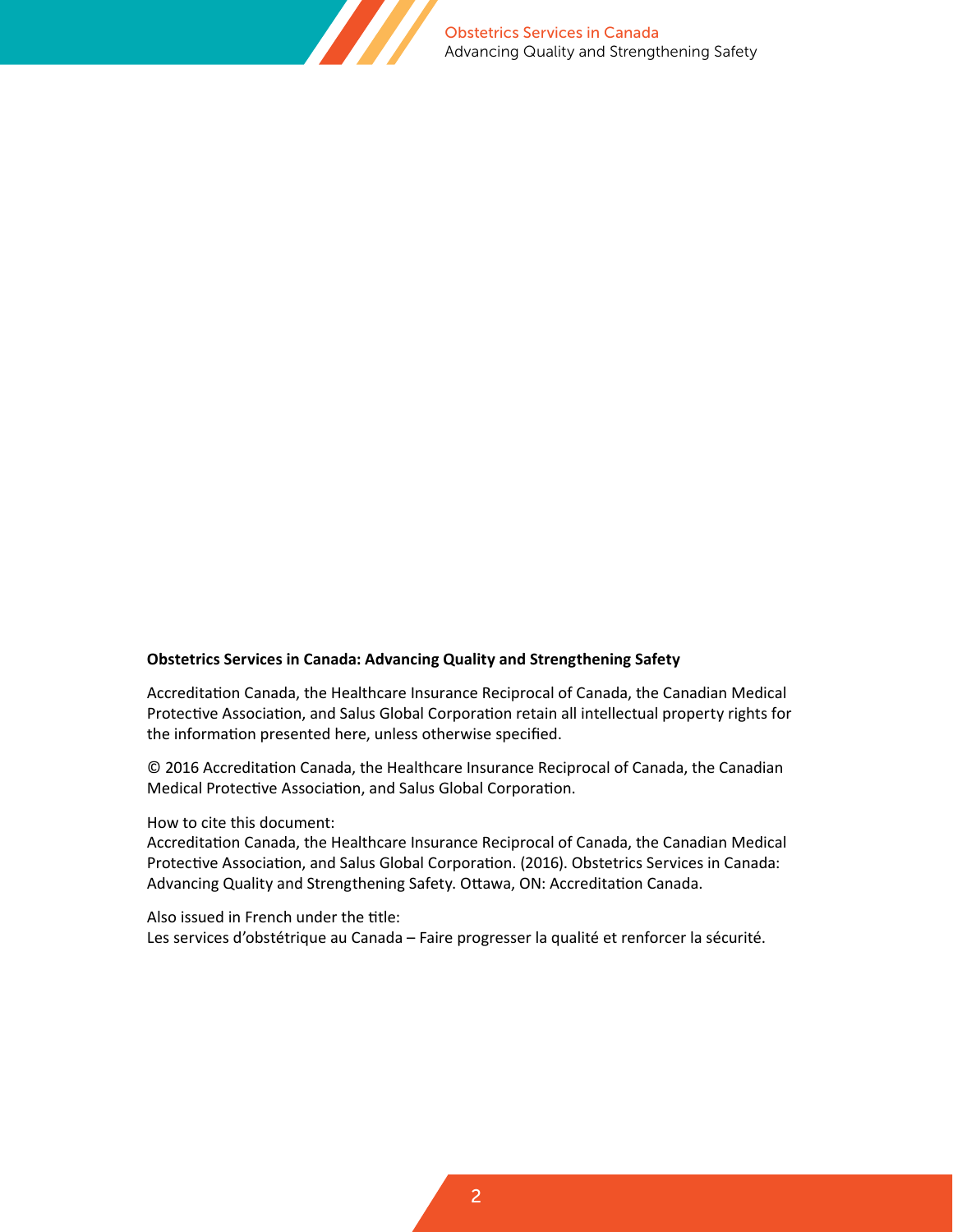

## About the contributing organizations



#### **Accreditation Canada**

Accreditation Canada is an independent, not-for-profit organization that accredits health care and social services organizations in Canada and around the world. Its comprehensive accreditation programs foster ongoing quality improvement through evidence-based standards and a rigorous external peer review. Accredited by the International Society for Quality in Health Care (ISQua), Accreditation Canada has been helping organizations improve health care quality and patient safety for more than 55 years.



#### **HIROC**

The Healthcare Insurance Reciprocal of Canada (HIROC) is a non-profit insurance reciprocal owned and governed by over 700 health care organizations across Canada. It was started in the 1980s when health care organizations were unable to find reasonably priced insurance in the commercial marketplace. The reciprocal/cooperative model allows for pooling of data across multiple similar organizations, sharing of lessons learned, and collective pressure exerted by members to implement effective risk management programs that reduce injury.



#### **CMPA**

The Canadian Medical Protective Association (CMPA) is a not-for-profit association which provides medical-legal protection to approximately 95,000 Canadian physicians. The CMPA multidisciplinary teams collect and analyze medical-legal information to determine risk trends. This contributes to the extensive knowledge base on which the Association's professional development programs for physicians, education materials, and policy positions are built.



### **Salus Global Corporation**

For more than 14 years, Salus Global Corporation has been recognized as the world leader in helping health care organizations achieve better clinical, economic, and operational outcomes. A specialty consulting and implementation firm, we help health care organizations improve performance and quality outcomes through increased interprofessional collaboration.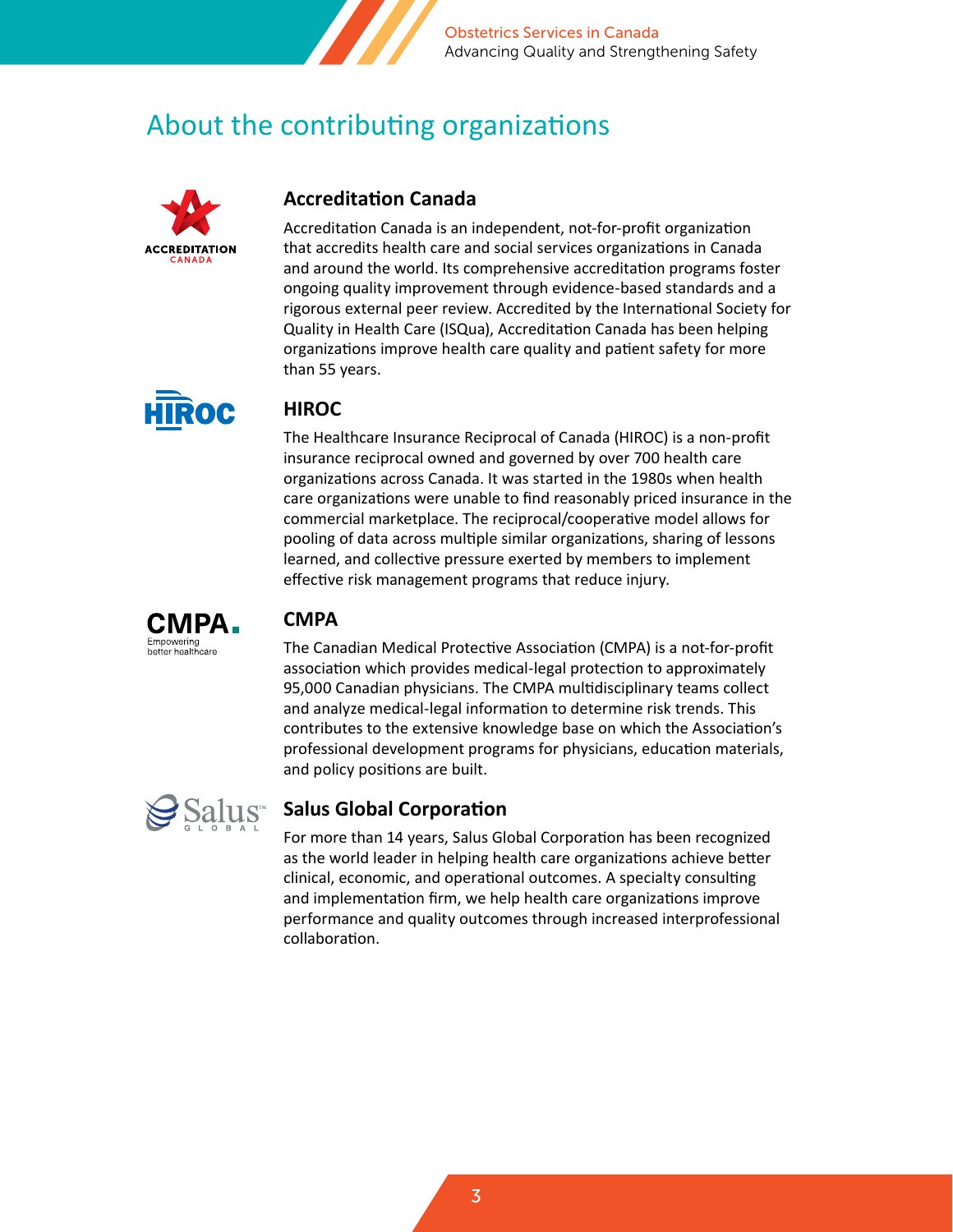

## Acknowledgements

The contributing organizations acknowledge and thank the authors:

**Project lead:** Jonathan Mitchell, Manager, Policy and Research, Accreditation Canada

#### **Accreditation Canada**

- Viktoria Roman, Health Services Research Specialist, Policy and Research
- **Jonathan Mitchell, Manager, Policy and Research**

#### **HIROC**

- **Joanna Noble, Supervisor, Knowledge Transfer**
- **Polly Stevens, Vice President, Healthcare Risk Management**
- **-** Arlene Kraft, Manager, Healthcare Risk Management

#### **CMPA**

- **Dr.** Charmaine Roye, Director, Systems Strategy and Engagement
- **Dr.** Gordon Wallace, Managing Director, Safe Medical Care

#### **Salus Global Corporation**

**-** Dr. James Ruiter, Medical Director and Vice President

The partner organizations acknowledge and thank the following individuals for their contributions:

- **Dr. Sharon Caughey, Physician Advisor, System Strategy and Engagement, CMPA**
- **Jason William Demmery, Database Administrator, Salus Global Corporation**
- **Malcolm Eade, President and CEO, Salus Global Corporation**
- Qendresa Hasanaj, Health Services Research Specialist, Policy and Research, Accreditation Canada
- Anna MacIntyre, Medical Analyst Researcher, Medical Care Analytics, CMPA
- **H** Hélène Sabourin, Senior Director, Governance, Corporate Strategy, and Quality, Accreditation Canada
- **Debi Sanderson, The Desiderata Group Inc., Salus Global Corporation**
- **Anne Steen, Supervisor, Medical Care Analytics, CMPA**
- Qian Yang, Manager, Medical Care Analytics and Development, CMPA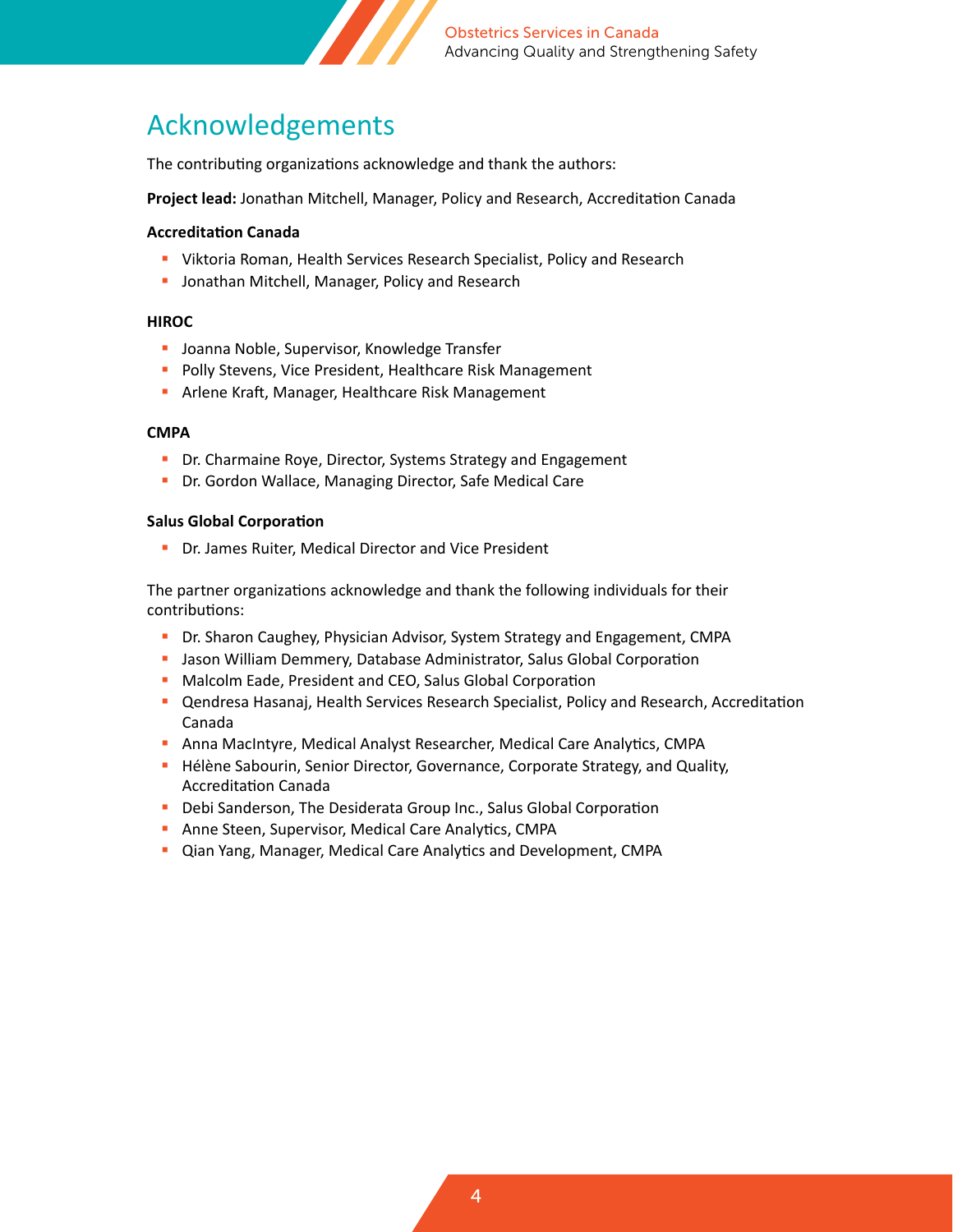

## **Contents**

| National results from Accreditation Canada: Measuring performance in obstetrics services 9    |
|-----------------------------------------------------------------------------------------------|
| The HIROC experience: Obstetrical patient harm incidents in medical-legal claims 15           |
| Learnings from the CMPA: High-risk patient safety issues in obstetrics 19                     |
| Salus Global Corporation's MORE <sup>OB</sup> Program: Creating sustainable culture change 23 |
|                                                                                               |
|                                                                                               |
|                                                                                               |
| Appendix B: HIROC Medical malpractice data and maternal newborn claims 32                     |
|                                                                                               |
|                                                                                               |
|                                                                                               |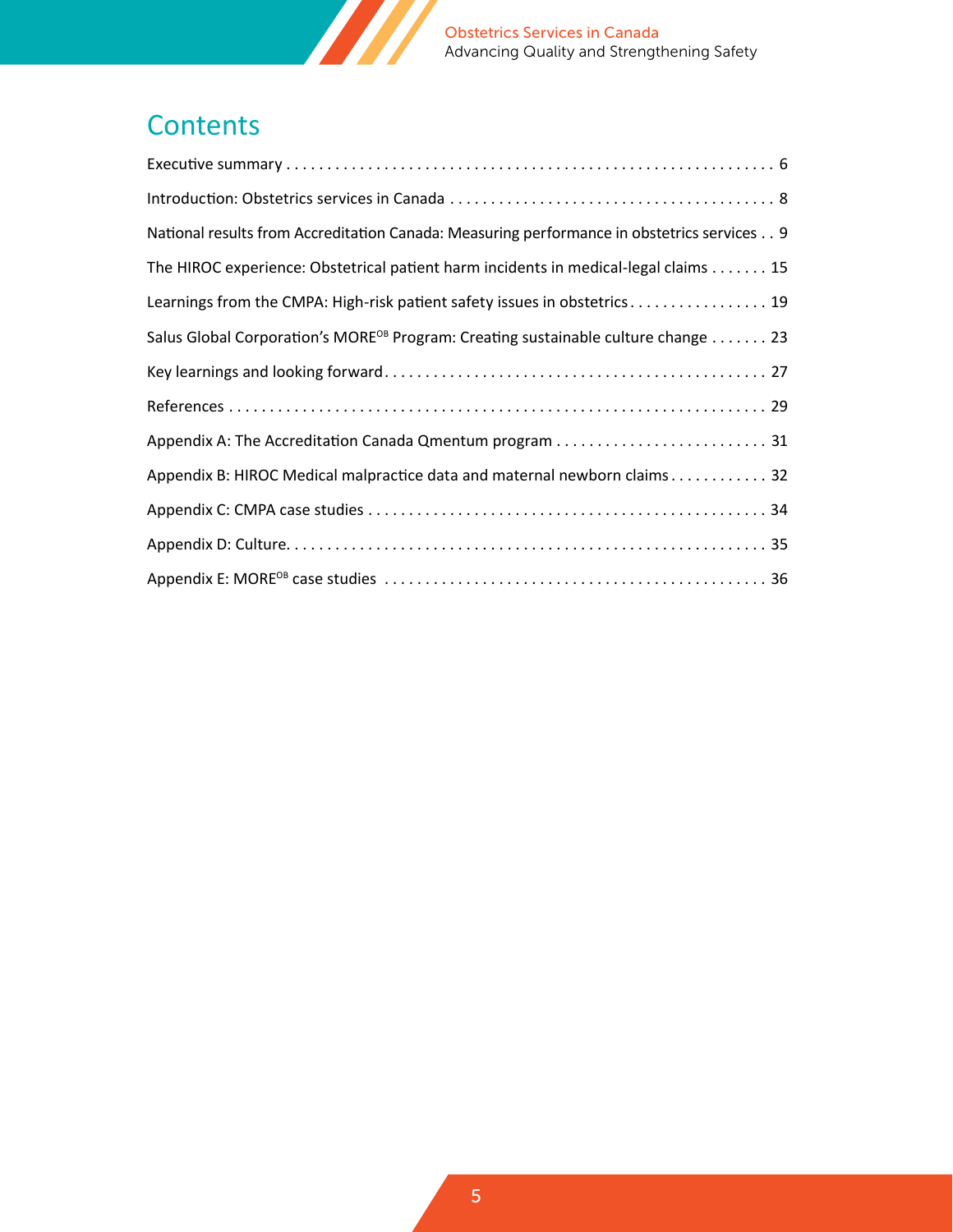

## <span id="page-5-0"></span>Executive summary

The quality and safety of the obstetrics services provided to Canadian families deserve focused attention, given that there are around 380,000 births annually in Canada (Statistics Canada, 2015) and childbirth is the main reason for hospital stays (Canadian Institute for Health Information, 2014).

*Obstetrics Services in Canada: Advancing Quality and Strengthening Safety* is a collaborative report by Accreditation Canada, the Healthcare Insurance Reciprocal of Canada (HIROC), the Canadian Medical Protective Association (CMPA), and Salus Global Corporation that profiles the quality and safety of obstetrics services<sup>1</sup> in Canada from 2004 to 2015. Each organization is committed to health care safety and improving the performance of health care teams. Together, these four national organizations are using their detailed data to report on strengths, issues, and challenges in obstetrical care today.

Accreditation Canada client organizations showed a high level of compliance with the *Obstetrics Services Standards* from 2012 to 2015, particularly in the areas of:

- **Timely, accurate, and appropriate client assessment**
- Safe and effective use of obstetric and postpartum devices and equipment
- Keeping client information accurate, accessible, up to date, and secure

By contrast, there are opportunities for improvement with regard to having a policy and procedure for:

- **Sponge and needle counts for pre- and post-vaginal births**
- **If all identifying indicators to monitor progress for quality improvement objectives**
- **Sharing evaluation results of quality improvement initiatives with staff, clients, and** families
- Contacting clients, families, or referral organizations to evaluate the effectiveness of a transition and to improve transition and end-of-service planning

Organizations using the *Obstetrics Services Standards* also achieved high levels of compliance with the Required Organizational Practices (ROPs).<sup>2</sup> However, there are opportunities for improvement with regard to providing training on infusion pumps, implementing a falls prevention strategy, and conducting medication reconciliation at care transitions.

HIROC's malpractice claims show an increase in maternal/newborn claims. By claims costs, the top-rated risk was the failure to interpret or respond to abnormal fetal status, followed by mismanagement of induction and augmentation medications. Overall, Level III centres<sup>3</sup> had the highest level of compliance with maternal/newborn mitigation strategies, compared to Level I centres<sup>4</sup> and Level II centres.<sup>5</sup> Level II centres showed the greatest overall improvement in compliance with risk mitigation strategies. Areas for continued improvement relate to

<sup>1</sup> Does not include midwife-led care.

<sup>2</sup> Required Organizational Practices (ROPs) are essential, evidence-informed practices that client organizations must have in place to mitigate risk and improve the quality and safety of their services.

<sup>3</sup>Level III centres are tertiary hospitals with full on-site perinatal and neonatal services.

<sup>4</sup> Level I centres are community or rural hospitals providing maternity care for women with no major risk factors normally without specialist support.

<sup>5</sup> Level II centres are community or regional hospitals providing care for low and high risk pregnancies with specialist support.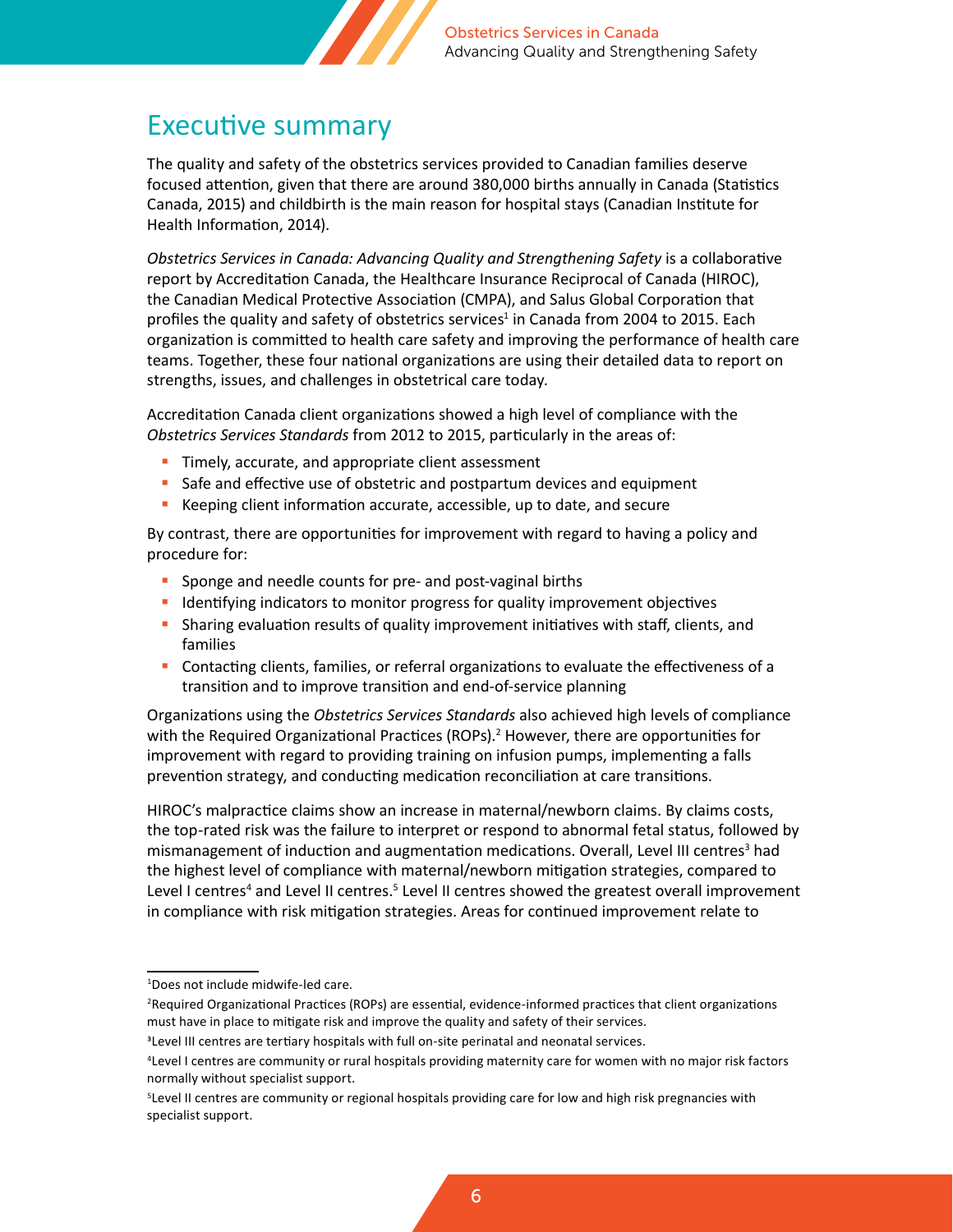

monitoring adherence to fetal surveillance protocols and chain of command protocols, and implementing on-call or second on-call contingency plans.

CMPA's analysis of 688 medical-legal cases closed in the last 10 years show five high-risk clinical areas:

- **Fetal heart rate monitoring**
- **Induction and augmentation of labour**
- **Assisted vaginal delivery**
- **Timing of the decision to perform a caesarean section (C-section)**
- **Managing shoulder dystocial**

Additional areas for improvement are clinical decision-making, team communication, policies or procedures, informed consent, and recordkeeping.

Salus Global Corporation's MORE<sup>OB</sup> (Managing Obstetrical Risk Efficiently) Program is an obstetrics risk prevention and error reduction program used in over 300 hospitals and birthing units across Canada. Results associated with the MORE<sup>OB</sup> Program include improved outcomes for infants and mothers, reduced numbers of malpractice claims, and lower liability insurance costs. It also results in improvements in resource utilization, quality of worklife, application of evidence-based knowledge, and completeness of documentation.

The leading practices, case studies, and stories outlined in this report demonstrate that changes in health care delivery, medical technology, demographics, and the workforce are among the factors that are having and will continue to have an impact on obstetrics services in Canada.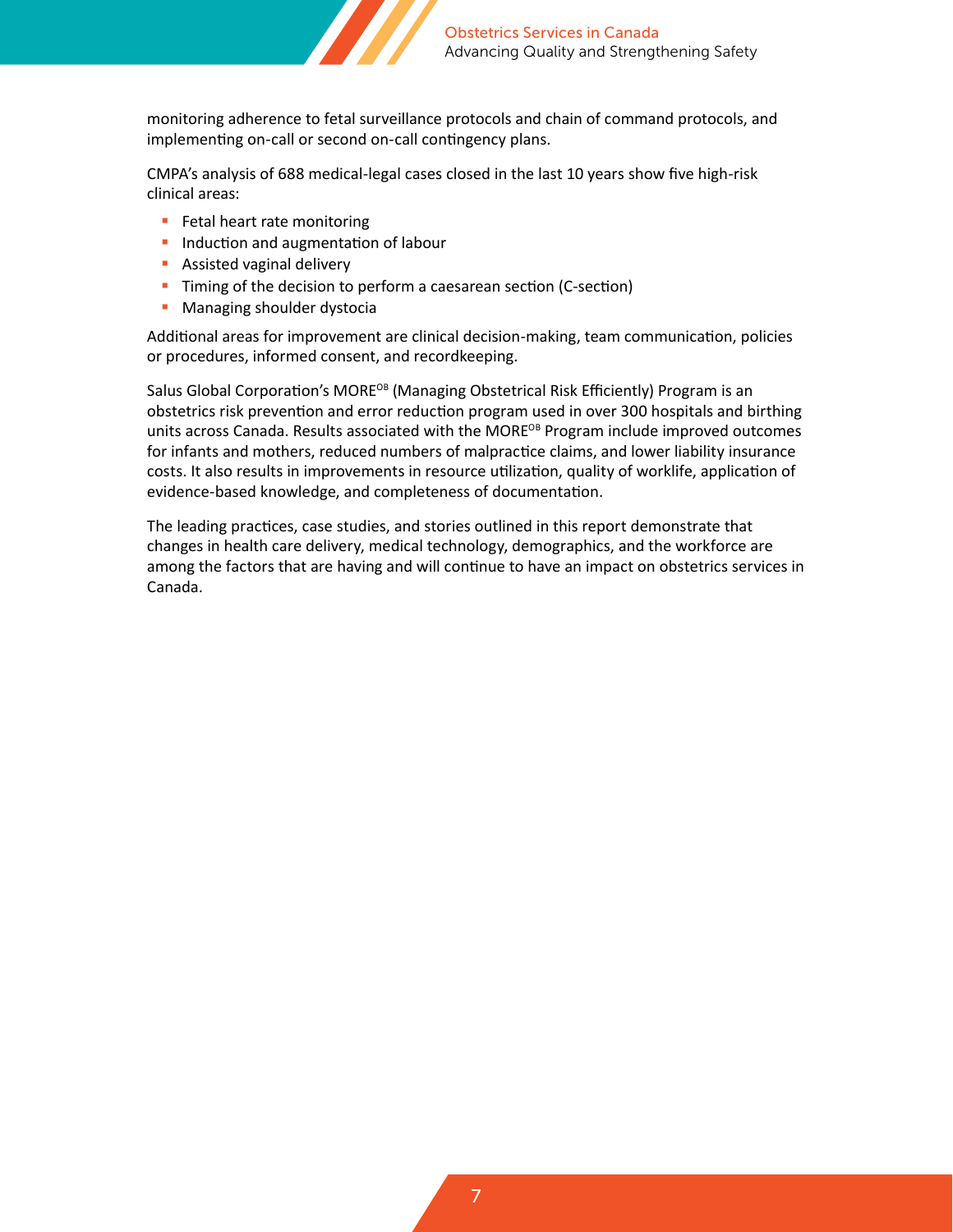

## <span id="page-7-0"></span>Introduction: Obstetrics services in Canada

Health care professionals strive to deliver high-quality health services, and those who provide obstetrics services are committed to safe care for women and newborns. Recognizing the importance of quality and safety in obstetrics, Accreditation Canada, HIROC, CMPA, and Salus Global Corporation collaborated to highlight the strengths and opportunities for improvement in obstetrics services<sup>6</sup> across the country. These four organizations are committed to health care safety and to improving the performance of health care teams. This report:

- Showcases the performance of Canadian health care organizations and practitioners providing obstetrical services with respect to safety and quality standards
- Identifies areas of strength and opportunities for improvement in obstetrical services, including postpartum care<sup>7</sup>
- **Highlights key risks in obstetrics**

**CASE STUDY**

**CASE STUDY** 

- **D** Outlines key risk mitigation strategies and their adoption by health care organizations
- Showcases resources, innovations, and leading practices available to health care teams and organizations delivering obstetrics services

#### **Creating a community of practice**

The team at Inuvik Regional Hospital created a community of practice to address a lack of consistent, complete, and safe prenatal care in the region. Interventions focused on developing a formal communications strategy that included all obstetrical care providers. Weekly multidisciplinary prenatal rounds, a prenatal round table to discuss risks and follow up for every woman who is at 36 weeks, and ongoing performance audits created a culture of safety that is providing safer and more comprehensive obstetrical care for women and babies. Read the detailed case study in [Appendix E.](#page-35-0)

The quality and safety of obstetrics services provided to Canadian families deserve ongoing attention, given that around 380,000 births occur annually in Canada (Statistics Canada, 2015) and that childbirth is the main reason for hospital stays (Canadian Institute for Health Information, 2014). The results presented in this report indicate that while the quality of obstetrics care in Canada is high, patient safety incidents continue to occur.

As much as there are clear opportunities to learn from what goes wrong, it is equally vital to understand why things go right, so as to recreate them. This concept is known in resilience engineering as production safety. A focus on a culture of safety and an emphasis on teamwork, effective communication, and standardized and reliable care processes are crucial to improvement. Measuring quality plays a significant role in the effectiveness, efficiency, and safety of services. Risks and areas for improvement need focused attention from health care leaders and interprofessional teams across the country to achieve sustained, positive change.

<sup>6</sup> Does not include midwife-led care.

<sup>7</sup> Care that follows childbirth.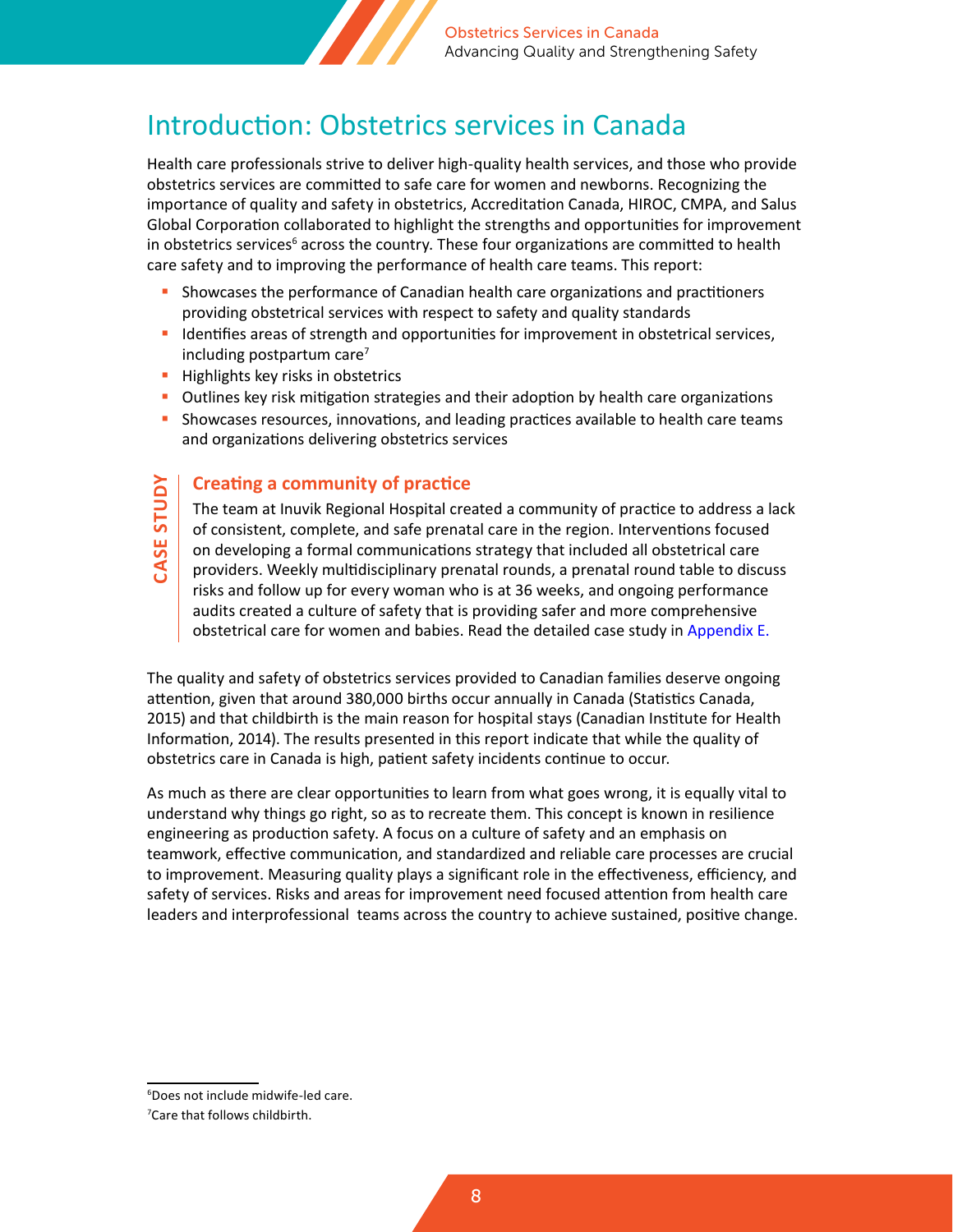

## <span id="page-8-0"></span>National results from Accreditation Canada: Measuring performance in obstetrics services

The [Accreditation Canada](https://accreditation.ca/) Qmentum accreditation program helps health care organizations improve the quality of their services by providing comprehensive, sector-specific standards, a customized on-site survey plan, a thorough self-assessment and on-site survey process, and detailed accreditation results identifying strengths and opportunities for improvement. For more information about Qmentum, see [Appendix A.](#page-30-0)

The *Obstetrical Services Standards* apply to the labour and birth process in the acute care setting, up to the point when the mother and baby go home or are transferred to another care setting. Compliance rates with the standards provide information on how organizations are performing with respect to quality, safety, and best practices.

In 2011, the *Obstetrics Services Standards* were enhanced by Accreditation Canada, with the help of a national Standards Working Group consisting of obstetrics experts and stakeholder organizations from across the country, and additional input from a broad web-based consultation. The language was updated and new content was added with regard to:

- The use of structured communication tools and documentation of fetal health assessments
- **Determining levels of monitoring and expertise required during labour and** at birth
- **Having standardized procedures for fetal health surveillance, responding to** abnormal fetal heart rate tracings, and mobilizing resources for urgent birth cases
- **Having a policy and procedure for sponge and needle counts for pre- and** post-vaginal births
- **Having an infant feeding policy**
- Safely using obstetrics devices and equipment
- **Safely administering oxytocin and prostaglandin**
- Using a safe surgery checklist before beginning surgical procedures

The enhanced standards were first evaluated during on-site surveys starting in September 2012.

### **Compliance with the Accreditation Canada** *Obstetrics Services Standards*

Compliance with the *Obstetrics Services Standards* was assessed in 185 health care organizations—91 acute care organizations, 93 health systems, and one aboriginal health services organization—from 2012 to 2015. Across Canada, client organizations achieved high compliance with the standards overall, and excelled in three areas, as shown in Table 1, where they achieved full compliance.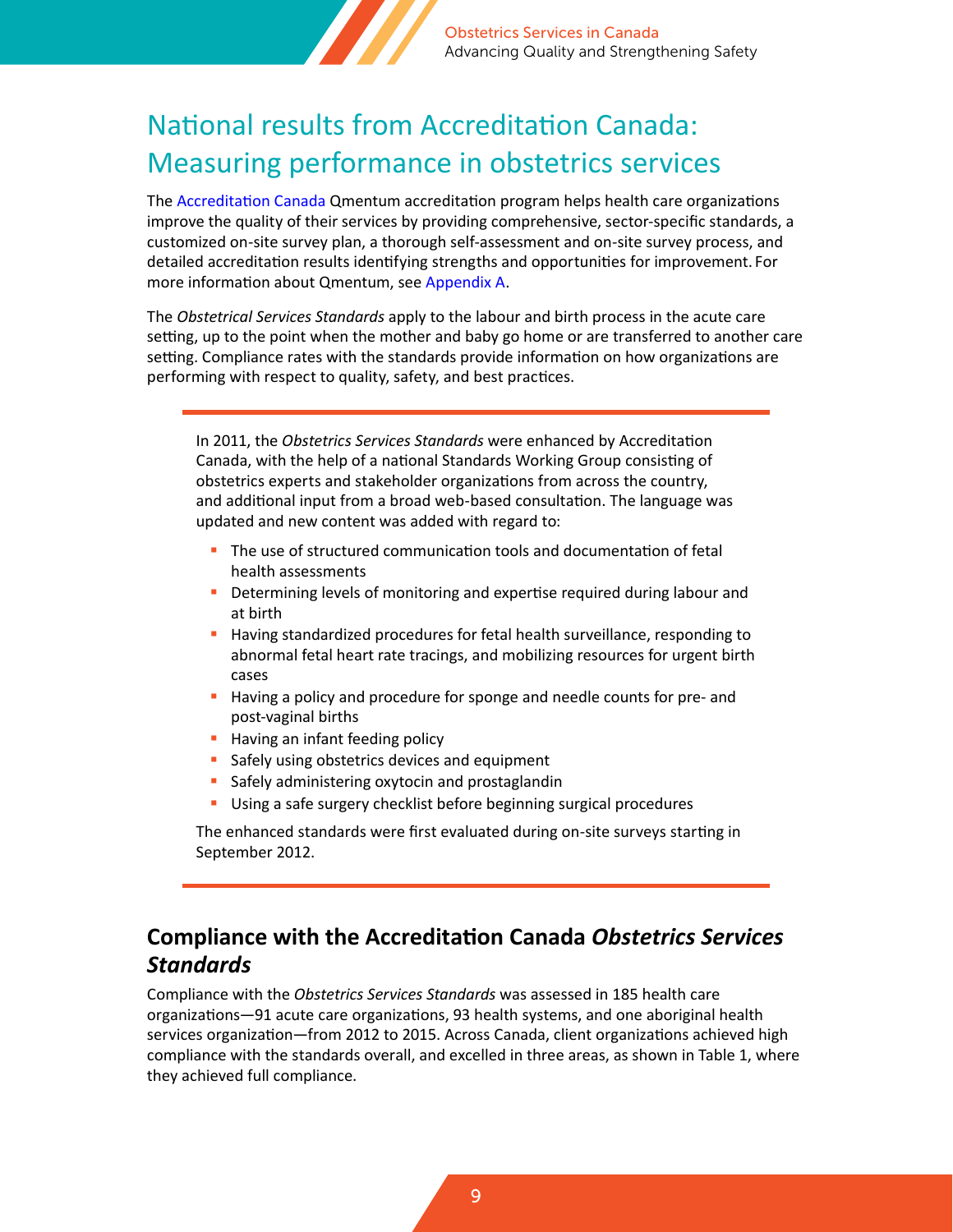

#### **Table 1 –** *Obstetrics Services Standards***: Strengths, 2012–2015**

| <b>Standard</b>                                                                             | <b>Description</b>                                                                                                                                                                                                                                                           |
|---------------------------------------------------------------------------------------------|------------------------------------------------------------------------------------------------------------------------------------------------------------------------------------------------------------------------------------------------------------------------------|
| The team accurately and<br>appropriately assesses each client<br>in a timely manner.        | Timeframes for completing the initial assessment,<br>including physical and psychological health, are set and<br>tracked; risks and level of monitoring and care required<br>during labour and birth are identified.                                                         |
| The team safely and effectively<br>uses obstetrics and postpartum<br>devices and equipment. | Best practice guidelines and manufacturers' instructions<br>are followed; training on the use of new devices and<br>equipment is provided.                                                                                                                                   |
| The team keeps client<br>information accurate, accessible,<br>up to date, and secure.       | Client records are maintained; applicable legislation<br>for protecting the privacy and confidentiality of client<br>information is met; clients have opportunities to access<br>their records; and staff and service providers have<br>timely access to client information. |

Approximately 10% of client organizations did not meet certain standards, as shown in Table 2.

| <b>Standard</b>                                                                                                                                  | <b>Description</b>                                                                                                                                             | What needs to be improved?                                                                                                                                                                                                                                                                                                                           |
|--------------------------------------------------------------------------------------------------------------------------------------------------|----------------------------------------------------------------------------------------------------------------------------------------------------------------|------------------------------------------------------------------------------------------------------------------------------------------------------------------------------------------------------------------------------------------------------------------------------------------------------------------------------------------------------|
| The team prepares the<br>client for vaginal or<br>C-section birth.                                                                               | Standardized procedures<br>are followed and plans/<br>procedures are ready for any<br>emergency.                                                               | Having a policy and procedure<br>for sponge and needle counts for<br>pre- and post-vaginal births.                                                                                                                                                                                                                                                   |
| The team prepares<br>clients and families<br>for transition to<br>another service team<br>or setting, service<br>provider, or end of<br>service. | Clients and families are<br>informed about and<br>prepared for the transition<br>process.                                                                      | Contacting clients, families, or<br>referral organizations to evaluate<br>the effectiveness of a transition.<br>Using information to improve<br>transition and end-of-service<br>planning after the transition or<br>end of service.<br>Developing a formal evaluation<br>process for obstetrics services<br>(e.g., using follow-up phone<br>calls). |
| The team makes ongoing<br>improvements to its<br>obstetrics services.*                                                                           | Performance measures<br>for obstetrics services are<br>identified and monitored,<br>and evaluation results are<br>shared with staff, clients, and<br>families. | Monitoring clients' and families'<br>perspectives on the quality<br>of obstetrics services, and<br>comparing results with other<br>similar organizations.<br>Sharing evaluation results of<br>quality improvement initiatives<br>with staff, clients, and families.                                                                                  |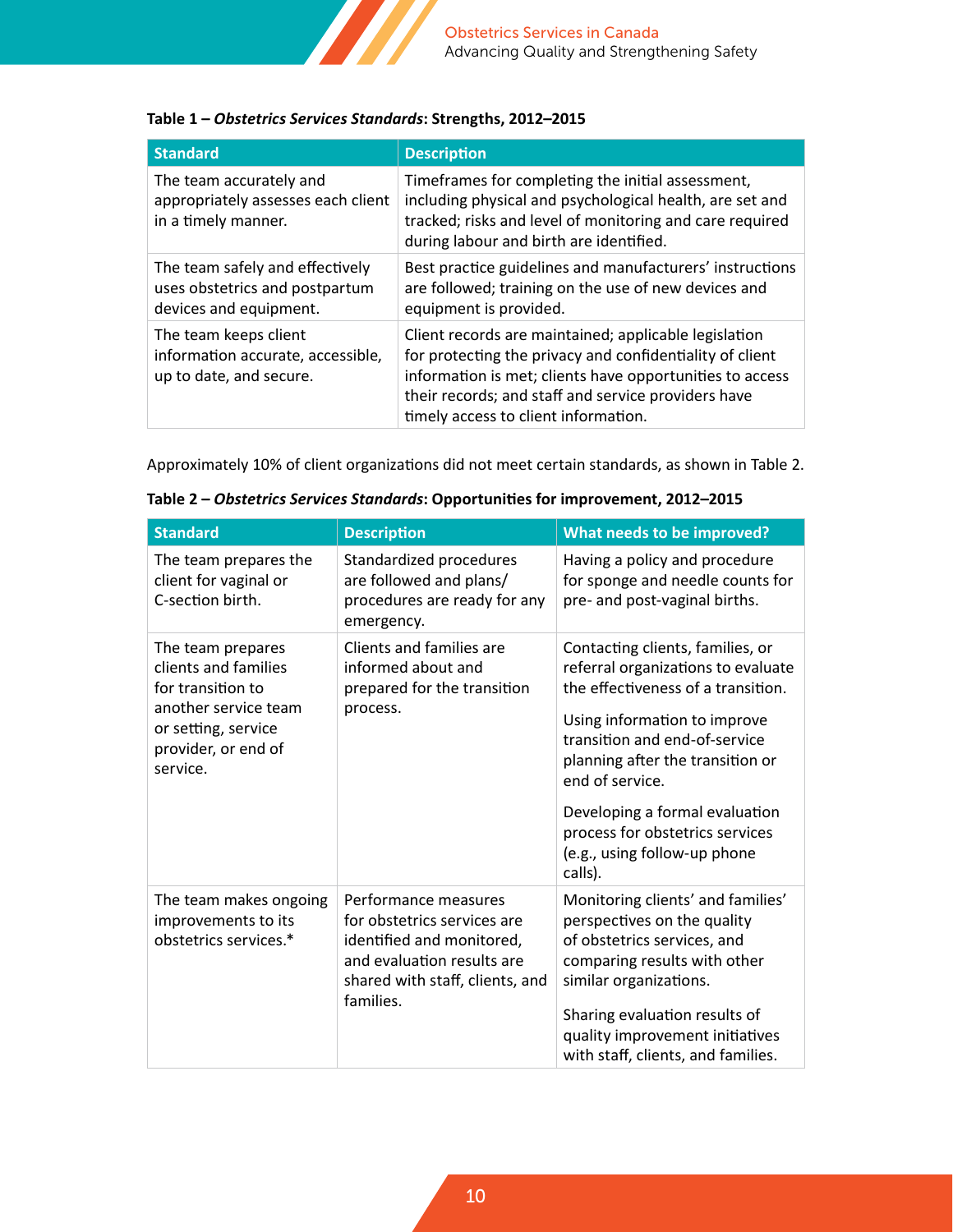

| <b>Standard</b>                                                                                       | <b>Description</b>                                                                                         | What needs to be improved?                                                              |
|-------------------------------------------------------------------------------------------------------|------------------------------------------------------------------------------------------------------------|-----------------------------------------------------------------------------------------|
| The team collects<br>and uses indicator<br>data to guide its<br>quality improvement<br>initiatives.** | Indicator data to guide<br>quality improvement<br>initiatives at the team level<br>are collected and used. | Identifying indicators to<br>monitor progress toward quality<br>improvement objectives. |

\* In effect from 2012 to 2014.

\*\* New in 2015; replaces "The team makes ongoing improvements to its obstetrics services."

### **Required Organizational Practices in the** *Obstetrics Services Standards*

Required Organizational Practices (ROPs) are key components of Qmentum. Introduced in 2005, ROPs are essential, evidence-informed practices that client organizations must have in place to mitigate risk and improve the quality and safety of their services. ROPs are developed with input from health care experts from across the country at provincial, territorial, and national levels, including health service practitioners and providers, researchers, policy makers, ministry personnel, and academics.

Each ROP has a goal statement, a guideline with the rationale and supporting evidence, and tests for compliance that are rated as met or unmet during the on-site survey. An organization must meet all tests for compliance to meet the ROP. Figure 1 compares ROP compliance from 2012 to 2015 for the ROPs found in the *Obstetrics Services Standards* with all other standards.



#### **Figure 1 – ROP compliance, 2012–2015**

\*The medication reconciliation at admission ROP and the medication reconciliation at transfer or discharge ROP were replaced by the medication reconciliation at care transitions ROP for on-site surveys beginning in 2014. The compliance rates for medication reconciliation at care transitions in this figure are based on 2014 and 2015 data only.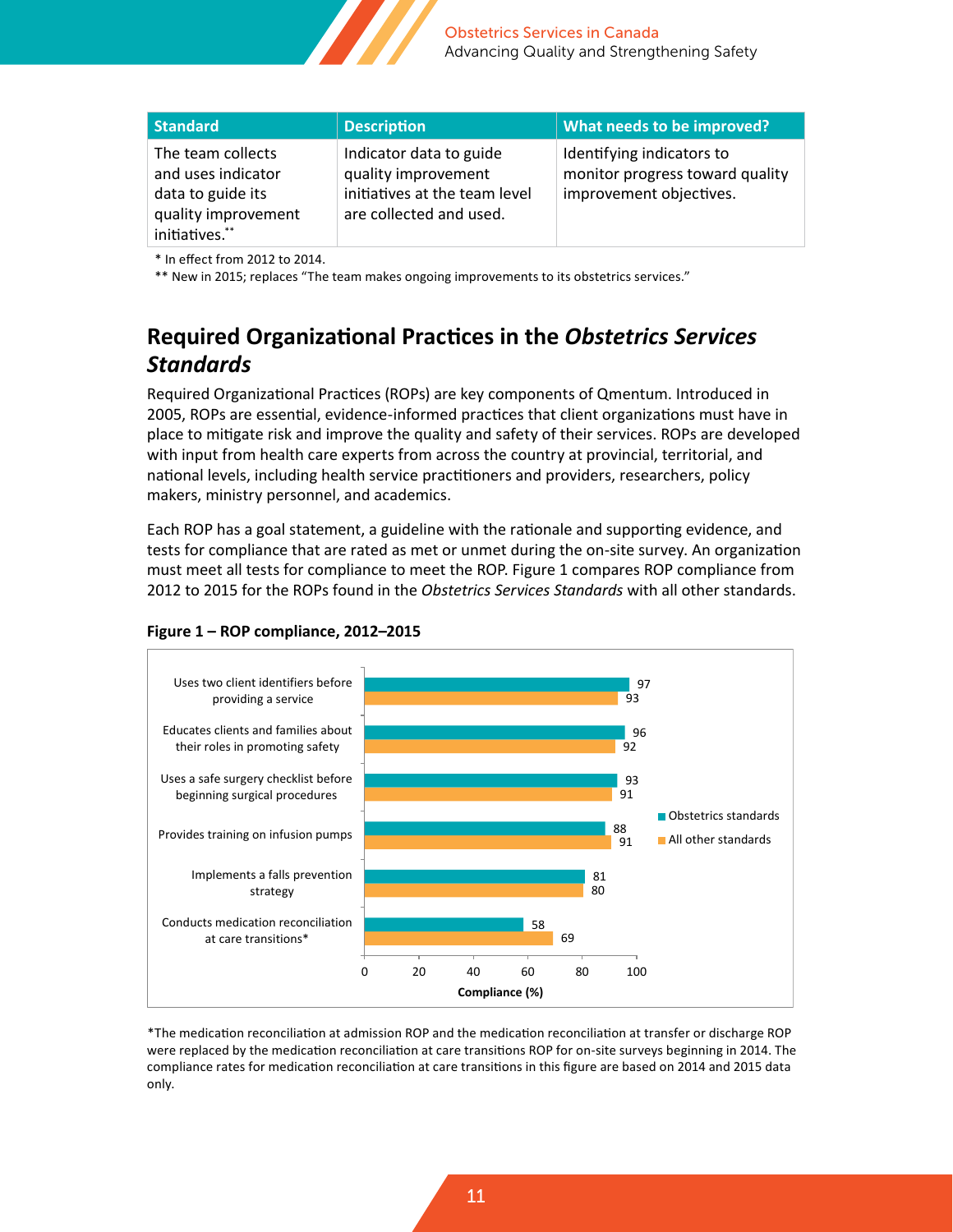

As shown in Figure 1, organizations using the *Obstetrics Services Standards* achieved higher compliance with most ROPs than did other clinical teams using all other standards. However, there are three key opportunities for improvement, as follows:

#### **1. Conducts medication reconciliation at care transitions (58%)**

Organizations using the *Obstetrics Services Standards* achieved 58% compliance with this ROP from 2014 to 2015<sup>8</sup>, while organizations using all other standards achieved 69% compliance. The low compliance with this ROP in obstetrics services can be explained by organizations not yet initiating medication reconciliation in obstetrics services during the on-site assessment period. Accreditation Canada is moving towards full implementation of medication reconciliation across all services and programs.

#### **2. Implements a falls prevention strategy (81%)**

Organizations using the *Obstetrics Services Standards* achieved 81% compliance with implementing a falls prevention strategy, while organizations using other standards achieved 80%. While some believe obstetric populations are at low risk for falling, blood loss and medications can cause obstetrical populations to be unexpectedly unsteady on their feet.

#### **3. Provides training on infusion pumps (88%)**

Organizations using the *Obstetrics Services Standards* achieved 88% compliance with this ROP compared to all other organizations that had 91% compliance. For surveys beginning in January 2016, this ROP was revised to expect organizations to go beyond training and adopt a comprehensive approach to infusion pump safety. It was strengthened with six tests for compliance as opposed to one in the previous version.

### **Recognizing Leading Practices**

Accreditation Canada recognizes Leading Practices in organizations across the care continuum. These practices are worthy of recognition as commendable examples of highquality leadership and service delivery. Many are ingenious in their simplicity and show how innovative strategies can be applied and excellence achieved, often at minimal cost. To qualify as leading, the practice must be:

- **Linked to Accreditation Canada standards**
- **Sustainable**
- **Creative and innovative**
- **Client- or family-centred**
- **Regularly evaluated**
- Able to demonstrate successful results and efficiency in practice
- **Adaptable by other organizations**

Leading Practices are posted on the [Leading Practices database](https://accreditation.ca/leading-practices). Table 3 shows some of the obstetrical Leading Practices accepted between 2012 and 2015.

<sup>8</sup> Compliance with previous versions of this ROP was similar from 2012 to 2013: 66% for medication reconciliation at admission and 46% for medication reconciliation at transfer or discharge.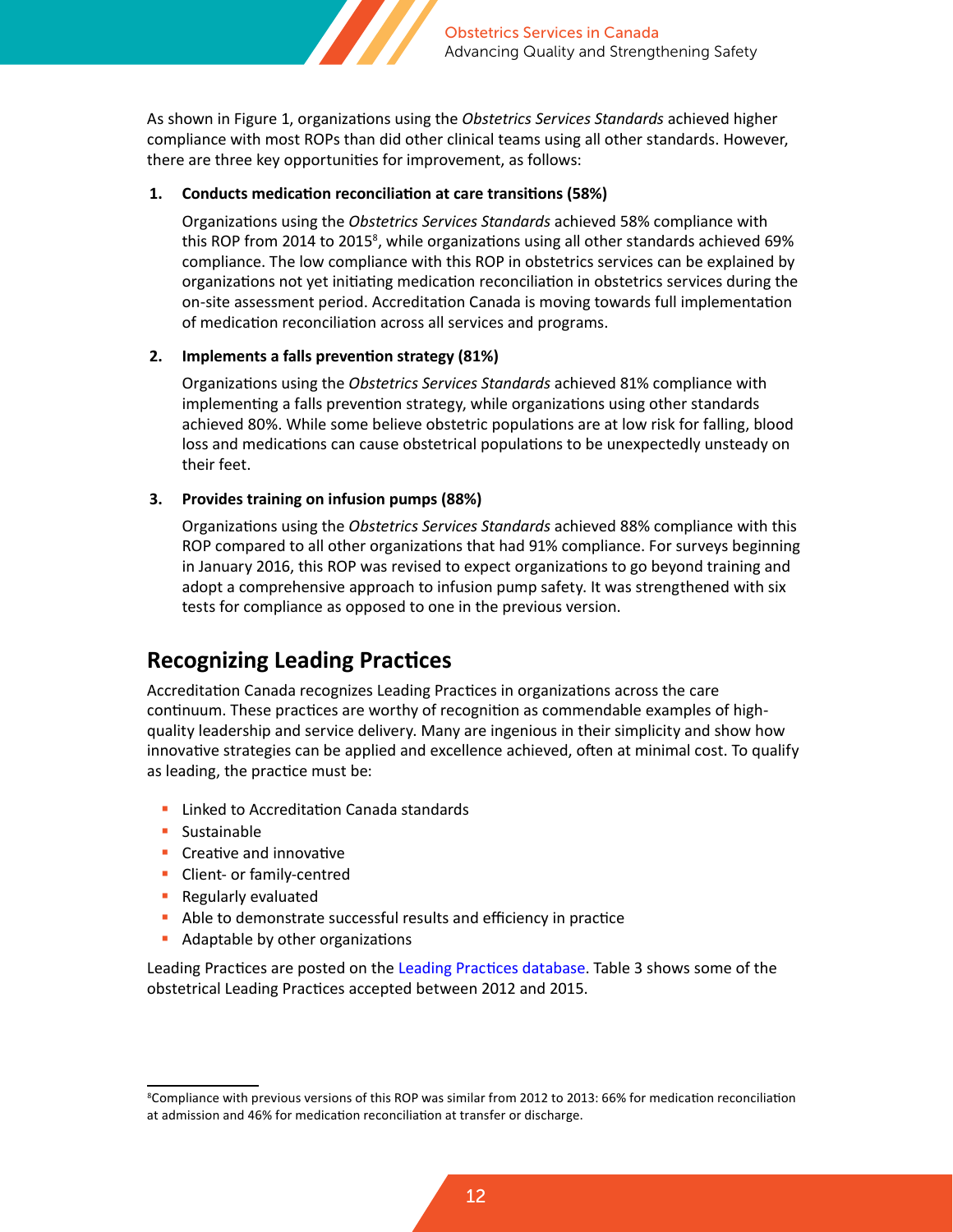

#### **Table 3 – Leading Practices in obstetrics services**

| Organization                               | <b>Leading Practice</b>                                                |
|--------------------------------------------|------------------------------------------------------------------------|
| Sunnybrook Health Sciences Centre, Ontario | Leadership in critical care obstetrics<br>education                    |
| The Scarborough Hospital, Ontario          | <b>Early Pregnancy Assessment Clinic (EPAC)</b>                        |
| Markham Stouffville Hospital, Ontario      | <b>Birth options following C-section sessions</b>                      |
| London Health Sciences Centre              | The development of an Obstetrical Triage<br><b>Acuity Scale (OTAS)</b> |

#### **Leadership in critical care obstetrics education at Sunnybrook Health Sciences Centre, 2013**

Sunnybrook Health Sciences Centre has established an innovative model of care to support critically ill pregnant women with co-morbidities. This program fills a gap in traditional obstetrical care for pregnant women with complex medical needs. Expert obstetrical nurses are trained in advanced critical care competencies, allowing them to care for complex cases in addition to monitoring the fetus and providing care throughout labour, delivery, and postpartum. This innovative model allows pregnant women who have both obstetrical and critical care needs to be cared for in one program.

Everyone who took the critical care course reported that it changed their nursing practice, as well as increased their confidence, improved their critical thinking, and lessened their anxiety when caring for critically ill patients.

This education initiative has been presented corporately and nationally. Support for staff learners includes flexible work schedules and mentorship. Sunnybrook demonstrated innovation in nursing education by developing opportunities for learning, growth, and self-sufficiency while also creating a safe and innovative model of family-centred care. The program minimizes multiple transfers to different units, thus decreasing the potential for knowledge translation errors and enhancing patient safety. And families benefit from the continuous care and being able to maintain an established nurse-patient therapeutic relationship.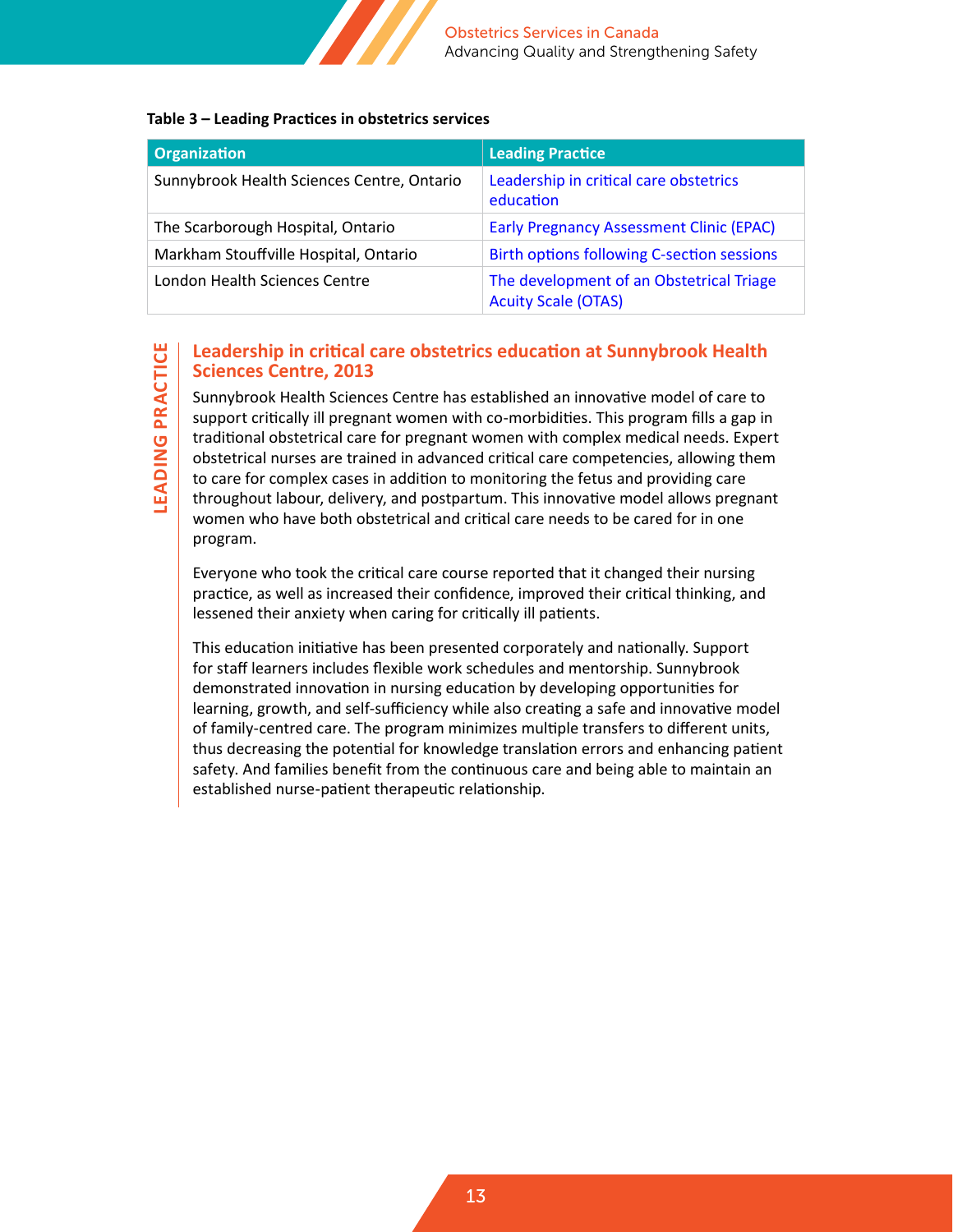

#### **The development of an Obstetrical Triage Acuity Scale (OTAS) at the London Health Sciences Centre, 2015**

Obstetrical triage at the London Health Sciences Centre is an outpatient area in the inpatient birthing unit that provides urgent and emergent ambulatory care for pregnant women over 20 weeks gestation. It is often very busy. Working in triage requires critical thinking and prioritizing care to manage patient volume and provide safe, client-centred care. In many ways it is similar to an emergency room with issues related to overcrowding, prolonged length of stay, and patient access.

The London Health Sciences Centre began work on triage practices based on an Accreditation Canada on-site survey in 2005 which identified that communication from the initial registration area of the unit and the time to initial assessment by the nurse both needed to be improved. The Obstetrical Triage Acuity Scale (OTAS) was the result. Based on the Canadian Triage Acuity Scale (CTAS) used in Canadian emergency rooms, OTAS is a five-category acuity scale, from resuscitative to non-urgent, with a comprehensive set of obstetrical determinants.

OTAS is the first obstetrical triage acuity scale with established reliability and validity. Results were published in the American Journal of Obstetrics and Gynecology in 2013. Initial contacts with CTAS authors have developed into an ongoing collaboration that will help sustain the OTAS as a tool that can be used in any level of institution.

Implementing OTAS as a standardized assessment of acuity for obstetrical triage can help obstetrical teams assess the distribution of acuity, measure patient flow stratified by acuity, and assess triage interventions to improve patient flow.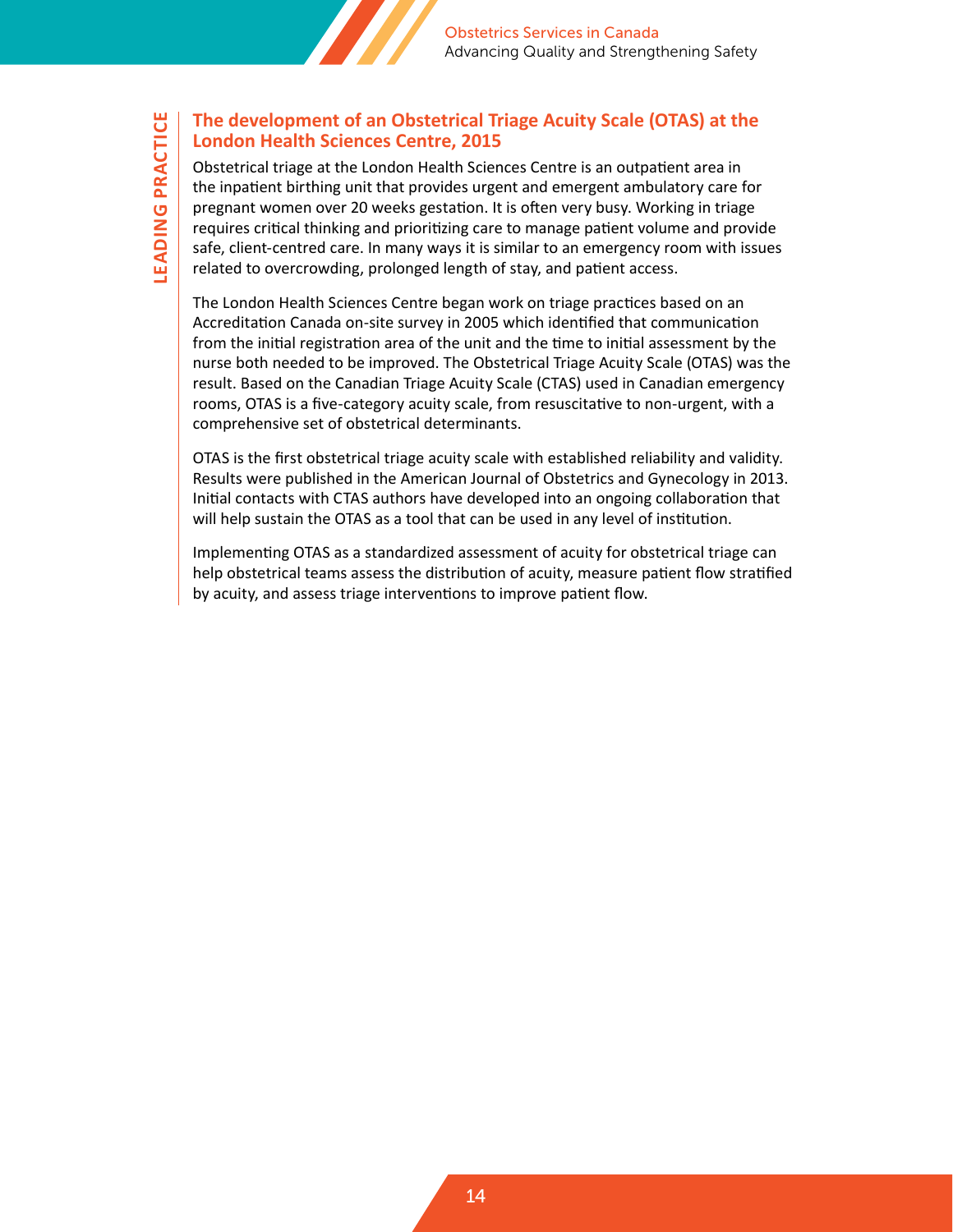

## <span id="page-14-0"></span>The HIROC experience: Obstetrical patient harm incidents in medical-legal claims

HIROC's medical-legal claims database is a rich source of patient safety knowledge. Maternal and newborn patient safety incidents are prominent in medical malpractice databases due to the severity of harm and the associated high costs. [Appendix B](#page-31-0) describes the uses and limitations of medical malpractice data and the nuances associated with assessing harm in maternal and newborn cases.

The findings in this section are based on an analysis of maternal/newborn<sup>9</sup> claims reported to HIROC and occurring between April 2004 and March 2012. Results from HIROC's knowledge translation strategy to scale and spread the learnings from maternal/newborn claims are also discussed.

## **Maternal/Newborn Claims (2004–2012)**

Over 1,000 claims were reviewed over the eight-year period between April 1, 2004 and March 31, 2012 for hospitals insured by HIROC.<sup>10</sup> Figures 2 and 3 depict trends in the number of claims and costs and show that the number of maternal/newborn claims reported to HIROC declined from 2004–05 to 2007–08 and then increased from 2008–09 onward. Costs were relatively flat with the exception of 2009–10 which was influenced by a few very costly maternal/newborn claim settlements.<sup>11</sup>



#### **Figure 2 – Number of claims per 100 births by year**

<sup>9</sup> Includes labour, delivery, and immediate postpartum care.

<sup>&</sup>lt;sup>10</sup>Includes hospitals in Newfoundland and Labrador, Ontario, Manitoba, Saskatchewan, and Yukon.

 $11$ Due to the time it takes for maternal/newborn claims to come to full development, the analysis ends at 2011–

<sup>2012.</sup> Subsequent years are considered immature from a claims cost perspective.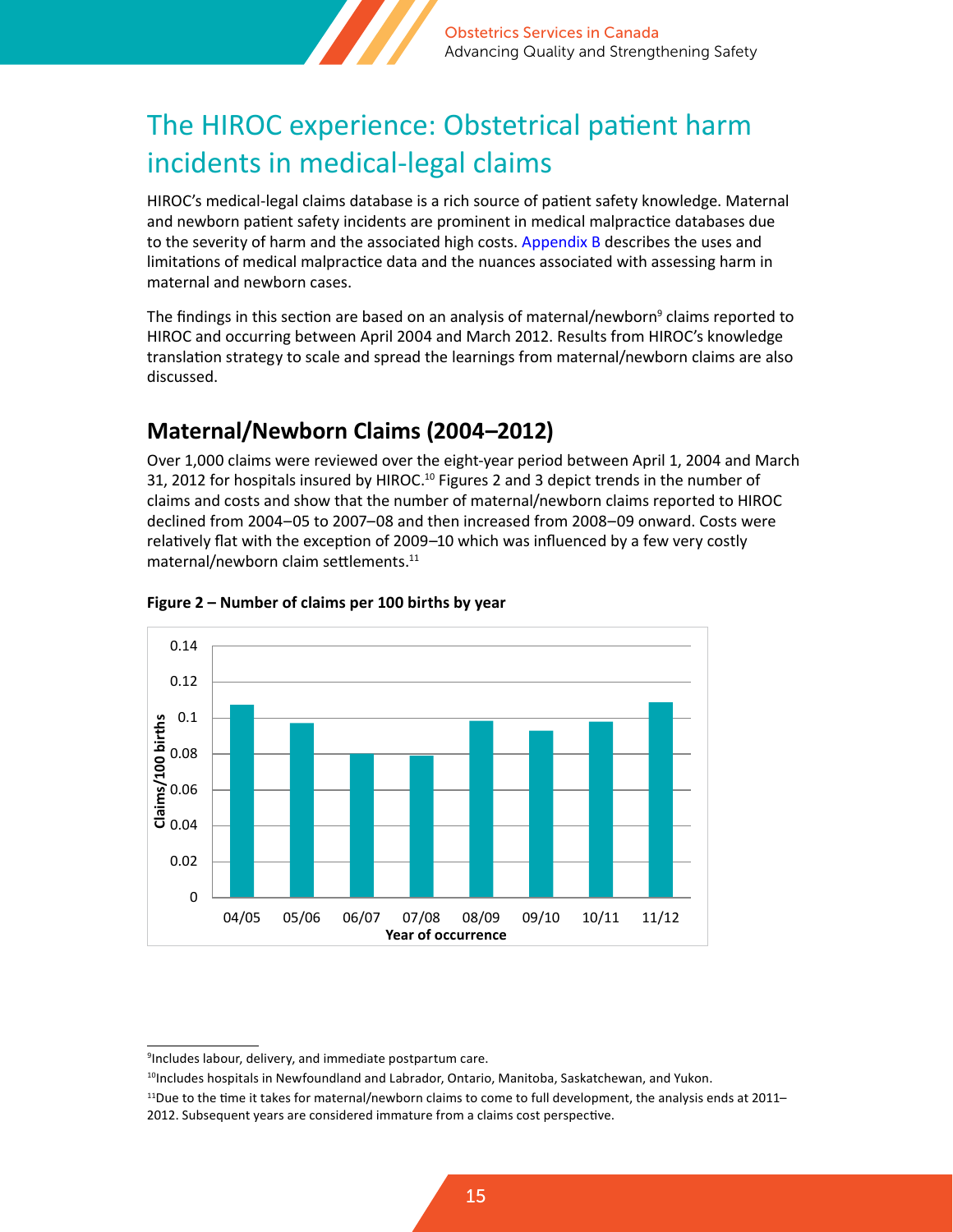

**Figure 3 – Claims costs (\$) per birth by year**

Table 4 shows the relative proportion of births, numbers of claims, and claims costs by maternal levels of care categories. Level I centres (community/rural hospitals, generally without specialist support) account for approximately 10% of births and claims. They are under-represented in claims costs, have the highest average number of claims per 100 births, and have the lowest average claims costs per birth. Level II centres (community/regional hospitals with specialist support) account for over 60% of births and numbers of claims. They are over-represented in total claims costs and have the highest average claims costs per birth. Level III centres (tertiary hospitals with full on-site perinatal and neonatal services) account for 25 to 30% of births and numbers of claims. They are under-represented in claims costs and have the lowest average number of claims per 100 births.

| <b>Factor</b>                                  | Level I | Level II | <b>Level III</b> |
|------------------------------------------------|---------|----------|------------------|
| Birth numbers (% of total)                     | 8%      | 63%      | 29%              |
| Maternal/newborn number of claims (% of total) | 10%     | 65%      | 25%              |
| Maternal/newborn claims costs (% of total)     | 4%      | 74%      | 22%              |
| Average number of claims/100 births            | 0.13    | 0.10     | 0.08             |
| Average claims costs (\$)/birth                | \$93    | \$205    | \$132            |

**Table 4 – Births, number of claims, and claims costs by maternity level of care**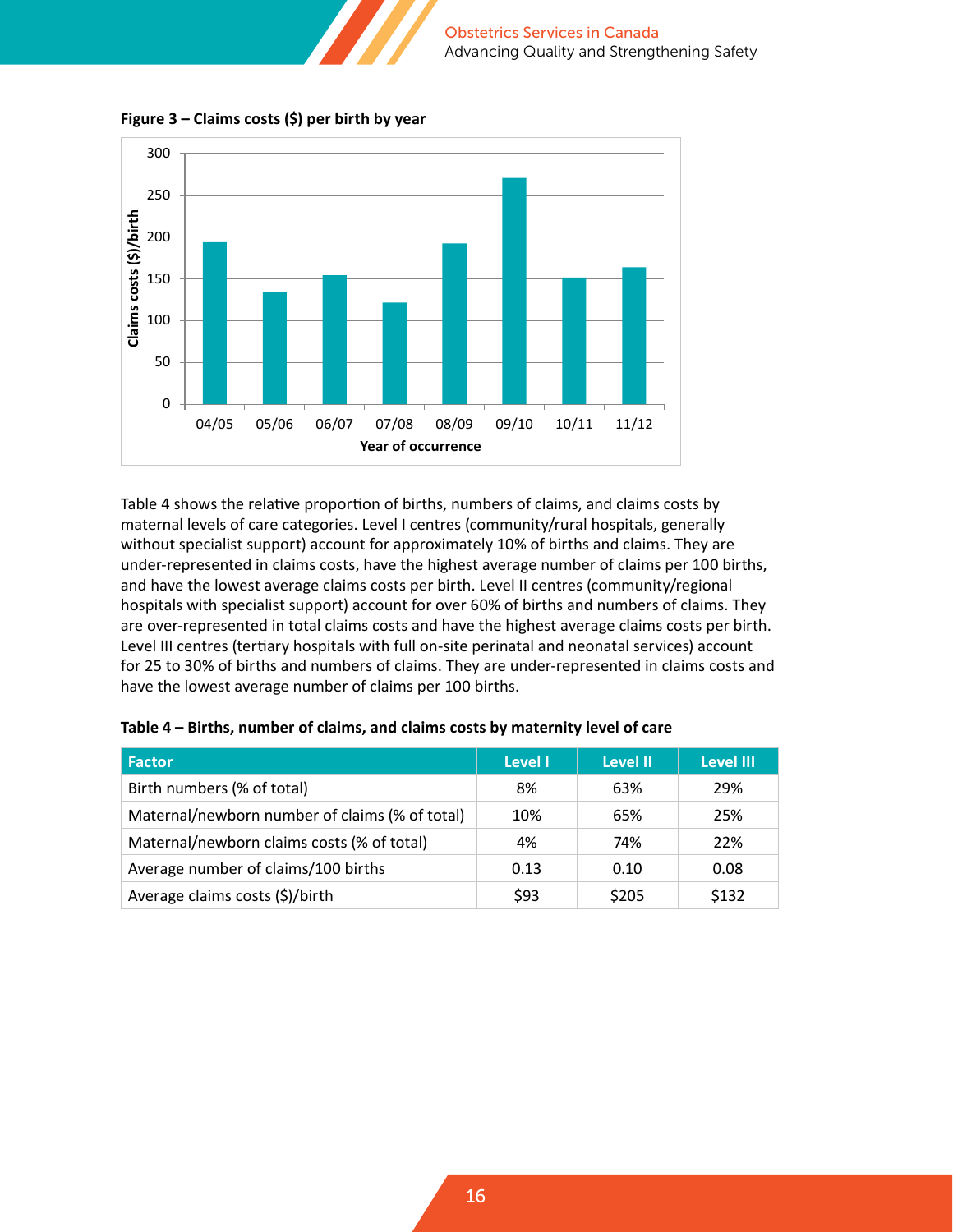

### **Key Risks in Maternal/Newborn Claims**

Certain risks are prevalent in maternal/newborn claims. Table 5 outlines the top 10 risks and their relative proportion of total maternal/newborn claims costs.

| <b>Maternal/Newborn Claims Risks (all hospitals)</b>  | <b>Rank</b> | % Costs |
|-------------------------------------------------------|-------------|---------|
| Failure to interpret/respond to abnormal fetal status | 1           | 42%     |
| Mismanagement of induction/augmentation medications   | 2           | 12%     |
| Failure to monitor fetal status                       | 3           | 10%     |
| Failure to identify/manage hyperbilirubinemia         | 4           | 7%      |
| Failure to communicate fetal status                   | 5           | 6%      |
| Delayed delivery (induction/C-section)                | 6           | 3%      |
| Failure to identify/manage infection                  | 7           | 3%      |
| Shoulder dystocia                                     | 8           | 2%      |
| Assisted vaginal delivery                             | 9           | 2%      |
| Improper performance of vaginal delivery (non-VBAC)*  | 10          | 2%      |

#### **Table 5 – Top risks as a proportion of maternal/newborn claims costs**

\*VBAC refers to vaginal birth after C-section.

The top five maternal/newborn risks are also among the top 30 of all risks for acute care organizations.

- 1. *Failure to interpret/respond to abnormal fetal status:* Monitoring fetal status occurs but there are issues with not interpreting and/or responding to abnormal findings as appropriate.
- 2. *Mismanagement of induction/augmentation medications:* Inappropriate acceptance of an order for induction/augmentation medications and/or inappropriate management of induction/augmentation medications.
- 3. *Failure to monitor fetal status:* Not monitoring fetal status as appropriate and/or failing to document that fetal monitoring was performed.
- 4. *Failure to identify/manage hyperbilirubinemia:* Not identifying or screening neonates for jaundice and/or not communicating bilirubin levels to the most responsible practitioner.
- 5. *Failure to communicate fetal status:* Monitoring and interpreting fetal status occurs but there are delays or failures in communicating findings in a timely and/or effective manner to the most responsible practitioner. Also involves cases where the on-call practitioner could not be reached to attend a consult, birth, or an obstetrical emergency.

### **Learning from Failures: HIROC's Knowledge Translation Strategy**

HIROC translates patient safety knowledge from claims to make it useful for the health care system and health care practitioners. This includes developing a list of the top risks leading to the most costly claims in acute care organizations; creating concise risk reference sheets for each risk highlighting claims findings, themes, cases, and key mitigation strategies; and an online program for organizations to systematically self-assess compliance with the key evidence-based mitigation strategies for each risk.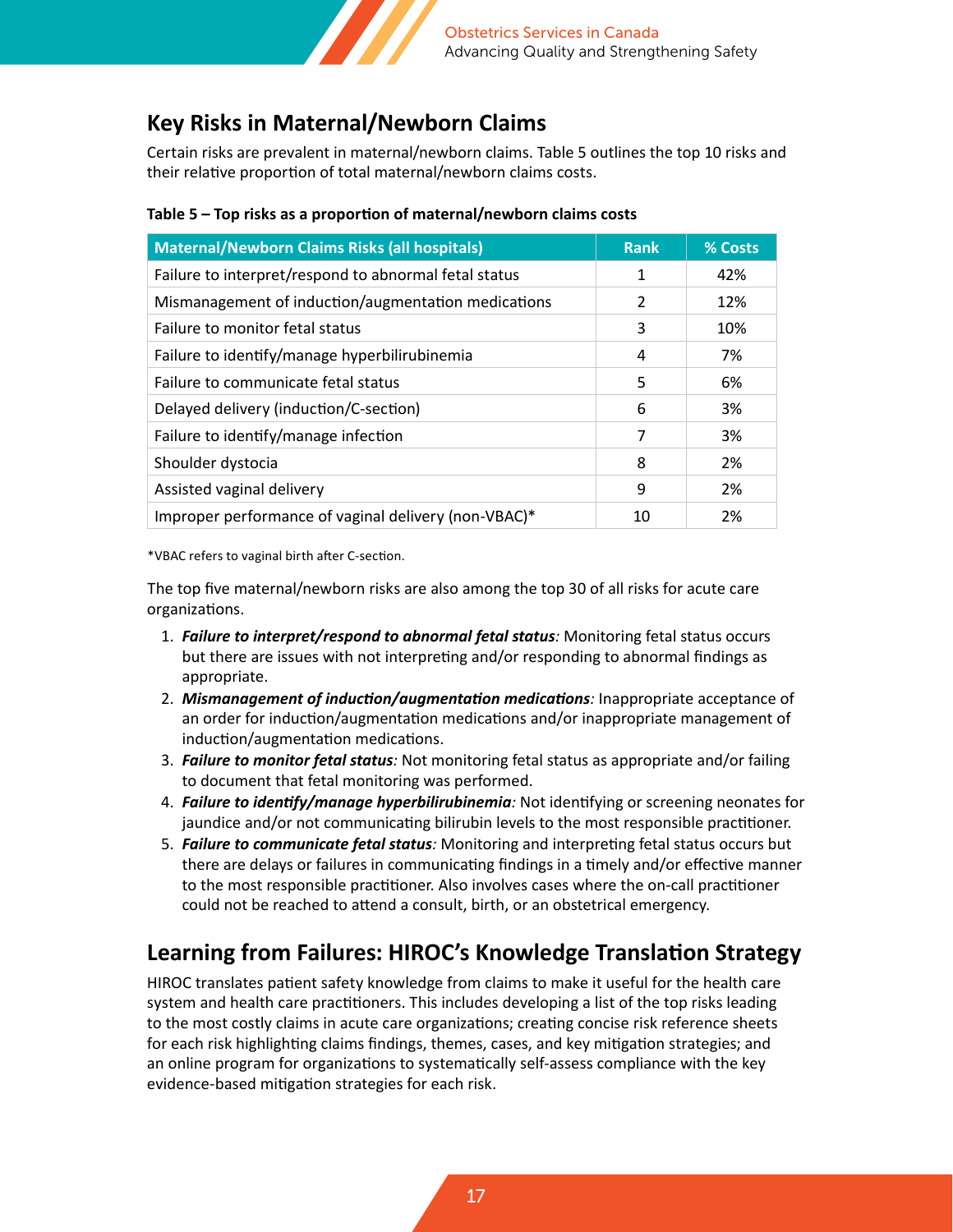

HIROC's online Risk Assessment Checklist (RAC)<sup>12</sup> Program allows organizations and practitioners to assess their compliance with the 10 most effective mitigation strategies to address each risk and track and benchmark results over time. Table 6 summarizes overall compliance with the five maternal/newborn risks included in the RAC and the average improvement for the 30 organizations that have completed the three-year cycle to date.

#### **Table 6 – RAC results for maternal/newborn risks**

| <b>Maternal/Newborn Risks</b>                         | % Compliance<br>(year 1) | % Increase<br>(by year 3) |
|-------------------------------------------------------|--------------------------|---------------------------|
| Failure to interpret/respond to abnormal fetal status | 87%                      | 10%                       |
| Mismanagement of induction/augmentation medications   | 85%                      | 12%                       |
| Failure to monitor fetal status                       | 89%                      | 7%                        |
| Failure to identify/manage hyperbilirubinemia         | 89%                      | 9%                        |
| Failure to communicate fetal status                   | 76%                      | 18%                       |

Following are key mitigation strategies for the highest ranked and lowest scoring of these risks.

Failure to interpret/respond to abnormal fetal status is the risk associated with the highest claims costs. The mitigation strategies that showed the biggest improvements were:

- Monitoring adherence to fetal surveillance protocols (66% compliance in year 1; 18% improvement by year 3)
- **Having a decision tree/algorithm for atypical or abnormal fetal heart rate (80%; 18%)** improvement)
- Ensuring initial and ongoing competency of nursing staff in fetal surveillance (84%; 16% improvement)
- Adopting a standardized decision tool for emergency delivery preparations (80%; 11% improvement)

*Failure to communicate fetal status* is the maternal/newborn risk with the lowest compliance scores. The mitigation strategies with the biggest improvements were:

- **Monitoring adherence to chain of command/escalation protocol (52% compliance in year** 1; 32% improvement by year 3)
- Reviewing the on-call/second on-call contingency plan each time it is activated (61%; 19% improvement)
- **Implementing an obstetrical chain of command/escalation protocol (84%; 16%)** improvement)
- Implementing an on-call and second on-call contingency plan (68%; 16% improvement)

A case study illustrating the complexity and risks associated with obstetrics care, particularly fetal surveillance monitoring, on-call contingency plans, and chain of command protocols can be found in [Appendix B.](#page-31-0)

<sup>&</sup>lt;sup>12</sup>The RAC, introduced in 2011, generates an overall compliance score for each risk based on an organization's response to each mitigation strategy within the risk. The assessment cycle is every year for three years.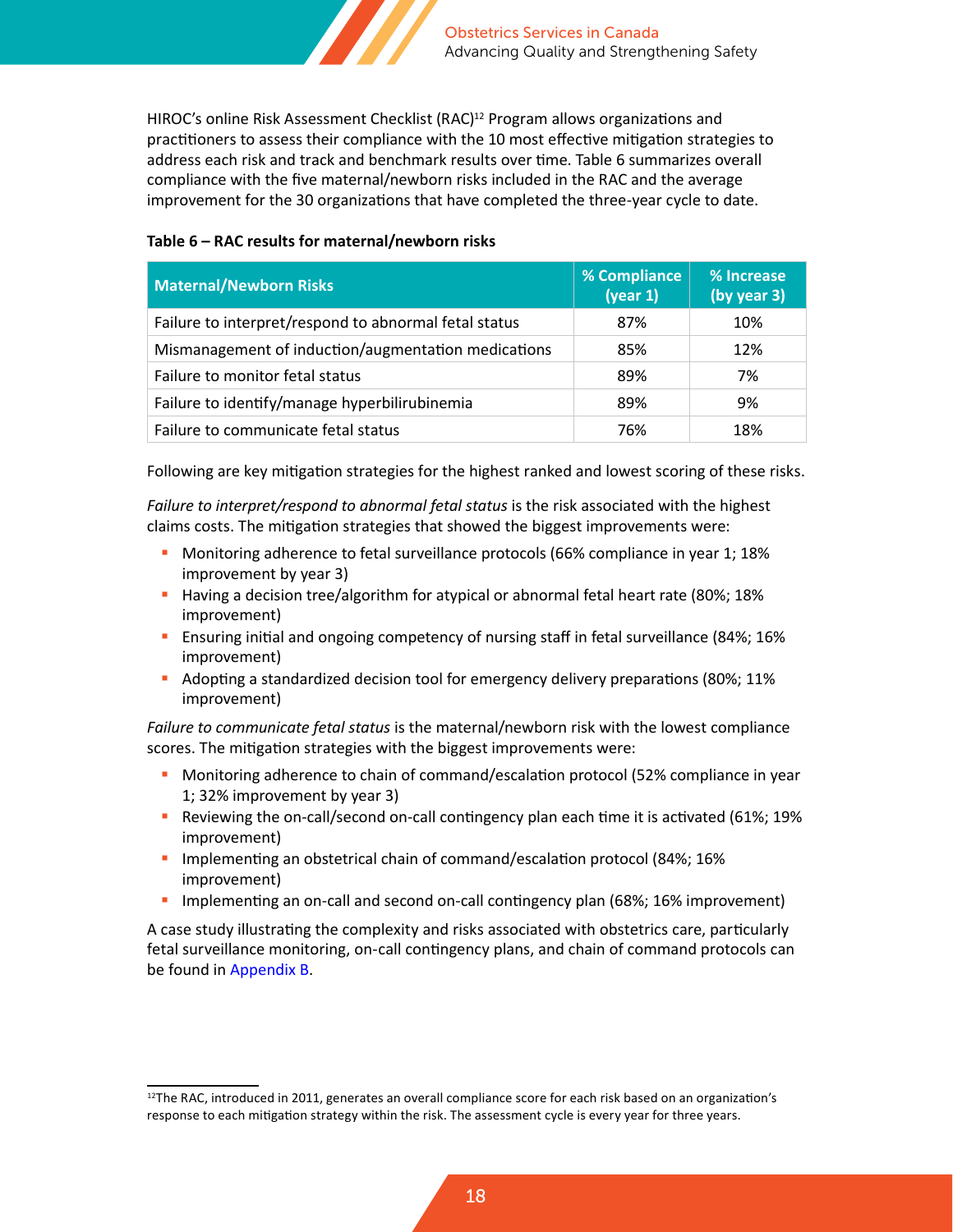

## <span id="page-18-0"></span>Learnings from the CMPA: High-risk patient safety issues in obstetrics

The Canadian Medical Protective Association (CMPA) provides information to support improvements in the safety and quality of obstetrics services in Canada and makes practical suggestions to enhance clinical care. A legal action naming a CMPA physician member arises in approximately one in every 7,700 births in Canada. Between 2010 and 2014, 688 obstetric medical-legal cases $13$  were closed at the CMPA.

#### **Table 7 – Percentage of patient outcomes for mothers and babies, CMPA obstetrical cases closed (2010–2014)**

| <b>Patient disability/outcome</b> | Mother $(\%)^*$<br>$(n=688)$ | <b>Baby (%)*</b><br>$(n=395)$ |
|-----------------------------------|------------------------------|-------------------------------|
| Death                             | 4%                           | 33%                           |
| Catastrophic**                    | 0                            | 27%                           |
| Major***                          | 6%                           | 15%                           |
| Less severe                       | 37%                          | 19%                           |
| No harm                           | 52%                          | 7%                            |

\*Totals do not equal 100% due to rounding.

\*\*Catastrophic disability refers to impairments of the nervous system, including brain, spinal cord, peripheral nerves, mental status, and integrative functioning.

\*\*\*Major disability is defined as major motor or sensory abnormalities rendering the person into a dependent state, and includes permanent and temporary injuries. Examples are severe hemorrhage, third or fourth degree tears for mothers, and mild diplegic cerebral palsy for babies.

Of the 688 cases, 395 pertained to the care of the baby. A review of patient outcomes in these cases reveals that the babies experienced greater harm than the mothers.

An extended analysis of the CMPA medical-legal cases closed over the last 10 years revealed the following five high-risk clinical areas. These were also identified by HIROC as being among the top claims risks.

- **Fetal heart rate monitoring**
- **Induction and augmentation of labour**
- **Assisted vaginal delivery**
- **Timing of the decision to perform a C-section**
- **Management of shoulder dystocia**

### **Themes and Recommendations**

Based on the CMPA's analysis, the following themes, cutting across multiple care areas and disciplines, were identified. For each theme, recommendations are based on expert opinions and CMPA analysis.

 $<sup>13</sup>$ Includes civil legal actions and complaints to regulatory authorities (colleges) and hospitals.</sup>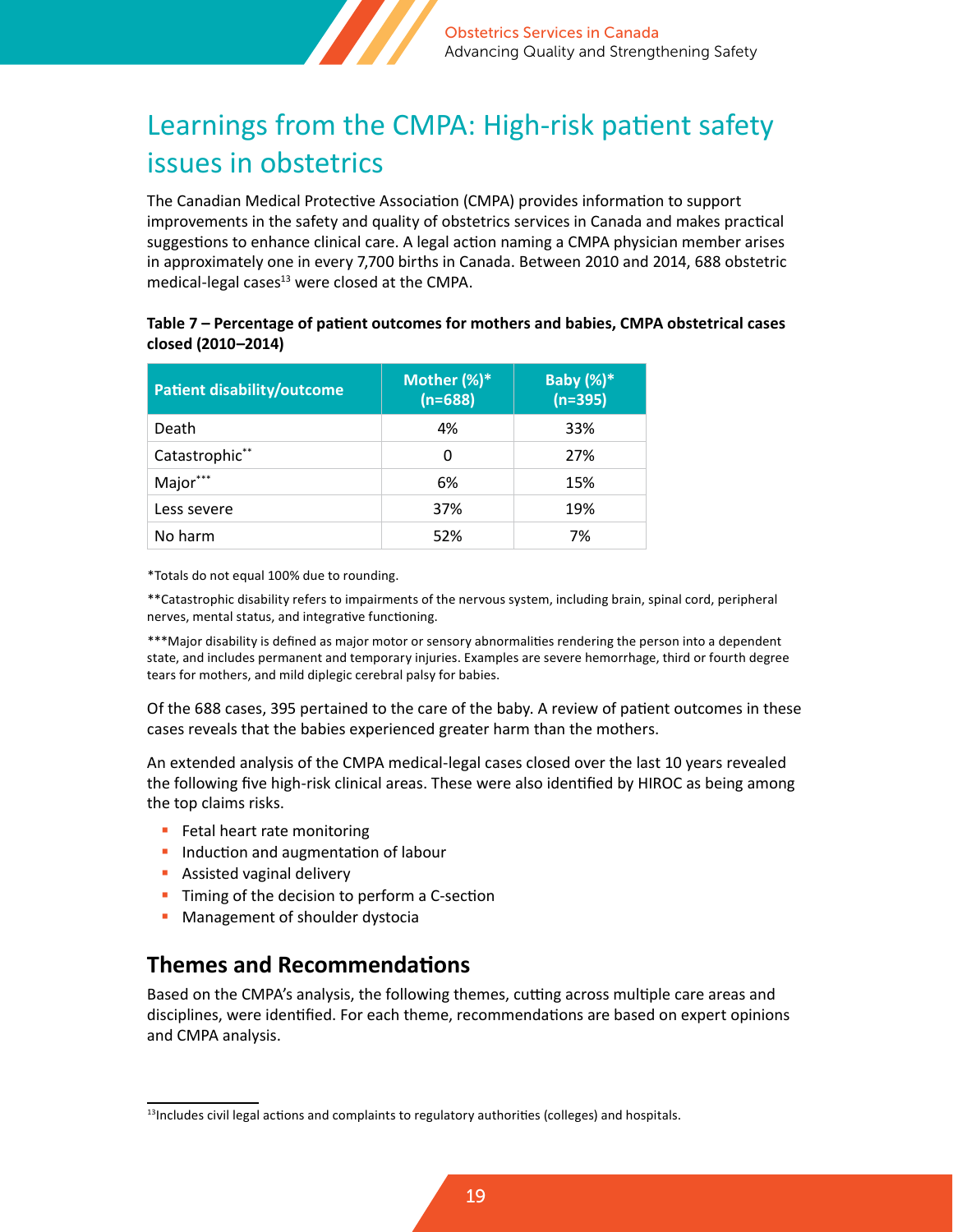

### **Deficiencies in clinical decision making**

A large proportion of CMPA cases involved delay in recognizing an atypical or abnormal fetal heart rate pattern by nurses and physicians. These delays were often attributed to poor situational awareness (i.e., keeping track of what is happening and anticipating what might need to be done) or inadequate interpretation of the fetal heart rate tracing. Examples of delay include infrequent assessments or persistent use of oxytocin in the presence of an atypical/abnormal fetal heart rate pattern that warranted expedited delivery. Deficiencies in clinical judgment were frequent contributors to ineffective team communication (see case study below).

#### **Recommendations for improvement**

- **P** Recognize gaps in skills or training within the obstetrical team and provide appropriate professional development.
- **Invite input from all health care professionals to maintain situational awareness.**
- **Be mindful of changes in patient condition when using high-alert medications such as** oxytocin or magnesium sulfate.
- **Reinforce the need for regular training in fetal assessment and situational awareness for** all obstetrics clinicians.

#### **Deficient clinical judgment, lack of informed consent, non-adherence with protocols**

A woman is admitted for induction of a twin pregnancy in her 37th week. Her labour progresses uneventfully following artificial rupture of the membranes and oxytocin infusion. Twin A delivers vaginally within six hours with no clinical issues. Artificial rupture of membranes of Twin B's sac is performed and oxytocin augmentation is resumed over the next hour. Application of a fetal scalp electrode shows decelerations with loss of variability. The obstetrician makes the decision to apply a vacuum but encounters multiple pop-offs. The obstetrician then makes three unsuccessful attempts at delivery with forceps. C-section is undertaken approximately 90 minutes after delivery of Twin A. Twin B is diagnosed with hypoxic ischemic-encephalopathy and dies two days later.

Experts find that Twin B's fetal heart rate warranted immediate delivery within 10 to 15 minutes after delivery of Twin A and that the resumption of oxytocin was contraindicated. The obstetrician acknowledges the need for improved consent discussion for instrumental deliveries and the importance of discussing the events at delivery with the patient and family.

For more case studies highlighting key issues and the complexity of CMPA obstetric cases, see [Appendix C.](#page-33-0)

### **Ineffective team communication**

Team communication issues have been reported in 70% of obstetrical sentinel events (Joint Commission, 2004).Communication problems were contributing factors in a number of CMPA cases. Common communication issues include nurses not providing sufficiently detailed information on maternal and fetal status, physicians not seeking out or questioning the clinical information provided to obtain a more complete clinical picture, and clinical staff not providing sufficient detail at shift change or handover. Other failures include not communicating the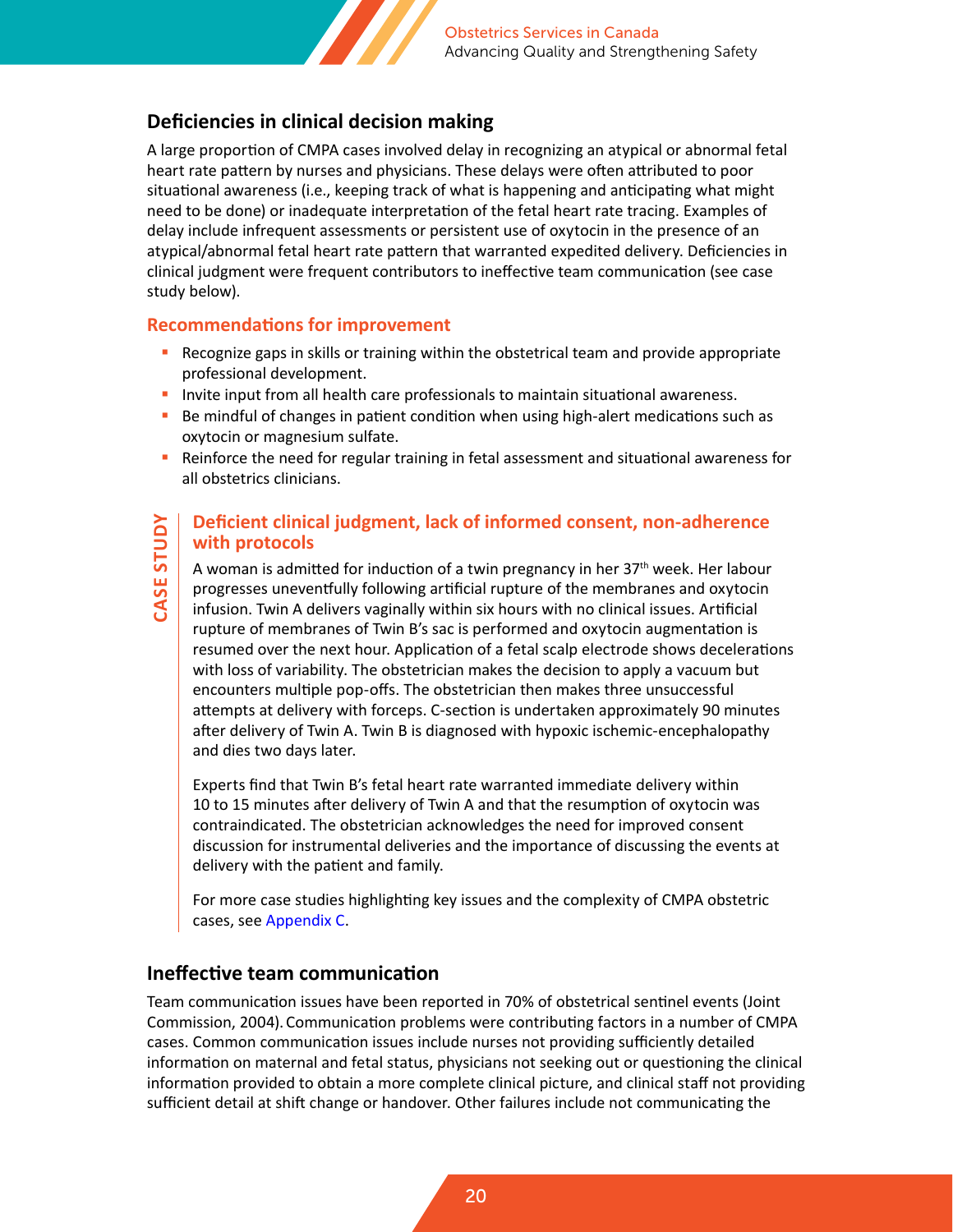

urgency of requests for consultation or delivery which contributed to delayed response and patient harm.

Research identifies the reluctance of team members to escalate concerns due to uncertainty or intimidation, including disruptive physician behaviour (American College of Obstetricians and Gynecologists, 2011), as a factor leading to poor interprofessional communication. This problem is often associated with hierarchy and workplace culture; consequently, fostering a culture of safety has been an important focus of many teamwork-related obstetrical patient safety initiatives (Simpson, Knox, Martin, George, & Watson, 2011; Milne, Walker, Vlahaki, 2013).

#### **Recommendations for improvement**

- Communicate sufficient information to promote situational awareness about patient condition and progress.
- **Implement a standardized communication tool for patient consultations and handovers.**
- **Employ strategies to escalate clinical concerns within the team.**
- Clearly communicate persistent fetal heart rate concerns and clinical concerns to emphasize timely attendance of appropriate staff or delivery.
- **Provide simulation training and drills to practice shared awareness, communications, and** crisis response within the team.
- **Foster a culture of safety with open and respectful communication.**

#### **Failure to have or follow a procedure and other system issues**

The CMPA data indicate that a lack of procedures as well as clinicians not adhering to procedures and clinical practice guidelines were implicated in cases involving problems in assisted vaginal delivery, induction or augmentation, and fetal monitoring. Examples include non-standardized protocols for dosing, monitoring, and acting on fetal and maternal responses to oxytocin or for surveillance of women with risk factors such as vaginal birth after C-section (VBAC).

Other system issues are lack of resources (e.g., equipment and people), lack of familiarity with equipment or procedures, lack of clarity around roles and responsibilities (e.g., most responsible physician), unclear on-call protocols, and inadequate supervision of junior staff.

#### **Recommendations for improvement**

- Clearly define the roles and accountabilities of each team member to optimize care coverage and team responsiveness.
- Have adequate policies and procedures to monitor maternal and fetal well-being. Embed decision support guidelines into the flow of care. Evaluations of policy and procedures adherence and improvements should be undertaken on a regular basis.
- Review and discuss clinical practice guidelines and related policies with the team, particularly for high-risk situations and medications to reduce unwarranted variation in the provision of care.
- **Ensure all necessary equipment is available and functioning and that clinicians are** familiar with it.
- **Determine if a back-up plan is required prior to attempting a trial of instrumental vaginal** delivery.
- **H** Have clear policies for the interpretation and management of atypical or abnormal fetal heart rate tracings.
- **Encourage regular review and updating of policies and related skills.**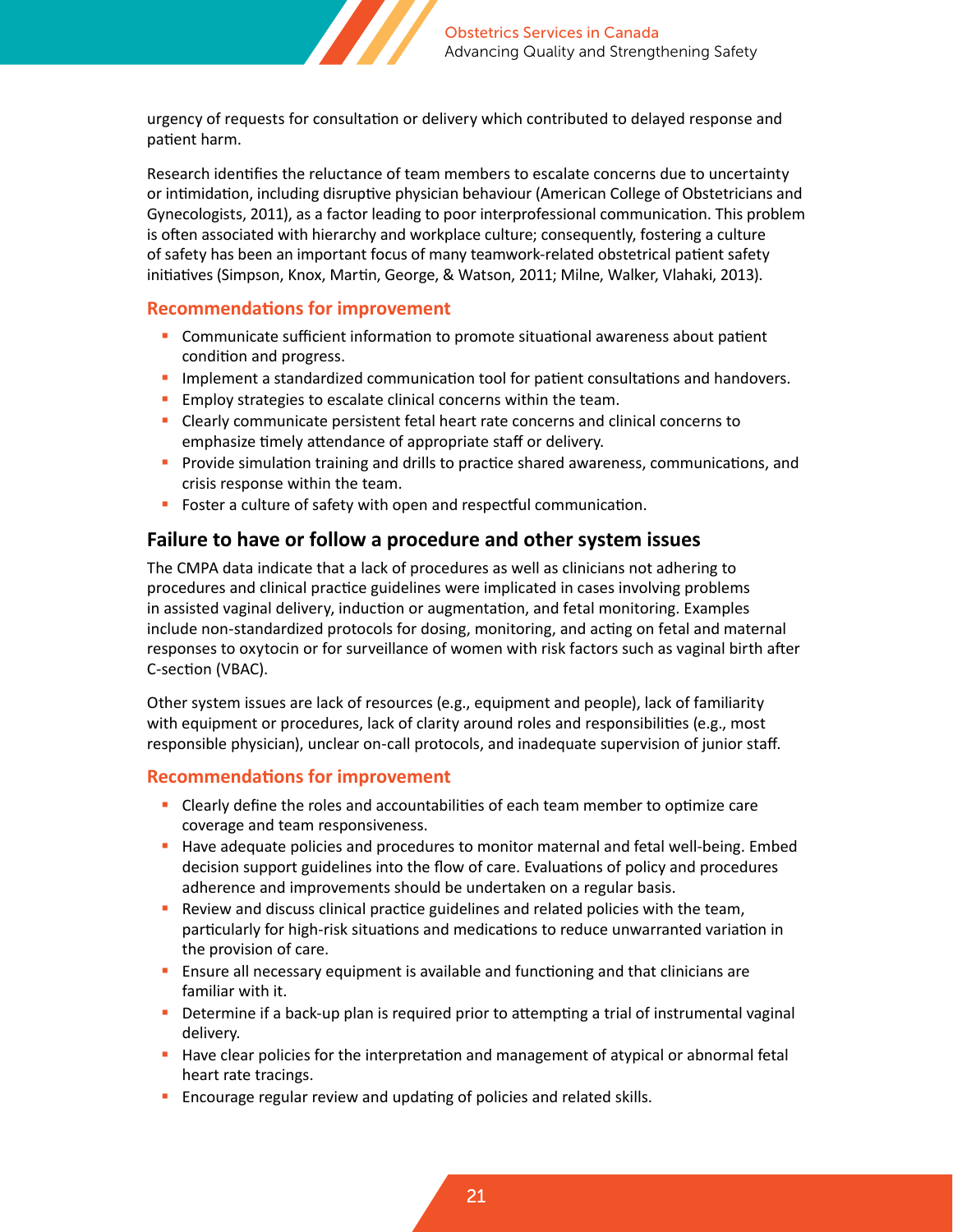

#### **Inadequate informed consent**

Expert opinion across many cases focused on the incomplete discussion of risks associated with specific interventions or routes of delivery. Catastrophic VBAC cases were often associated with inadequate consent discussions about maternal or fetal harm that may arise from uterine rupture during induction or augmentation.

#### **Recommendations for improvement**

- Discuss each patient's individual labour and delivery options in the antepartum period, and consider the possibility of unanticipated events requiring urgent or emergent interventions.
- Tailor the risk discussion to the patient's pre-existing conditions and take sufficient time to address the patient's questions.
- Inform patients about the role of other health care providers, including trainees, who may be potentially involved in their care.
- **Ensure each consent discussion is clearly documented in the medical record.**

#### **Incomplete records**

Gaps in documentation in the medical record made it challenging to understand and support the clinical care and decision making under review. Missing information included prenatal assessments (e.g., obstetric history, maternal comorbidities, or fetal measurements), delivery plans (e.g., interventions, elective C-section), and individualized risk discussions. Failure or delay in documenting details of labour and delivery (e.g., fetal position) was a major issue; particularly lacking were the maneuvers used to manage shoulder dystocia. The absence of documented patient discussions was also problematic.

#### **Recommendations for improvement**

- **Ensure records and investigations are up to date and available to the obstetric team.**
- **Carefully document each discussion with the patient in the medical record.**
- Consider using standardized templates (e.g., checklists) to facilitate documentation of important delivery information.
- **Consider holding a team debrief after a challenging delivery.**
- Strive for accurate and consistent documentation of the sequence and timing of events.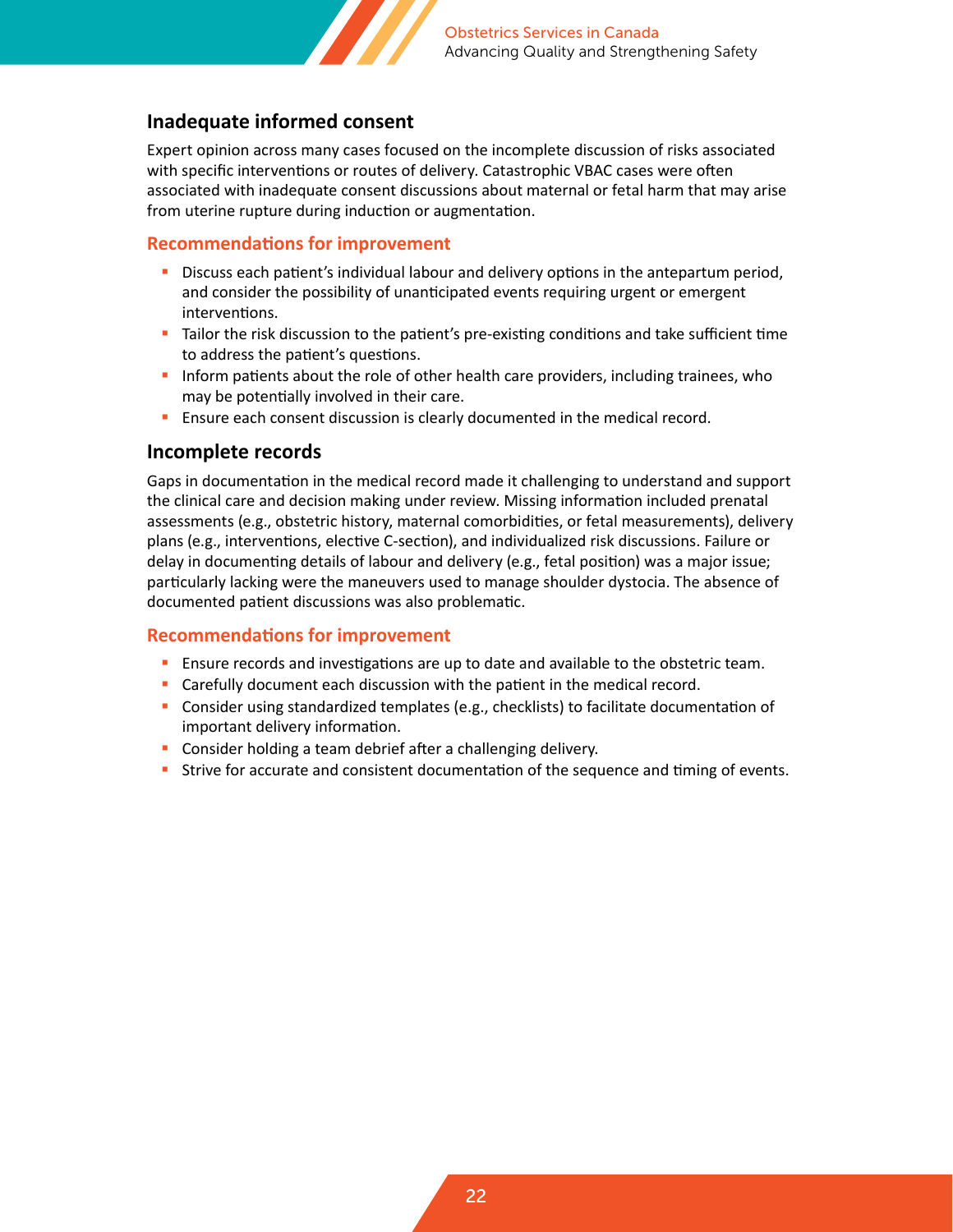

## <span id="page-22-0"></span>Salus Global Corporation's MORE<sup>OB</sup> Program: Creating sustainable culture change

In 2001, the interprofessional Society of Obstetricians and Gynaecologists of Canada (SOGC) developed the MORE<sup>OB</sup> (Managing Obstetrical Risk Efficiently) Program, a comprehensive patient safety approach focused on creating a sustainable change in culture (Ruiter & Cameron, 2016). In 2007, the SOGC and HIROC acted on their common interest in improving patient safety and formed Salus Global Corporation to research and develop safety approaches, and to deliver the MORE<sup>OB</sup> program. In 2015, Salus Global became the first Jointly Accredited<sup>14</sup> provider of interprofessional education in Canada.

 $MORE^{OB}$  reduces risk and error by integrating the lessons learned from managing risk and adverse events in industry and high reliability organizational structures into obstetrics and promotes a culture of patient safety. It is an innovative approach to the care of pregnant women that leverages interprofessional, up-to-date, and evidence-based education, the review of normal and abnormal events, skills practices, and simulations to emphasize teamwork, effective communication, and culture change. It brings together all health care professionals in the birthing unit through interprofessional, team-based education venues that leverage front-line ownership; this builds locally relevant and evidence-based practices that teams agree upon. MORE<sup>OB</sup> provides the process and methods to eliminate a culture of blame in hospitals.

**LEADING PRACTICE AND CASE STUDY**

#### **Targeted interventions to reduce C-section rates**

Markham Stouffville Hospital set a goal of reducing C-section rates by 5 percent and surpassed it using targeted interventions. The interventions included group learning sessions for pregnant women with a previous history of C-section; supportive care in labour practices; regular sharing of individual and provider group C-section, VBAC, and induction rates; and updating policies and procedures for non-medically indicated inductions. The team believes it is possible to replicate its results in other units by following the same strategy of stratifying the data, targeting the leading contributors to the C-section rate, and using best evidence to guide and sustain practice. Read the detailed case study in [Appendix E](#page-35-0).

Since 2002, 317 hospitals across Canada have used a comprehensive, multidisciplinary approach to managing obstetrical risk through the MOR $E^{OB}$  Program. The program has also been used in the United States since 2005. Through MORE<sup>OB</sup>, Salus Global partners with interprofessional obstetrical teams in their own practice environments to improve the way they work together.

At the start of the engagement, baseline assessments are performed. These assessments focus on culture, inter- and intra-professional knowledge gaps, key performance indicators, and patient satisfaction scores. By learning and working together in their own units, on issues that are specific to them, relevant change occurs which reinforces front-line ownership and engagement in the overall approach. Obstetrical teams develop the collective knowledge,

<sup>&</sup>lt;sup>14</sup>This distinction is awarded by three global leaders in accreditation: Accreditation Council for Continuing Medical Education (ACCME), Accreditation Council for Pharmacy Education (ACPE), and American Nurses Credentialing Center (ANCC).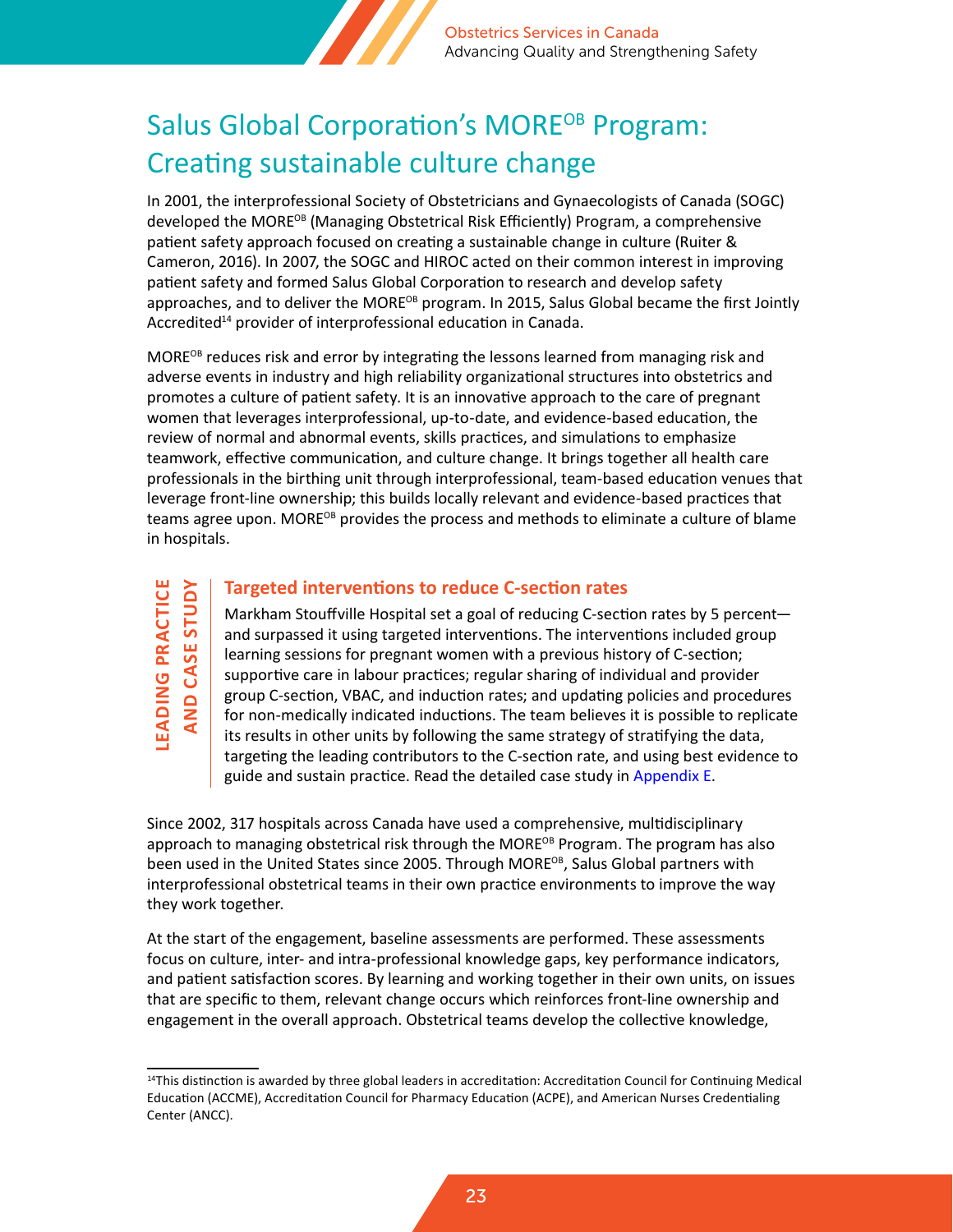

skills, attitudes, behaviours, and practices that build and sustain a culture of safety and continuous quality improvement. The assessments are repeated at selected intervals and have shown improvement. See [salusglobal.com](http://www.salusglobal.com) for further information.

Following is an overview of the MORE<sup>OB</sup> Program's impact in helping interprofessional teams improve the quality and safety of obstetrics care.

### **Results**

Applying knowledge and evidence-based patient safety tools and improving patient safety culture helps improve outcomes. The following data related to MORE<sup>OB</sup> Program outcomes are drawn from the MORE<sup>OB</sup> environmental scan, third-party peer-reviewed studies, and HIROC data.

#### **Fewer interventions and improved maternal and neonatal outcomes**

An approach focused on first reducing the probability of risk, followed by early diagnosis and rapid response when risk does occur, is associated with improved maternal outcomes. The improved outcomes include:

- Inappropriate post-date inductions reduced by 55% (n=189,983)
- Normal spontaneous vaginal delivery rate increased by 11% (n=247,767)
- **Combined forceps and vacuum operative vaginal births reduced by 47%**
- Prime C-section rate reduced by 12% (n=335,200)
- **Decreasing trend in the probability of postpartum hemorrhage (Ruiter, Senikas, & Renouf,** 2015)
- Third and fourth degree tears reduced by 22%
- Discharge  $\geq 48$ hr reduced by 12% (Frick et al., 2009)

The reduced maternal interventions noted above were associated with improved outcomes for newborns:

- Infants with an Apgar score<sup>15</sup> of  $\leq$  5 at five minutes reduced by 50%
- After low risk pregnancy and elective birth, the number of infants going to the NICU decreased by 77% (n=111,829)
- **Infants on ventilators reduced by 31%**
- Severe infant morbidity<sup>16</sup> reduced by 24%
- Hypoxic ischemic encephalopathy reduced by 33%
- **Infant mortality reduced by 18%**

#### **Reduced claims costs**

HIROC studied the first 26 hospitals involved in the MORE<sup>OB</sup> Program (chosen based on the maturity of the data) and found reduced claims costs when data from the five-year period preceding the MORE<sup>OB</sup> intervention were compared to data from the five-year period following

<sup>&</sup>lt;sup>15</sup>Apgar score is an index of observable signs on the newborn, generally accepted as an indication of infant wellbeing. The score is out of 10 with 10 being the best.

 $16$ Severe infant morbidity is an index of multiple conditions including respiratory distress; bacterial sepsis; omphalitis; cerebral, intraventricular, or subarachnoid hemorrhage due to birth injury; and intracranial nontraumatic hemorrhage.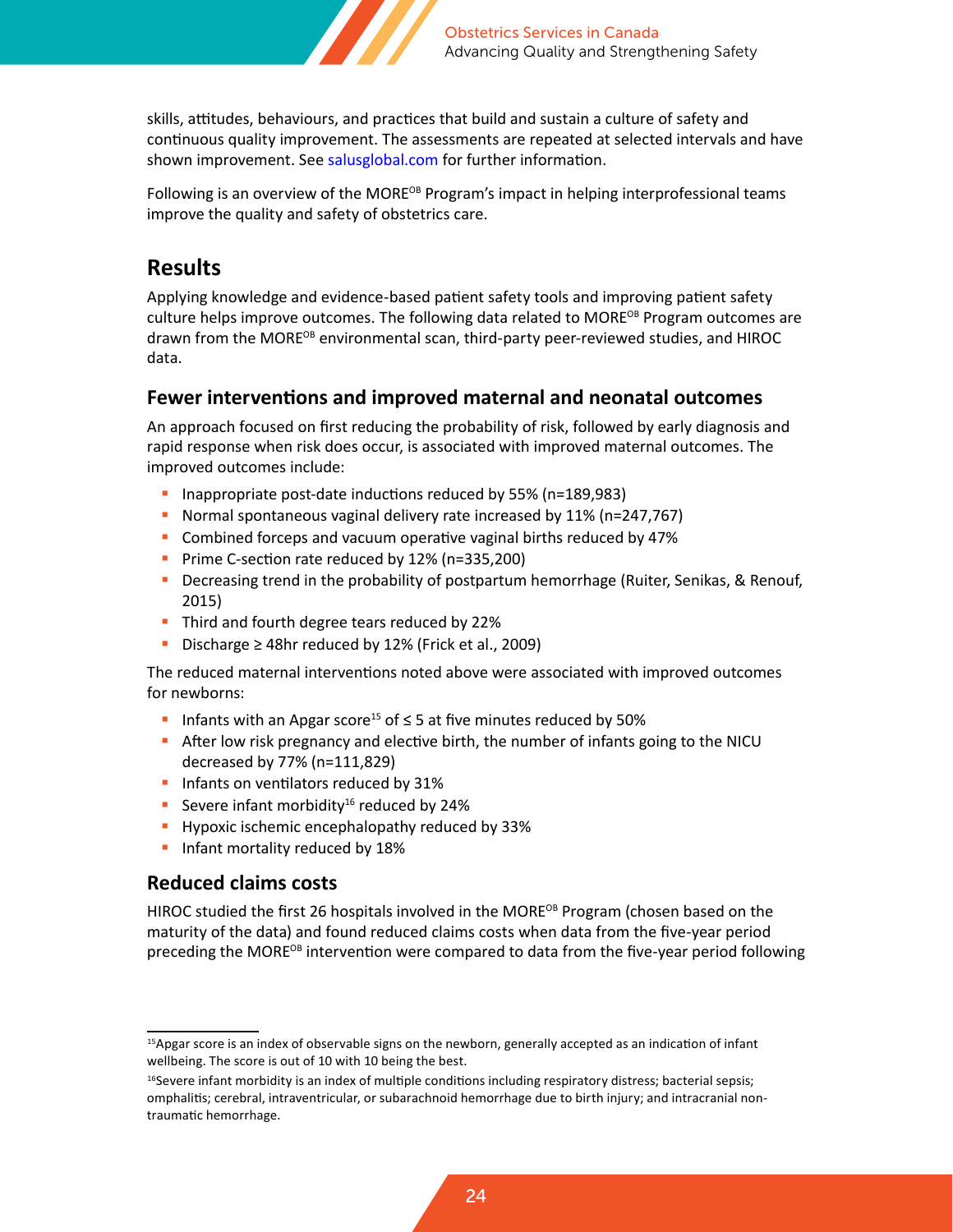

the MORE<sup>OB</sup> intervention. The MORE<sup>OB</sup> approach led to the following outcomes over the last fifteen vears:<sup>17</sup>

- Within the study group, the number of births rose by 8%, from 78,306 to 84,895 per year.
- Within the study group, the cost of significant<sup>18</sup> HIROC claims decreased from \$137 million to \$89 million, while those in other units at the same hospitals rose.
- The trended claims cost per birth within the study group decreased by 40%, from \$350 to \$210 per birth.

#### **Unit-based Culture Assessment Survey**

Since many of the observed risk elements within this report can be linked to existing culture, a focus on culture is appropriate. The validated, unit-focused MORE<sup>OB</sup> Culture Assessment Survey (CAS) is one of the assessments used in the program. The CAS evaluates the elements necessary to support a high reliability organization (Milne et al., 2010). A survey is performed at the outset of the program, and at selected time intervals. Results of the CAS reveals that continued engagement in MORE<sup>OB</sup> is associated with an improvement in all elements of culture necessary to successfully build and maintain a high reliability perinatal unit. A recent analysis of HIROC data revealed that an interruption of engagement in the MORE<sup>OB</sup> Program leads to an increase in the cost of litigation per birth (Graves & Montgomery, 2016).

Figure 4 illustrates the culture improvement, from baseline to the end of three years, in a recent cohort of 65 hospitals. The difference in the *n* is, in part, due to individuals not having yet completed the full three-year engagement.





#### See [Appendix D](#page-34-0) for more information on the importance of culture in health care organizations.

<sup>&</sup>lt;sup>17</sup>Based on a review of malpractice history before and after the introduction of the MORE<sup>OB</sup> Program.

<sup>18</sup>Significant claims are defined as those above \$500,000.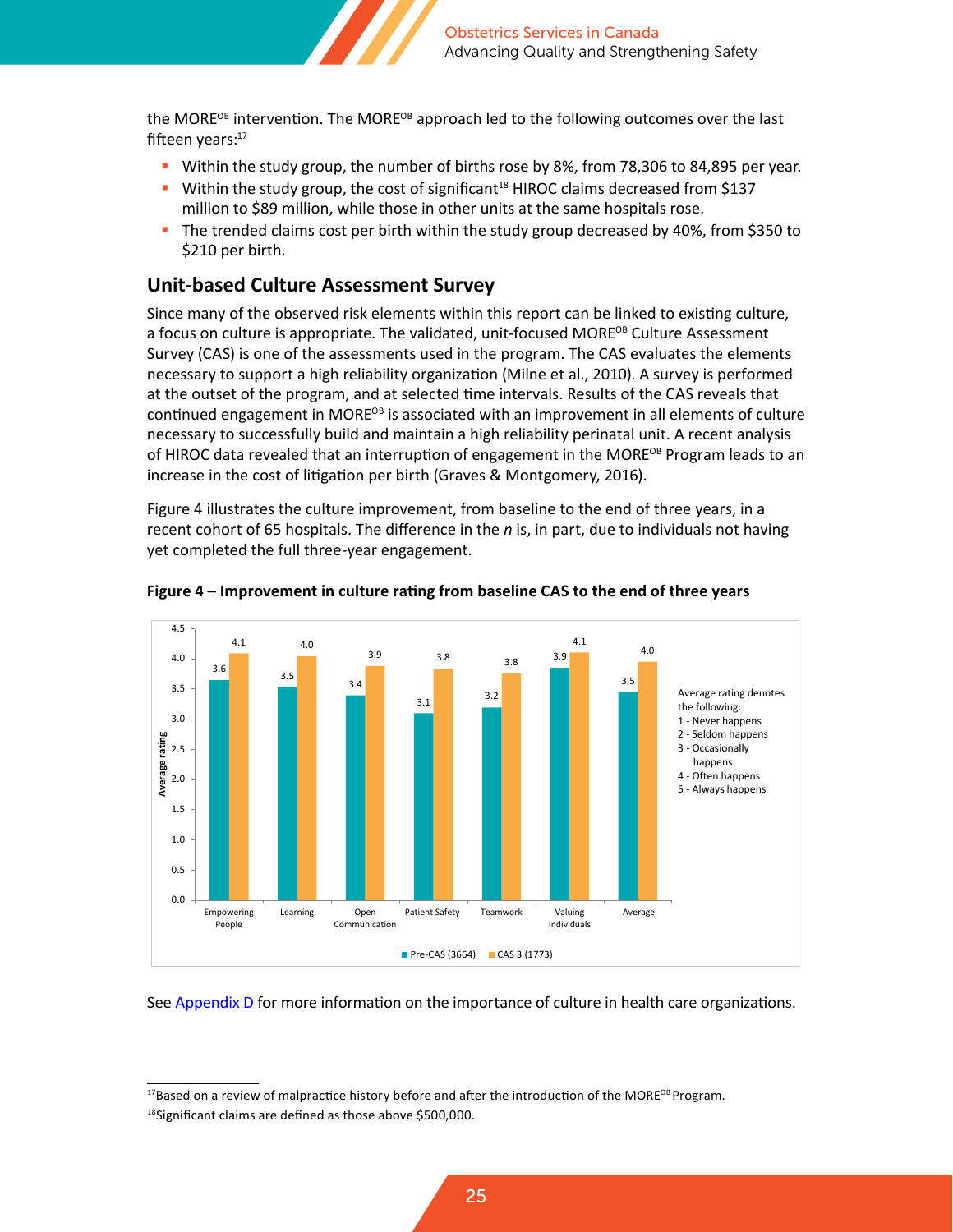

### **How MORE<sup>OB</sup>** is being used

#### **Markham Stouffville Hospital Corporation, Ontario**

Decreased C-section rates are attributed to involvement in MORE<sup>OB</sup>. Interventions to reduce C-section rates were based on data collection and analysis. This is also an Accreditation Canada Leading Practice. More detail can be found in [Appendix E](#page-35-0).

#### **Kehewin Health Centre, Alberta**

A shared care model is introduced for improved prenatal care for First Nation women, including more involvement by First Nation women. Results include decreased C-section rates and increased postpartum visits.

#### **Grey Nuns, Alberta**

**CASE STUDIES**

CASE STUDIES

Simulation workshops led to improved communication and collaboration among staff, physicians, and anesthesiologists.

#### **Beaufort-Delta Health and Social Services Authority, Northwest Territories**

A formal communication strategy improved the quality of care for prenatal patients. More detail can be found in [Appendix E](#page-35-0).

#### **Windsor Regional Hospital, Ontario**

Three practice changes resulted in improved interprofessional relationships and communication.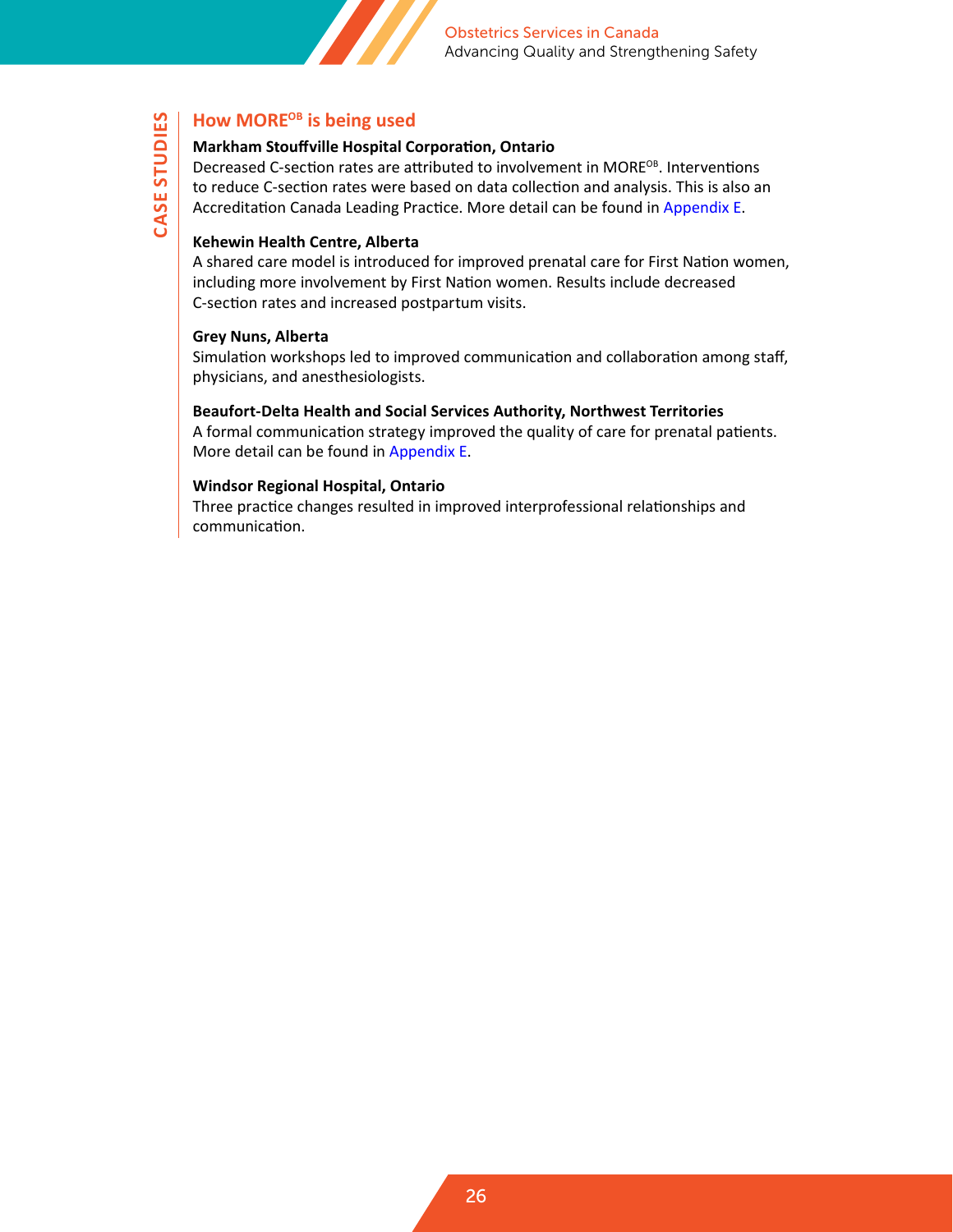

## <span id="page-26-0"></span>Key learnings and looking forward

While the quality of obstetrics care in Canada is high, patient safety incidents continue to occur. Although infants often experience the greatest harm, consequences can be severe for infants, mothers, and their families. There is a high degree of alignment around the major risks and priority areas for improvement in obstetrical care:

- **Fetal heart rate monitoring, interpretation, and response**
- **Induction and augmentation (i.e., intravenous oxytocin) of labour**
- **Timing of the decision and resources to perform a C-section**
- **Management of shoulder dystocial**
- Assisted vaginal delivery (i.e., forceps and vacuum-assisted deliveries)

Ineffective team communication including not escalating care concerns, failure to use standardized obstetrical guidelines and protocols, and poor clinical documentation were also identified as issues.

Collectively, a care team with common goals, processes, and knowledge can move obstetrical patient safety forward. Health care organization leaders and interdisciplinary teams must maintain a focus on achieving and sustaining improvements in obstetrical care to achieve:

- A culture of safety
- **Effective teamwork and communication**
- Reliable implementation of standardized care policies and processes
- **Monitoring and measuring the effectiveness, safety, and patient centredness of services**

### **Looking forward**

Accreditation Canada's focus on identifying emerging safety and quality risks is an important part of its ongoing enhancement of the Qmentum accreditation program. Most recently, significant revisions were made to strengthen and broaden the client- and family-centred care content in all Accreditation Canada standards, for evaluation during on-site surveys as of January 2016. This change reflects and promotes the need for meaningful involvement by clients and families throughout the care process. The standards now specify the elements of client engagement and collaboration that promote best practice.

Also for evaluation during on-site surveys as of January 2016, the Accreditation Canada standards were updated to include measurement for improvement criteria outlining the steps to use indicators effectively. This new content helps organizations identify areas for quality improvement and select and use indicators to measure the impact of their activities. In support of these new standards, the MORE<sup>OB</sup> Program is piloting an approach in 2016 that is designed to support these practices.

HIROC's knowledge translation strategy continues to evolve to provide health systems and obstetrical care teams and practices with focused and evidence-based tools and resources. Revised Risk Ranking and Risk Reference Sheets reflecting changes in medical-legal claims and evidence-based practices are now available at [hiroc.com](http://www.hiroc.com). Starting in 2016, over 80 health systems are participating in their second three-year RAC cycle.

The CMPA is developing a focused education program in obstetrics with the aim of further reducing avoidable harm for mothers and babies, in collaboration with stakeholders. Pilot testing for this program occurred in 2016 and national spread is anticipated. In addition to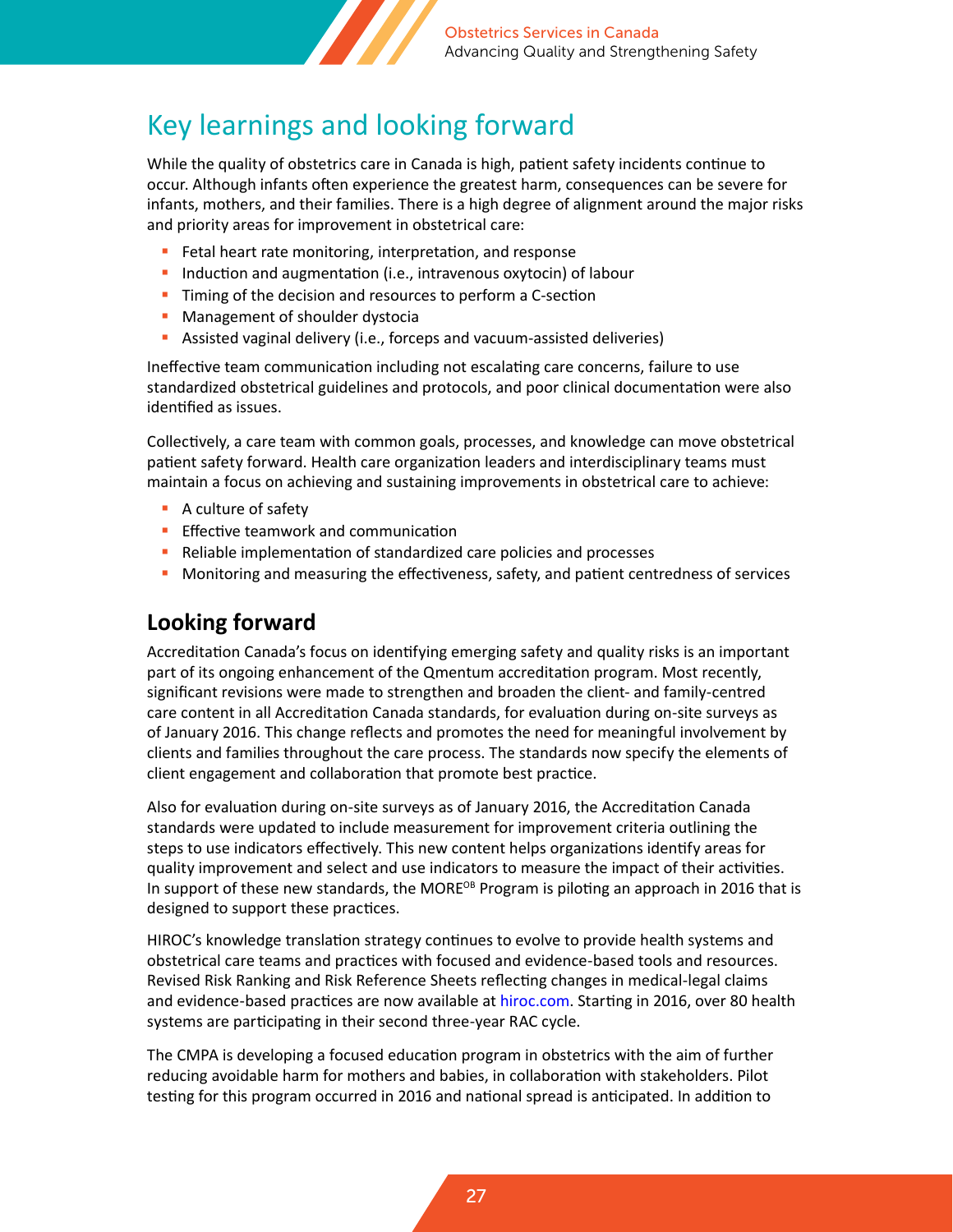

providing birthing units with information about the key risks, the interprofessional curriculum highlights the importance of reliability in decision making, team communications, system issues, informed consent, documentation, and quality improvement processes.

Obstetrical care providers also benefit from Salus Global Corporation's solutions for building stronger health care teams. The advantages of increased patient centeredness, interprofessional collaboration including the reductions in adverse events, improved performance, and quality outcomes can be achieved by teams and organizations delivering obstetrical services.

As much as there are clear opportunities to learn from what goes wrong, it is equally vital to understand why things go right, so as to recreate them. This concept is known in resilience engineering as production safety – an approach that needs to be carefully balanced in each team with a more traditional approach. This balance is a central tenet of the MORE<sup>OB</sup> Program.

### **In summary**

While Canadian health systems, teams, and practitioners strive for better maternal and infant outcomes, significant opportunities for improvement exist. Action is required at the system and direct care levels to reduce avoidable fetal, infant, and maternal harm incidents. A collective focus on obstetrical patient safety, including the adoption of evidence-based and reliable care processes, is crucial.

This report demonstrates the benefit of joint reporting and knowledge sharing to identify successes and prioritize improvement areas in obstetrics. Remembering and recreating what works and acting on opportunities for improvement can reduce the high cost of errors and patient safety incidents and, most importantly, benefit babies, mothers, and their families.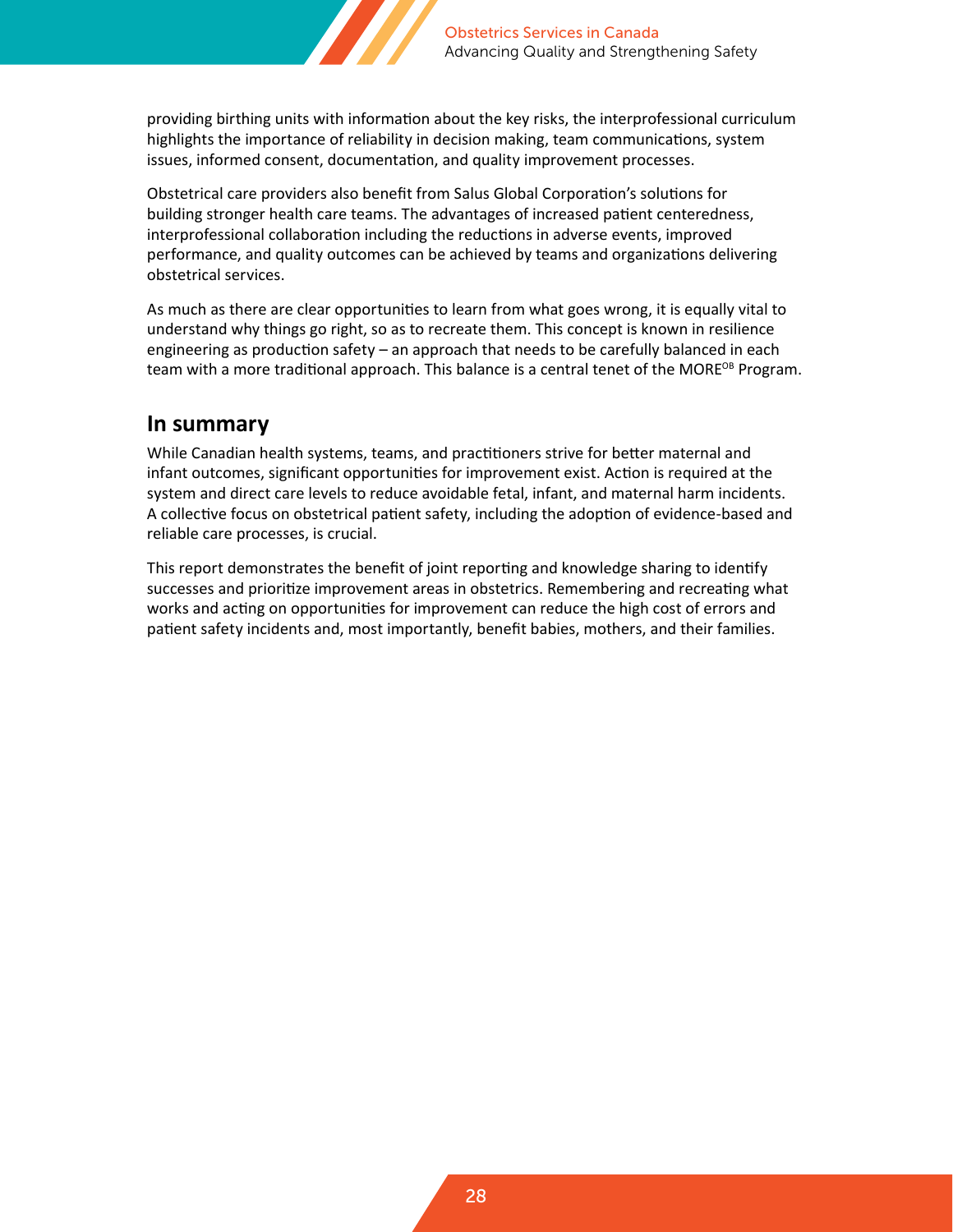

## <span id="page-28-0"></span>References

American College of Obstetricians and Gynecologists. (2011, October). Disruptive behavior. Committee Opinion Number 508. Retrieved from [http://www.acog.org/Resources-And-](http://www.acog.org/Resources-And-Publications/Committee-Opinions/Committee-on-Patient-Safety-and-Quality-Improvement/Disruptive-Behavior)[Publications/Committee-Opinions/Committee-on-Patient-Safety-and-Quality-Improvement/](http://www.acog.org/Resources-And-Publications/Committee-Opinions/Committee-on-Patient-Safety-and-Quality-Improvement/Disruptive-Behavior) [Disruptive-Behavior](http://www.acog.org/Resources-And-Publications/Committee-Opinions/Committee-on-Patient-Safety-and-Quality-Improvement/Disruptive-Behavior)

Canadian Institute for Health Information. (2014). DAD/HMDB hospitalization rate, average length of stay for top 10 high-volume inpatient hospitalizations and surgeries, and hospitalbased newborn rate, 2013-2014. Retrieved from [https://www.cihi.ca/en/types-of-care/](https://www.cihi.ca/en/types-of-care/hospital-care/dadhmdb-hospitalization-rate-average-length-of-stay-top-10-high-volume) [hospital-care/dadhmdb-hospitalization-rate-average-length-of-stay-top-10-high-volume](https://www.cihi.ca/en/types-of-care/hospital-care/dadhmdb-hospitalization-rate-average-length-of-stay-top-10-high-volume)

Choudry, Ifte. (n.d.) Culture, some definitions. Texas A & M University. Retrieved from [https://](https://www.tamu.edu/faculty/choudhury/culture.html) [www.tamu.edu/faculty/choudhury/culture.html](https://www.tamu.edu/faculty/choudhury/culture.html)

Frick, C., Nguyen, T., Jacobs, P., Sauve, R., Wanke, M., & Hense, A. (2009, June). Outcomes following province-wide implementation of the Managing Obstetrical Risk Efficiently (MORE<sup>OB</sup>) Program in Alberta. Poster presented at the Society of Obstetricians and Gynaecologists of Canada Annual Clinical Meeting. Halifax, Nova Scotia.

Gittell, J. H. (2009). High performance healthcare: Using the power of relationships to achieve quality, efficiency and resilience. New York: McGraw-Hill; 2009.

Graves, E., & Montgomery, N., (2016). Average cost savings of the MORE<sup>OB</sup> Program. Unpublished manuscript.

Hollnagel, E. (2014). Safety-I and safety-II: The past and future of safety management. Farnham, UK: Ashgate.

The Joint Commission. (2004, July). Sentinel event alert, Issue 30. Retrieved from [http://www.](http://www.jointcommission.org/assets/1/18/SEA_30.PDF) [jointcommission.org/assets/1/18/SEA\\_30.PDF](http://www.jointcommission.org/assets/1/18/SEA_30.PDF)

Levtzion-Korach, O., Frankel, A., Alcalai, H., Keohane, C., Oray, J., Graydon-Baker, E., Bates, D. W., (2010). Integrating incident data from five reporting systems to assess patient safety: Making sense of the elephant. *The Joint Commission Journal on Quality and Patient Safety,*  36(9):402-10.

Milne, J. K., Bendaly, N., Bendaly, L., Worsley, J., Fitzgerald, J., & Nisker, J. (2010). A measurement tool to assess culture change regarding patient safety in hospital obstetrical units. *Journal of Obstetrics and Gynaecology Canada,* 32(6):590–97.

Milne, J. K., Walker, D. E., & Vlahaki, D. (2013). Reflections on the Canadian MORE<sup>OB</sup> obstetrical risk management programme. *Best Practice & Research: Clinical Obstetrics & Gynaecology*, 27(4):563-9.

Morath, J., & Turnbull, J. (2005). To do no harm: Ensuring patient safety in health care organizations. San Francisco: Jossey-Bass.

Ruiter, J. & Cameron, C. (2016). Birth models that nurture cooperation between professionals: Pizza and other keys to disarmament. In Daviss, B., & Davis-Floyd, R. (Eds), *Birth models on the edge: Finding solutions to global controversies*. Berkeley and London: University of California Press. Manuscript submitted for publication.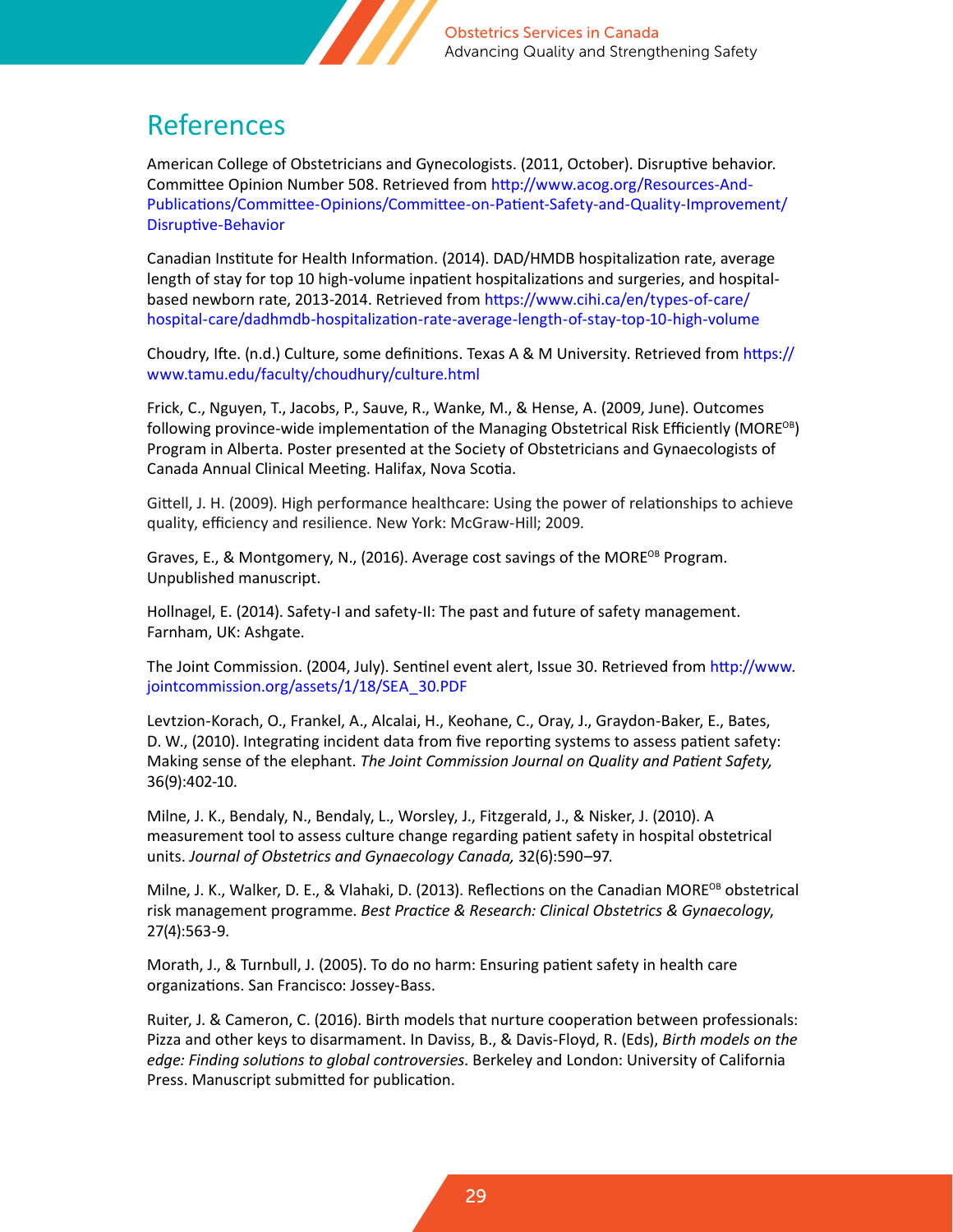

Ruiter, J., Senikas, V., & Renouf, L. (2015). Trends in postpartum hemorrhage during implementation of an educational and culture change program. Unpublished manuscript.

Simpson, K.R., Knox, G.E., Martin, M., George, C., & Watson, S.R. (2011). Michigan Health & Hospital Association Keystone Obstetrics: A statewide collaborative for perinatal patient safety in Michigan. *Joint Commission Journal of Quality and Patient Safety*, 37(12):544-52.

Statistics Canada. (2015). Birth, estimates, by province and territory. Retrieved from [http://](http://www.statcan.gc.ca/tables-tableaux/sum-som/l01/cst01/demo04a-eng.htm) [www.statcan.gc.ca/tables-tableaux/sum-som/l01/cst01/demo04a-eng.htm](http://www.statcan.gc.ca/tables-tableaux/sum-som/l01/cst01/demo04a-eng.htm)

Thomas, E., & Petersen, L. (2003). Measuring errors and adverse events in health care. *Journal of General Internal Medicine,* 18(1):61-7.

Vincent, C., Davy, C., Esmail, A., Neale, G., Elstein, M., Cozens, J. F., & Walshe, K. (2006). Learning from litigation. The role of claims analysis in patient safety. *Journal of Evaluation in Clinical Practice,* 12(6):665-74.

Vaughan, D. (1996). The Challenger launch decision: Risky technology, culture, and deviance at NASA. Chicago: University of Chicago Press.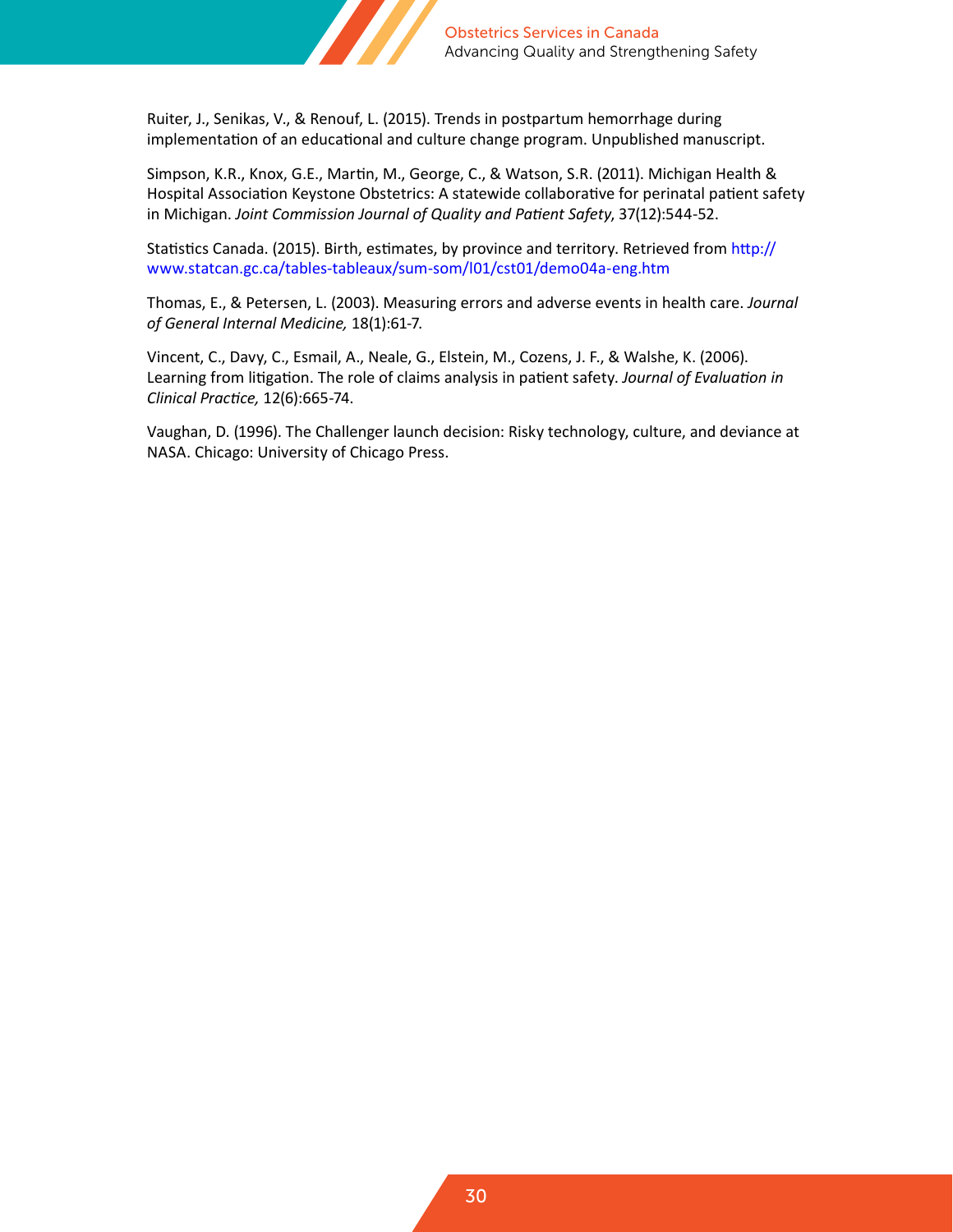

## <span id="page-30-0"></span>Appendix A: The Accreditation Canada Qmentum program

Included in the Qmentum program are comprehensive standards, a customized survey plan, a thorough self-assessment and on-site survey process, and detailed accreditation reports identifying strengths and opportunities for improvement.

Accreditation Canada surveyors are peer colleagues from the health care system who are trained to assess the performance of health care organizations according to the Qmentum process. These experienced senior health care professionals—nurses, physicians, administrators, laboratory scientists, pharmacists, and social workers, among others—are from Canadian health care organizations accredited by Accreditation Canada. During the onsite survey, they observe and evaluate the extent to which the standards are being met, and draw from their understanding of the Qmentum program as well as their personal experience and knowledge to offer advice and guidance on areas for improvement. Four-year cycle and year cycle and the complete state of the complete state of the complete state of the complete state of the complete state of the complete state of the complete state of the complete state of the complet

#### **Qmentum accreditation four year cycle**

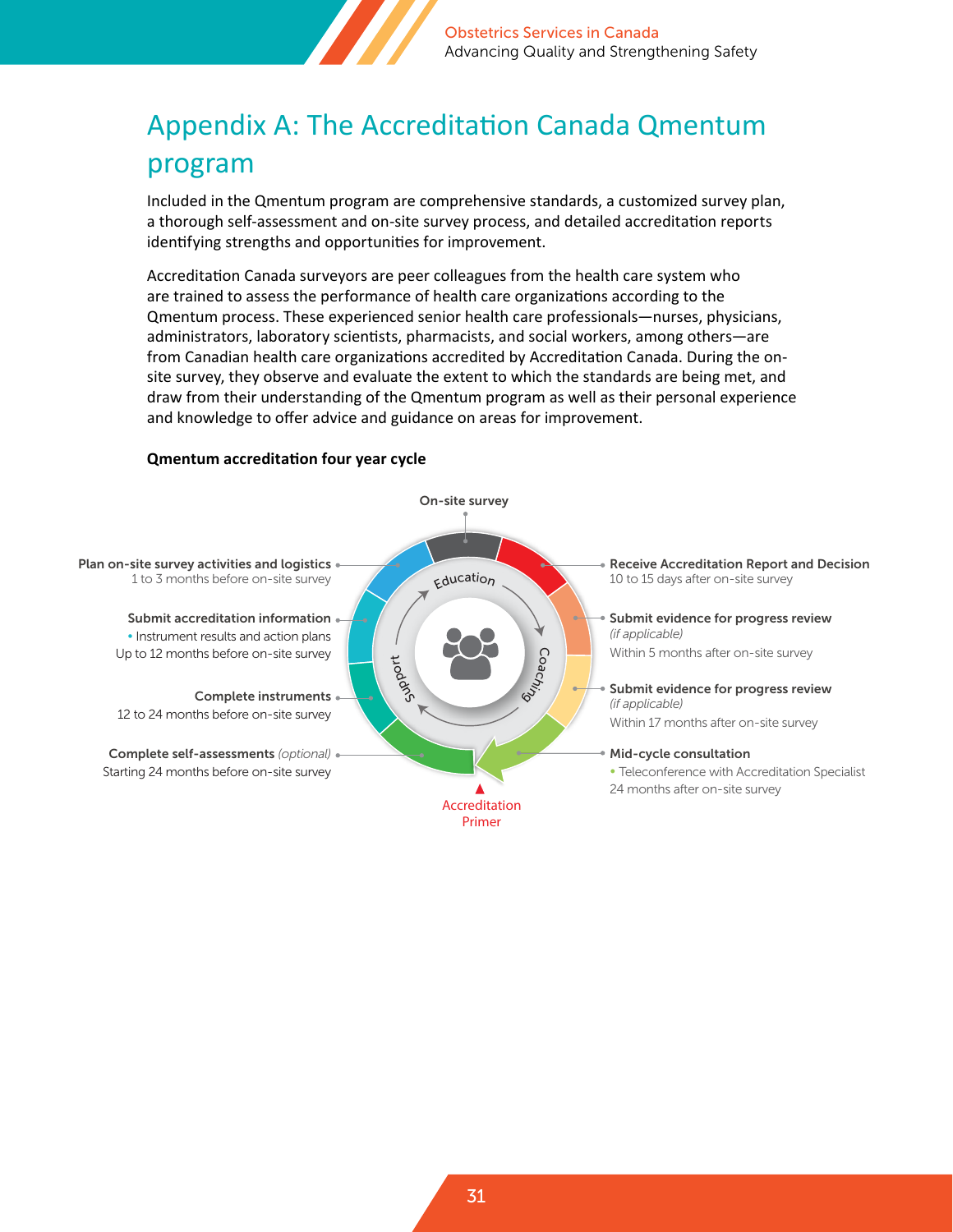

## <span id="page-31-0"></span>Appendix B: HIROC Medical malpractice data and maternal newborn claims

**Uses of claims data:** Medical-legal claims can be used to improve reliability by identifying important and actionable deficiencies in health care processes that are not generally captured by other data sources (Levtzion-Korach et al., 2010). Claims files provide information that can be used to qualitatively analyze adverse events, and are also particularly useful for identifying latent and systemic issues (Vincent et al., 2006; Thomas & Petersen, 2003). Analysis of aggregated claims data in anaesthesia, for example, led to the creation of professional standards requiring pulse oximetry and end-tidal carbon dioxide monitoring in the operating room, which dramatically decreased the risks associated with anaesthesia (Vincent et al., 2006).

**Limitations of claims data:** The limitations of using claims data are well established, particularly in the context of a single organization where claims are typically infrequent events. These limitations include low frequency and selection bias (they do not provide a representative picture of the entire population of adverse events); hindsight bias; and nonstandardized data, which makes coding and analysis difficult outside of a pooled database (Vincent et al., 2006; Thomas, 2003).

Other challenges associated with using claims data include: claims may not be known or reported for many years after an incident occurred, meaning data from past years is subject to change (actuarial projections of currently unreported claims can be made in aggregate but are not included in this report); claims costs develop over time as new/expert information comes to light related to damages and causation; and judicial inflation (increasing awards for the most catastrophic types of claims).

**Neonatal harm and claims costs:** The most worrisome claims in labour and delivery involve neurological injury to neonates which usually involve hypoxic ischemic encephalopathy caused by lack of oxygen during the antenatal period which can lead to brain damage, and kernicterus (bilirubin-induced brain dysfunction) caused by a build-up of bilirubin in the postnatal period. Deficits may not be evident during infancy, but become apparent as cognitive and development milestones are missed later in life.

Medical malpractice claims costs comprise a number of factors including costs associated with investigating and managing a claim (i.e. adjusters, lawyers, and experts); and indemnity payments to the injured party/claimant for pain and suffering, out-of-pocket expenses and lost income, family losses, and cost of future care. The latter expense explains the high cost of maternal/newborn claims as neurological injuries in neonates may lead to permanent and debilitating injuries which result in the child requiring support with some or all of his or her activities of daily living and other medical care. In these circumstances, care may be required twenty-four hours per day and that care is funded by one or more of the defendants in a malpractice action if it is determined the party is liable.

**Claims and claims investigations:** The medical malpractice system represents society's approach to compensation of injured parties provided a number of legal considerations are met. Investigations of medical-legal claims are carried out by trained adjusters, legal counsel, and clinical experts. They investigate whether the care provided met a reasonable standard (i.e., what most other providers would do in a similar set of circumstances). Issues related to causality are also central to the review (i.e., whether the alleged breach in the standard of care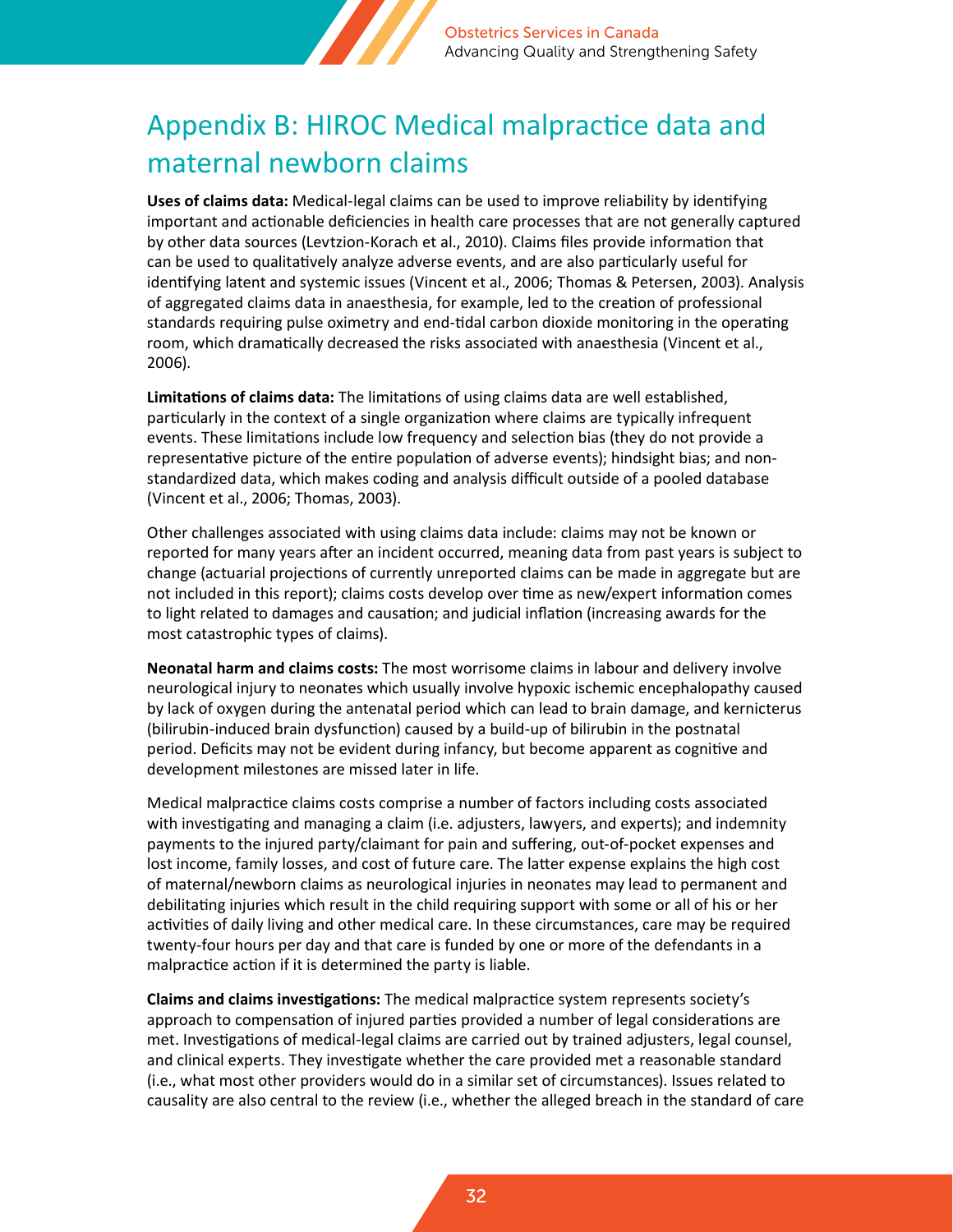

provided, caused, or materially contributed to the injury sustained). Investigations with clinical experts may determine that care did not meet an appropriate standard, resulted in damages to a patient, and that compensation is warranted. An investigation may also reveal that nothing could have been done to alter the course of events and that the health care provided did not cause or contribute to the injury sustained. Investigations of maternal/newborn claims can be particularly challenging as it is often difficult to determine when anoxia/brain injury occurred, whether it was preventable and by whom, and whether other factors such as maternal/placental factors or genetics played a role in the resulting outcome.

#### **Case study: Complexities and risks in obstetrics care**

A postdates pregnant woman went to the hospital twice with spotting and decreased fetal movement in the two weeks before her delivery. On her third visit, she was in the early phase of labour and fetal heart rate monitoring was started. Once she was transferred to the labour and delivery floor, the nurses recalled discussing the abnormal tracing with the oncall obstetrician and reported that the obstetrician left shortly after to attend another urgent obstetrical situation. The discussions with the obstetrician were never documented. When the obstetrician returned, the abnormal fetal heart rate pattern was confirmed and an emergency C-section was called. The infant was born with poor Apgar scores at one, five, and 10 minutes, and was diagnosed with severe brain damage and died five days after birth.

Expert review was critical of the nurses' reluctance to escalate their concerns to another physician if they did not receive a satisfactory response from the on-call obstetrician. The nurses also never documented their interactions with the obstetrician. While the experts felt the obstetrician was likely aware of the abnormal fetal heart rate pattern before attending the woman, the nurses were unable to recall what the obstetrician's responses or recommendations were.

Experts were also critical of the hospital's lack of a formal second on-call contingency plan in the event of two concurrent obstetrical emergencies. This system issue was felt to have delayed the C-section. Finally, experts were critical of the hospital's failure to have a formal escalation or "speaking up" chain of command protocol to facilitate and support any team member in escalating care concerns.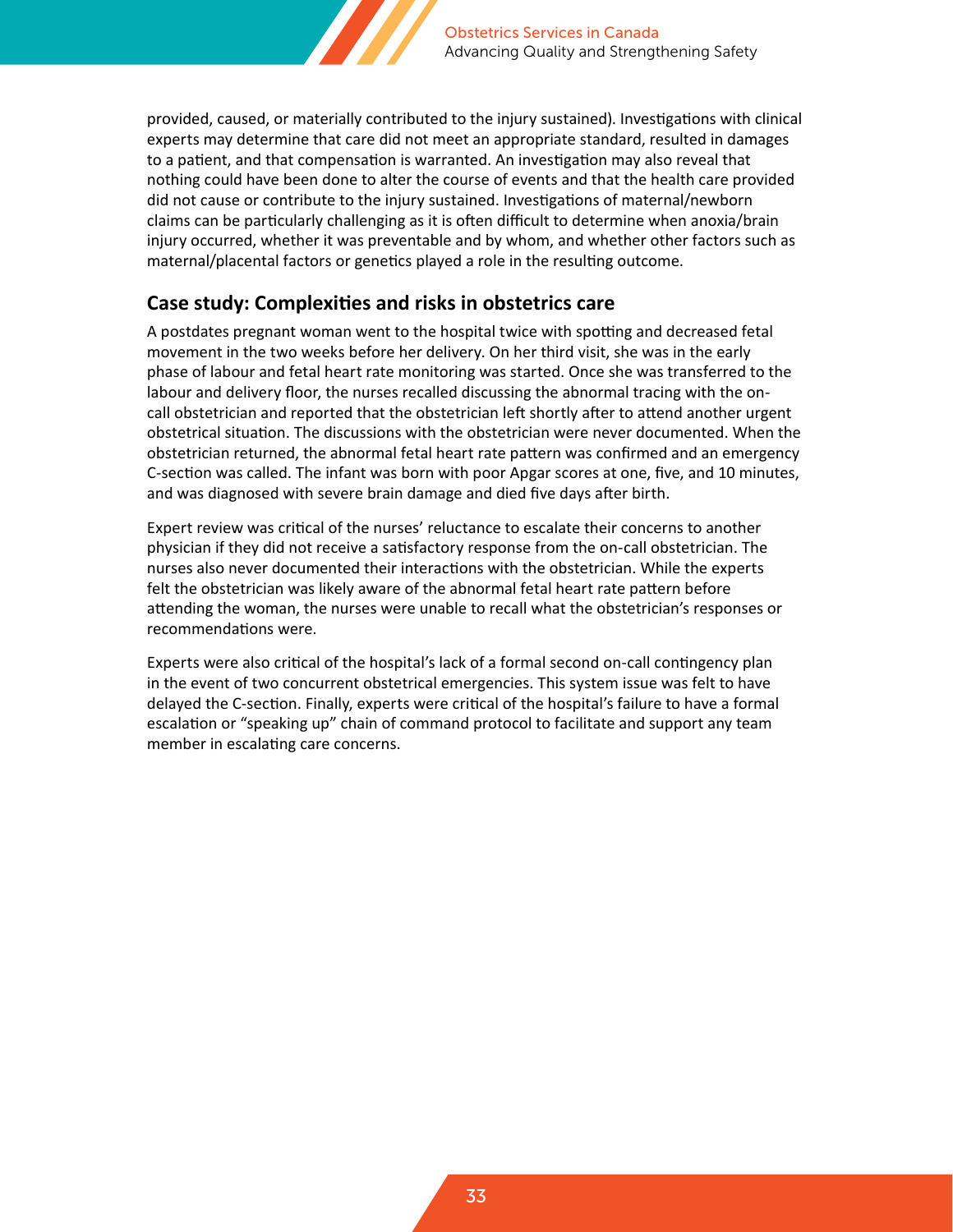

## <span id="page-33-0"></span>Appendix C: CMPA case studies

These examples highlight some of the key issues and complexities of CMPA obstetric cases.

#### **Case study: Poor team communication and clinical judgment**

A woman is admitted for induction at 37 weeks with oligohydramnios (a deficiency of amniotic fluid) and an abnormal non-stress test. Following two doses of dinoprostone, an oxytocin infusion is started. Electronic fetal monitoring is normal.

The physician artificially ruptures the membranes for clear fluid and applies a scalp clip. After five hours of active labour, an epidural is established. Within 30 minutes, the fetal heart rate tracing shows decreased variability and repetitive late decelerations. One hour later, the nurse notes increased uterine tone with poor relaxation between contractions; however, the nurse takes no action and continues to increase the oxytocin infusion.

Over the next two hours, the nurse notes three late decelerations, minimal variability, and fetal tachycardia. The nurse advises the physician, who remotely reviews a portion of the electronic fetal tracing, and orders that the induction continue. The nurse continues to increase the oxytocin infusion.

The physician attends one hour later and notes persistent minimal variability in the fetal heart rate tracing. The patient is found to be fully dilated and is instructed to start pushing. The monitor demonstrates progressive late decelerations; the physician is not notified of the worsening fetal status. The oxytocin infusion is increased. Two hours later, a limp infant is delivered spontaneously; aggressive resuscitation is required. The infant experiences early onset of convulsions, multi-system failure, and dies two days later. The autopsy shows extensive cerebral hypoxemic-ischemic changes.

All experts consulted are critical of the poor communication regarding fetal status, the decision to not attend in person, and the failure to intervene in the presence of a worrisome tracing. Without expert support, a shared settlement is paid by the CMPA on behalf of the physician, and by the hospital on behalf of the nurse.

#### **Case study: Inadequate risk discussion and no documentation regarding the management of shoulder dystocia**

An obese 28-year-old woman with gestational diabetes is induced at 38 weeks for suspected fetal macrosomia. Her labour progresses quickly. Once she is fully dilated, the nurse pages the obstetrician who attends promptly. After the head is delivered, shoulder dystocia is encountered. The obstetrician instructs the nurses to place the patient in the McRoberts position and to apply gentle supra-pubic pressure. The obstetrician performs a midline episiotomy and a 4,945 gm (10 lb. 14 oz.) baby boy is delivered. The head-to-body interval was four minutes.

The physician is called away to assess another patient and does not document the events of the delivery. On examination, the baby's left arm appears flaccid, consistent with Erb's palsy. Following brachial plexus nerve grafting, the baby recovers some function of his arm.

A legal action ensues. Peer experts maintain that in light of the suspected macrosomia, the obstetrician should have discussed the risks of shoulder dystocia and management options available. The experts state the lack of documentation makes it difficult to support the care provided to resolve the shoulder dystocia. Without expert support, a settlement is paid by the CMPA on behalf of the obstetrician.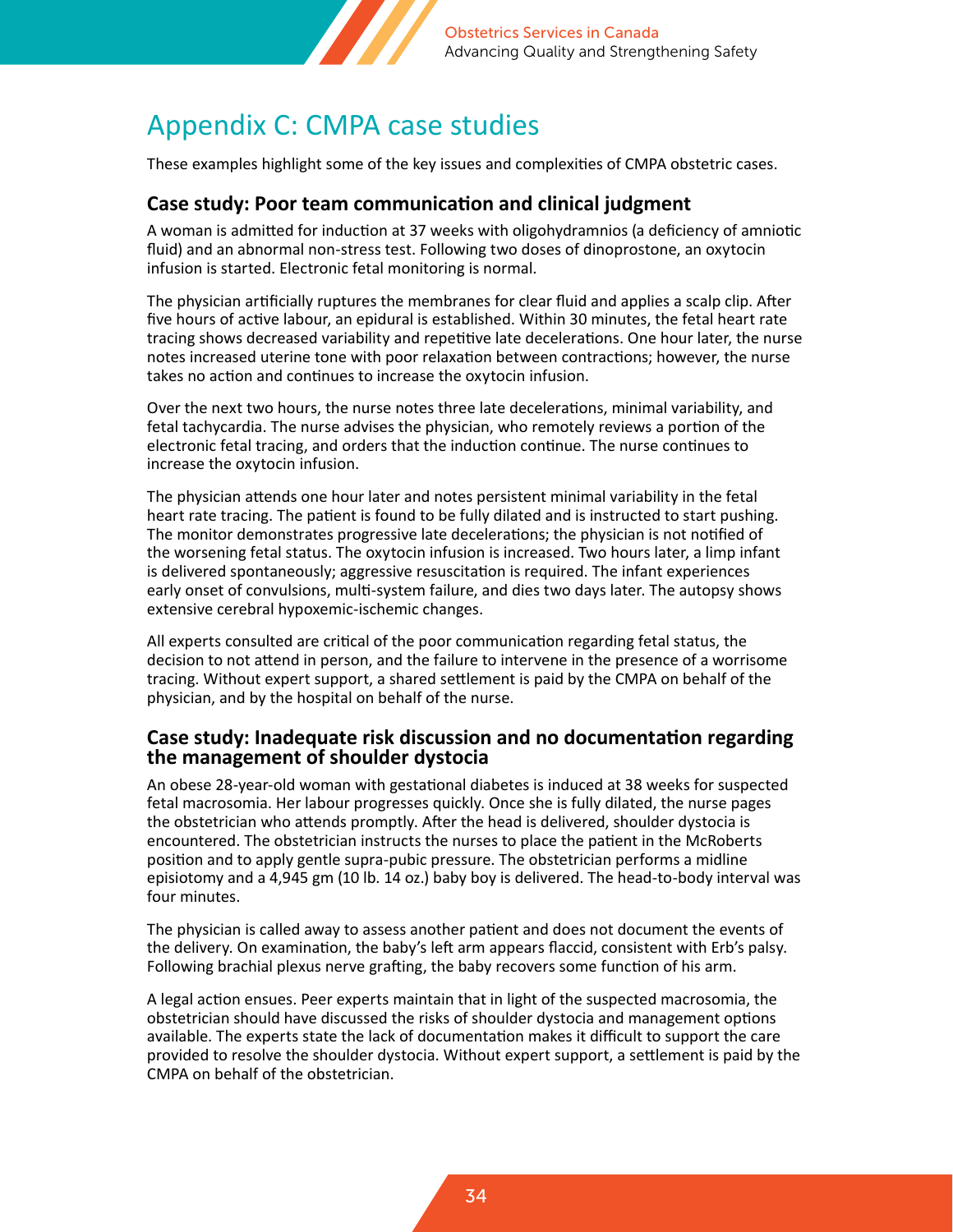

## <span id="page-34-0"></span>Appendix D: Culture

*Culture is a way of life of a group of people—the behaviors, beliefs, values, and symbols that they accept, generally without thinking about them, and that are passed along by communication and imitation from one generation to the next.*

Professor Ifte Choudhury, Texas A&M University

Issues with communication and teamwork are frequently cited as root causes of patient safety incidents. The causes of poor quality communication are steeped in poor quality professional relationships (Gittell, 2009). Poor work relationships and non-adherence to policies are related to organizational culture.

Groups of people who work together invariably have a culture. Cultures will assimilate newcomers. If a culture is positive, then newcomers will be assimilated into a good environment; if the culture is not positive, a more negative experience is expected. Within a culture are group experiences that can lead to dangerous situations. These are collectively known as normalization of deviance, such as those identified in the investigation of the Challenger disaster. Faulty or risky processes are not recognized or are minimized; serious deficiencies become entrenched in the work culture and are accepted as normal (Morath, 2005). As time goes on, technical and professional standards degrade. Eventually, all group cultures become less safe as they get away with normalizing deficiencies and the degradation of standards (Vaughan, 1996).

Therefore, interventions that are not focused on improving culture will likely not have sustained results. Interventions such as the MORE<sup>OB</sup> Program incorporate within their design the improvement of culture, communication, and teamwork. MORE<sup>OB'</sup>s team-based learning venues appear on the surface to be obstetric-focused educational activities—this focus drives engagement—yet are designed to leverage front-line ownership and improve culture, communication, and teamwork. As these improve, engagement builds and newcomers become assimilated into the positive culture. The communication and teamwork approaches they learned at school are now more likely to be accepted and applied, helping to sustain the change.

A focus on resilience and production safety (Hollnagel, 2014) further enhances culture, quality, and safety by leveraging the human as a resource rather than a liability. Reinforcing the team's ability to make changes leads to quick wins—further improving engagement and forming a quality and culture improvement cycle.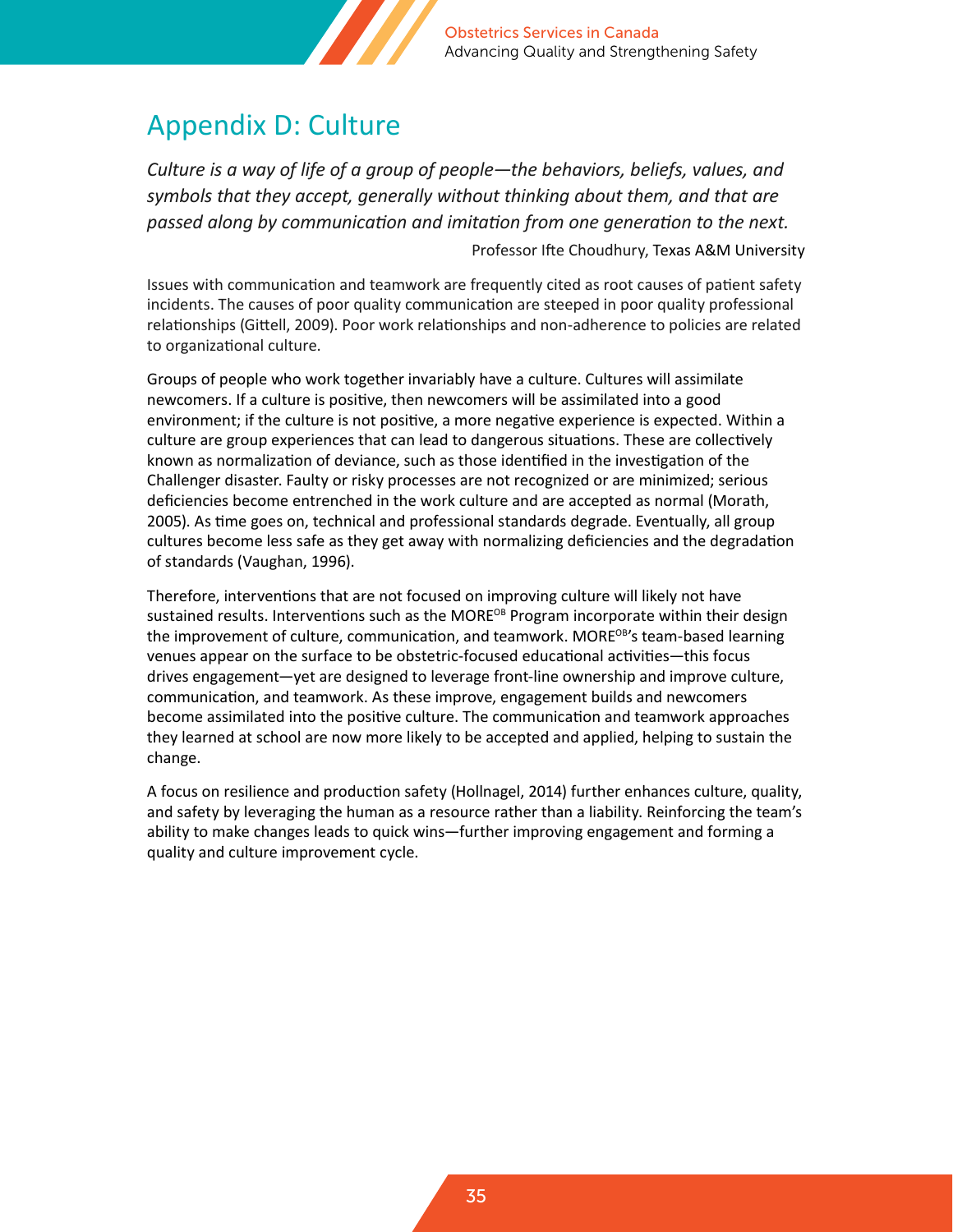

## <span id="page-35-0"></span>Appendix E: MORE<sup>OB</sup> case studies

Joanne Engram Beaufort-Delta Health and Social Services Authority Inuvik, Northwest Territories

### **Improving consistency and quality of care despite diverse culture, harsh landscape, and inconsistent staffing**

The care team at Inuvik Regional Hospital created a community of practice to address a lack of consistent, complete, and safe prenatal care. Interventions focused on developing a formal communications strategy that included all obstetrical care providers. Weekly multidisciplinary prenatal rounds, a prenatal round table to discuss risks and follow up for every woman who is at 36 weeks, and ongoing performance audits created a culture of safety that is providing safer and more comprehensive obstetrical care for the women and babies in the region.

#### **Background and overview**

The Beaufort-Delta Health and Social Services Authority (BDHSSA) serves the 7,500 residents of the Beaufort-Delta region in the Northwest Territories. The Inuvik Regional Hospital offers acute care services in the fourteen in-patient bed unit, three special care unit beds, four daysurgery beds, and two birthing room beds. A complement of registered nurses and licensed practical nurses provide 24/7 care. The acute care department has access to diagnostic testing and laboratory services in the hospital. Seriously ill or injured patients needing intensive care beyond the scope of services available at Inuvik Regional Hospital are transferred to Yellowknife or Edmonton. There are approximately 150 births per year at the Inuvik Regional Hospital. Our primary care team has a patient- and client-focused approach to service delivery, striving to provide competent, evidence-driven, quality care. Our physician complement consists of nine full-time positions, of which only one is filled by a permanent physician. Therefore, the BDHSSA physician complement is staffed by 89 percent locum physicians.

#### **Problem statement**

Pregnant women in outlying and satellite communities come to Inuvik for confinement at 37 weeks. Historically, if a woman was low risk, only at the time of confinement was the Inuvik Regional Hospital obstetric (OBS) physician made aware of this patient. Due to the inconsistent physician population mentioned above, the MORE<sup>OB</sup> Core Team noted that often patients would present in labour on the acute care unit without standard prenatal care. There was a lack of the MORE<sup>OB</sup> Module One goals, especially the development of quick wins by having all disciplines on the same page. A few common occurrences included RH negative women who were not treated at 28 weeks, poorly completed obstetrical histories, and incorrect dating, all of which increased the risk to mother and newborn. As well, group B strep bacteria status was rarely confirmed, resulting in unnecessary use of antibiotics. There was no established reporting system or sign-over system among the locum physicians providing prenatal care. As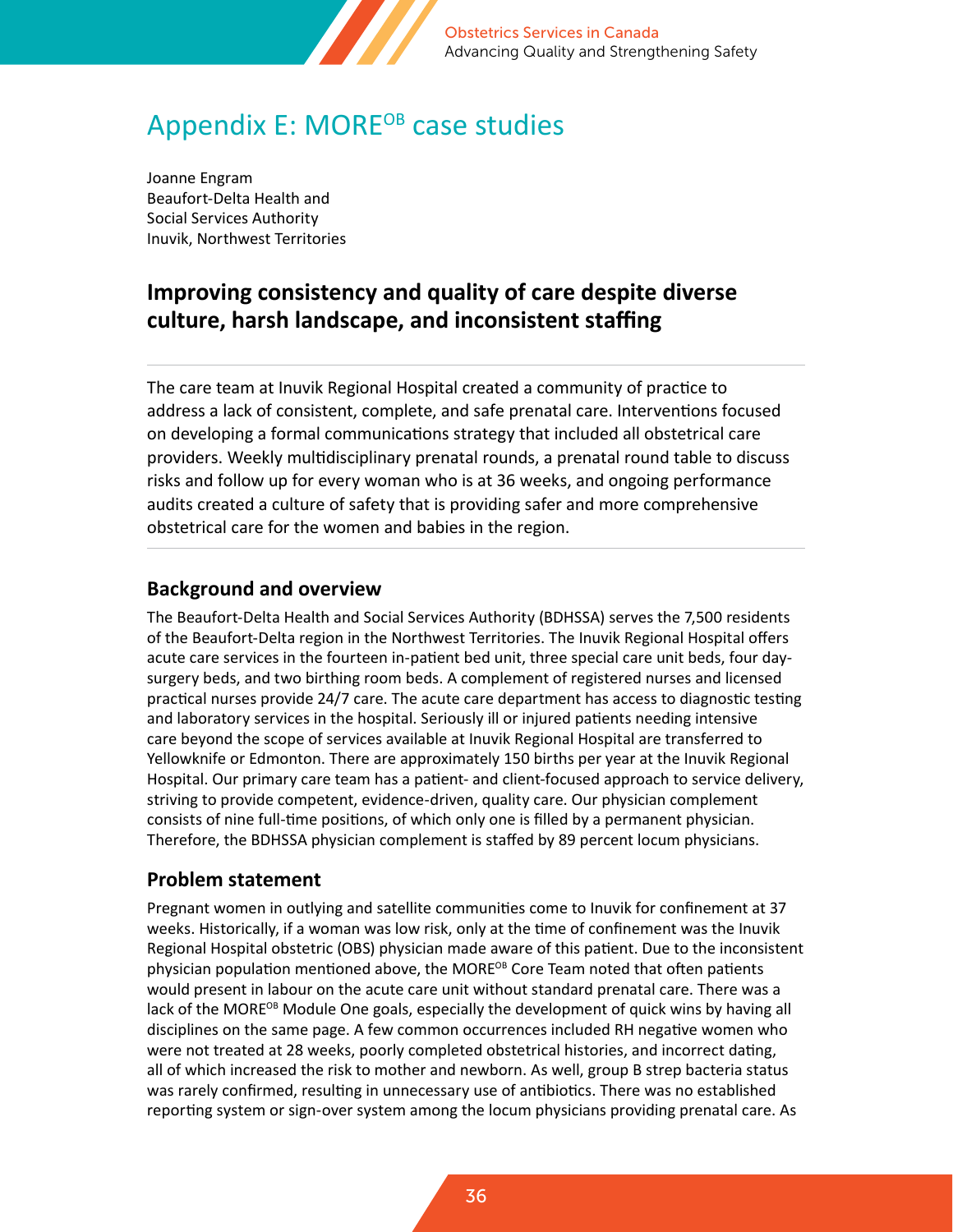

the MORE<sup>OB</sup> Program maintains open communication, increased trust and respect among all members of the team resulted in improved maternal and neonatal outcomes and reductions in harmful events.

#### **Goal**

The MORE<sup>OB</sup> Core Team wanted to develop a formal communication strategy among obstetrical care providers for the prenatal patients within the BDHSSA.

#### **Plan**

The MORE<sup>OB</sup> Core Team met with its participant group and locum physicians in January 2011 to brainstorm solutions to address the lack of consistent, complete, and safe prenatal care. All parties agreed on a formal process of review of prenatal patients by those involved in their care. Working closely with the co-medical directors, it was decided that a weekly review would occur for prenatal patients at 36 weeks gestation and over, as well as for any patient deemed high risk.

Weekly multidisciplinary prenatal rounds were implemented in February 2011 and subsequently enhanced. The OBS physician scheduled time on Monday mornings for chart reviews and to request clinic appointment bookings for all patients on the standardized prenatal list. Patients are booked that week with the on-call OBS physician. Each Monday and Thursday, staff involved in prenatal care (including the team leader for acute care and emergency, manager of hospital nursing units, medical director, OBS locum physicians, visiting gynecology/obstetrics specialist, medical students and residents, nurse practitioners, prenatal nutritionist, manager of clinics and anaesthesia) take part in a prenatal round table. This involves a review of the patient's current status, including gestation confirmation and method, gravida and para review, group B status, RH status and treatment, blood type and antibody review, third trimester hemoglobin, third trimester chlamydia and gonorrhea screen, body mass index (BMI), risk factors, date last seen in clinics, and any other relevant medical or psychosocial history. The obstetrics physician for that week discusses each patient's condition and relevant scheduled follow-up, and the multidisciplinary team actively plans for a safe delivery.

#### **Formalized prenatal rounds**

The MORE<sup>OB</sup> Program asserts that when an interprofessional team works together, it creates a community of practice. Team members share a common interest and recognize that reflective learning results in shared knowledge. All team members must be empowered to speak up and identify what might be negatively affecting patient care and safety. With this initiative, the manager of nursing units discussed the MORE<sup>OB</sup> Core Team's concerns regarding inconsistent prenatal care that often did not align with the MORE<sup>OB</sup> standards as well as the lack of communication among prenatal care service providers with the medical directors. The manager of nursing units presented the MORE<sup>OB</sup> Core Team's suggestion of formalized prenatal rounds to the senior management team, and this was supported by the senior leaders and the quality and risk manager.

After this approval, the MORE<sup>OB</sup> Core Team met with its participant group and locum physicians to share the proposed solution. The participants play an essential role in this initiative. Once a week, one of the group members reviews all prenatal records in the family clinics and adds every woman at 36 weeks to the list with her relevant medical/obstetrical history and information. The OBS physician completes chart reviews and presents each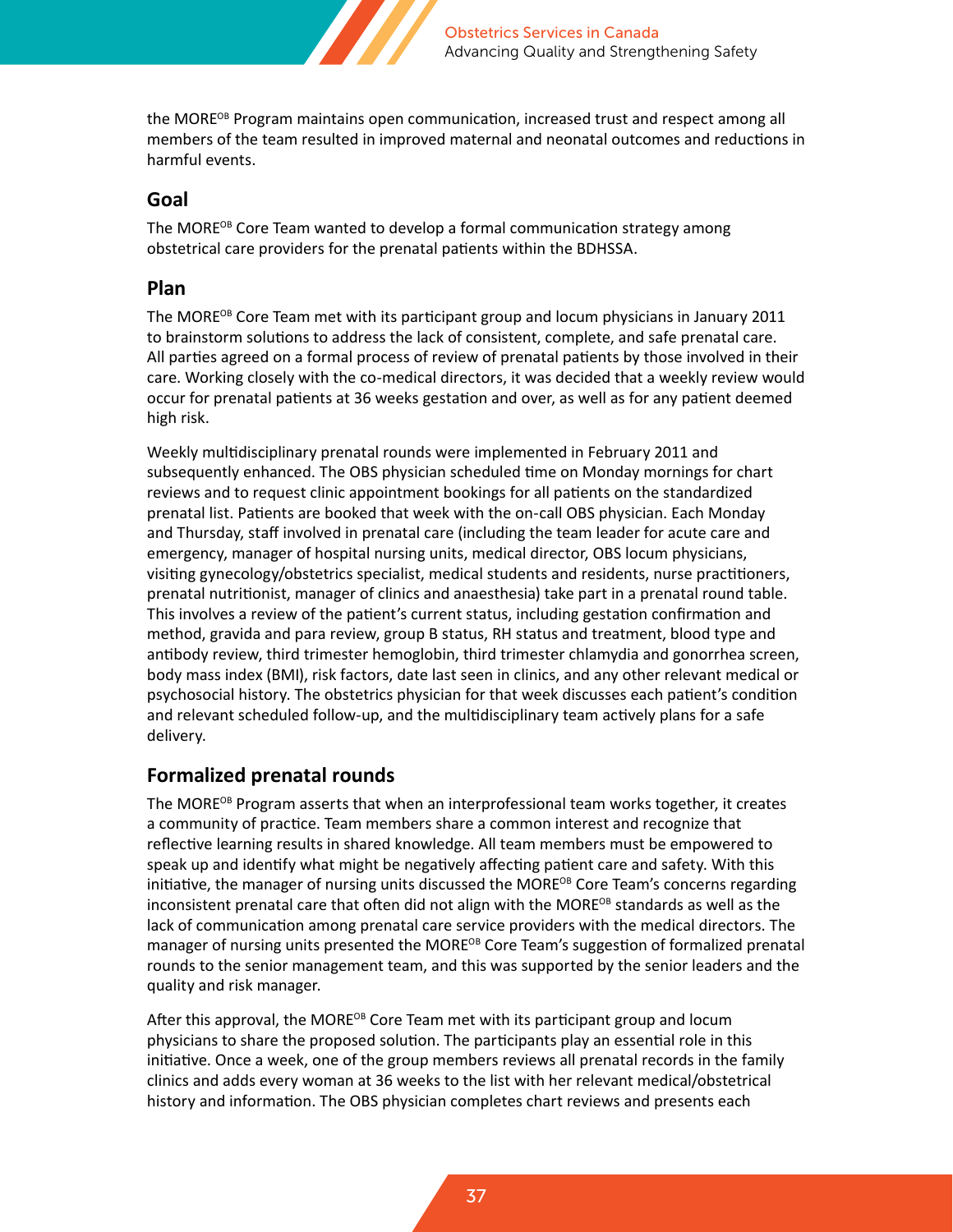

patient at the multidisciplinary obstetrical rounds on Mondays. The MORE<sup>OB</sup> Core Team and participant members have been the change champions behind this initiative. They have often rallied to ensure it stayed on track in its infancy.

A performance audit can be helpful to review a program and determine whether it is achieving its objectives effectively and efficiently. Module 2 enhanced the BDHSSA staff and management's knowledge of the functional components of auditing. Through completed audits, we were able to identify that 25% of our RH negative women were not treated as per MORE<sup>OB</sup> standards at 28 weeks gestation prior to the implementation of the prenatal reviews. We are now proud to report that 100% of our RH negative patients receive the standard of care. The audit reports and successes have been shared with our stakeholders, including Accreditation Canada, territory referral centres, quality and risk management, the public via the annual general report, senior management, and our dedicated obstetrical staff.

The bi-weekly multidisciplinary prenatal rounds are well established and the MORE<sup>OB</sup> team has been successful in changing the culture to one that values communication and that has a common and informed voice for all team members. The multidisciplinary rounds have improved patient outcomes by identifying a growing population of women with a BMI greater than 45. This has led to the BDHSSA developing a guideline that requires an anaesthesia consult pre-delivery for any woman with a BMI greater than 45. In one case, this led to a transfer to the tertiary centre for delivery; in another, it ensured a patient with a cardiac condition (supra ventricular tachycardia treated with Verapamil) had proper supports such as additional trained personnel at delivery for both neonatal resuscitation and advanced cardiac life support. Finally, for patients choosing adoption, there now are support plans involving social programs to ease the transition. There are countless benefits for patient outcome improvements and staff education via this initiative.

#### **Summary**

In conclusion, our MORE<sup>OB</sup> Core Team of seven members and participant team of ten members are often faced with the challenges of a diverse culture, harsh landscape, and inconsistent staffing patterns. Despite the obstacles, the team has consistently raised the bar in patient care, and has created a culture of safety that is apparent. I am proud to be part of such a group of change champions, leaders, and patient care advocates.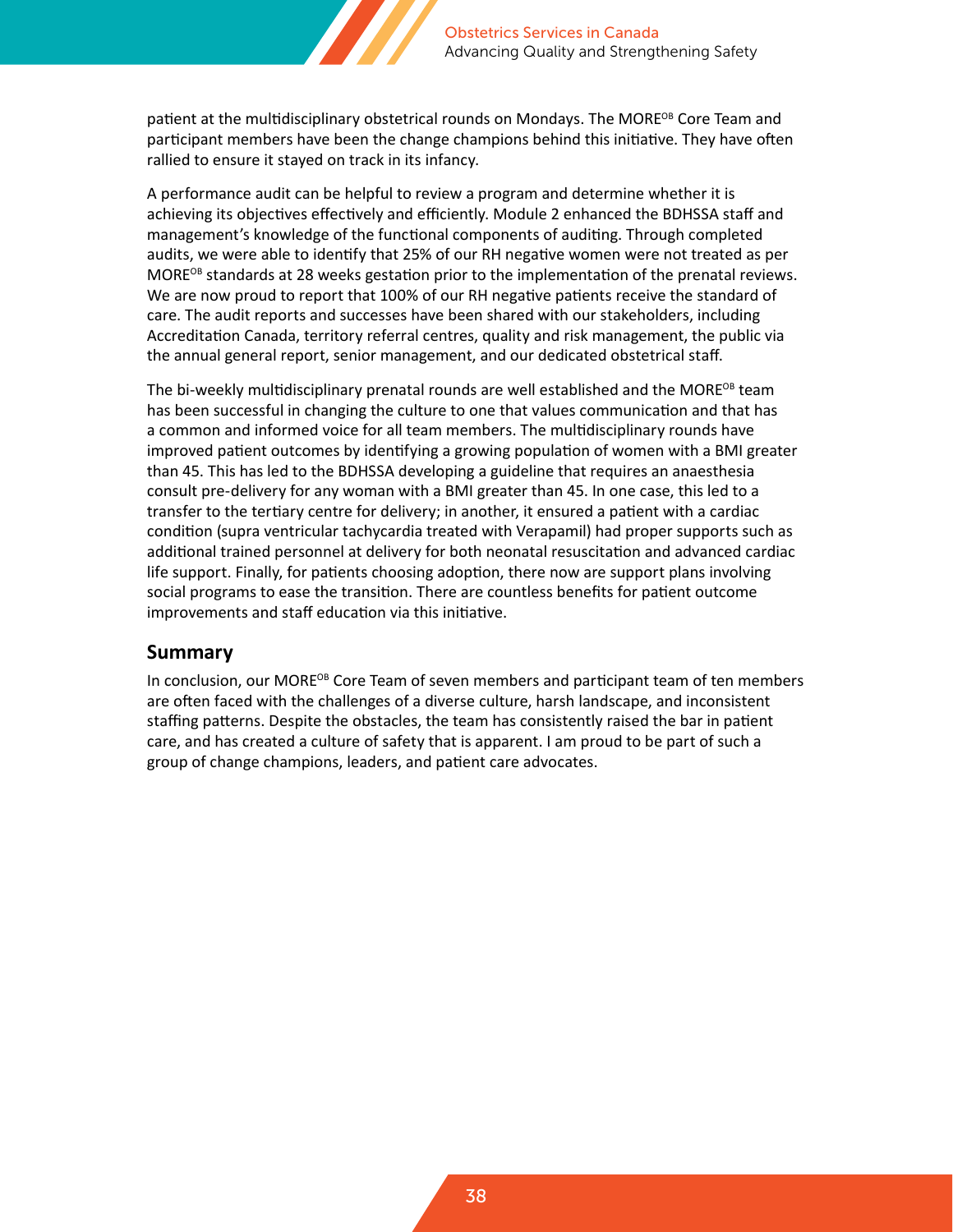

Carol Cameron Markham Stouffville Hospital Markham, Ontario

### **Upsetting the apple cart: Changing the status quo hierarchy and high C-section rates**

Markham Stouffville Hospital set a goal of reducing C-section rates by 5 percent—and surpassed it using targeted interventions. The interventions included group learning sessions for pregnant women with a previous history of C-section; supportive care in labour practices; regular sharing of individual and provider group C-section, VBAC, and induction rates; and updating policies and procedures for non-medically indicated inductions. The team believes it is possible to replicate its results in other units by following the same strategy of stratifying the data, targeting the leading contributors to the C-section rate, and using best evidence to guide and sustain practice.

#### **Background and overview**

Markham Stouffville Hospital (MSH) is a community-based, Level 2 hospital in York Region, one of the fastest growing regions in Ontario, Canada. It is experiencing a steady increase in the number of births each year. In 2014, the hospital welcomed close to 4,000 babies. MSH has a neonatal ICU allowing for management of gestation above 32 weeks. Since 2007, it has participated in the MORE<sup>OB</sup> Program.

As we gained experience with the Program, the team focused not only on the clinical areas of risk identified in the program, but on addressing unit-specific needs and goals as a collaborative effort. At MSH, maternity care providers, obstetricians, family physicians, midwives, and nurses now function as a well-integrated multidisciplinary team and have learned to collaborate. Providers meet regularly and jointly develop clinical guidelines and policies reflecting various scopes of practice.

#### **Goal**

In 2010, after a rise in C-sections and induction rates and a decrease in VBAC, the MORE<sup>OB</sup> Core Team created a Caesarean Reduction Strategies Task Force to examine the reasons for these trends and identify, implement, and evaluate a range of evidence-based interventions. The long-term goal was to reduce C-section rates by 5 percent. The task force brought together a multidisciplinary team of maternity care providers including midwives, nurses, obstetricians, anesthesiologists, pediatricians, and administrators.

#### **Plan**

The team stratified data by multiple variables and decided to focus on induction and VBAC. After a review of the literature on intervention strategies, the task force designed a specific plan to decrease these interventions and reduce the C-section rate. The interventions fell into three main categories: those aimed at pregnant women planning to deliver at MSH; those aimed at MSH providers; and those that would affect hospital policies.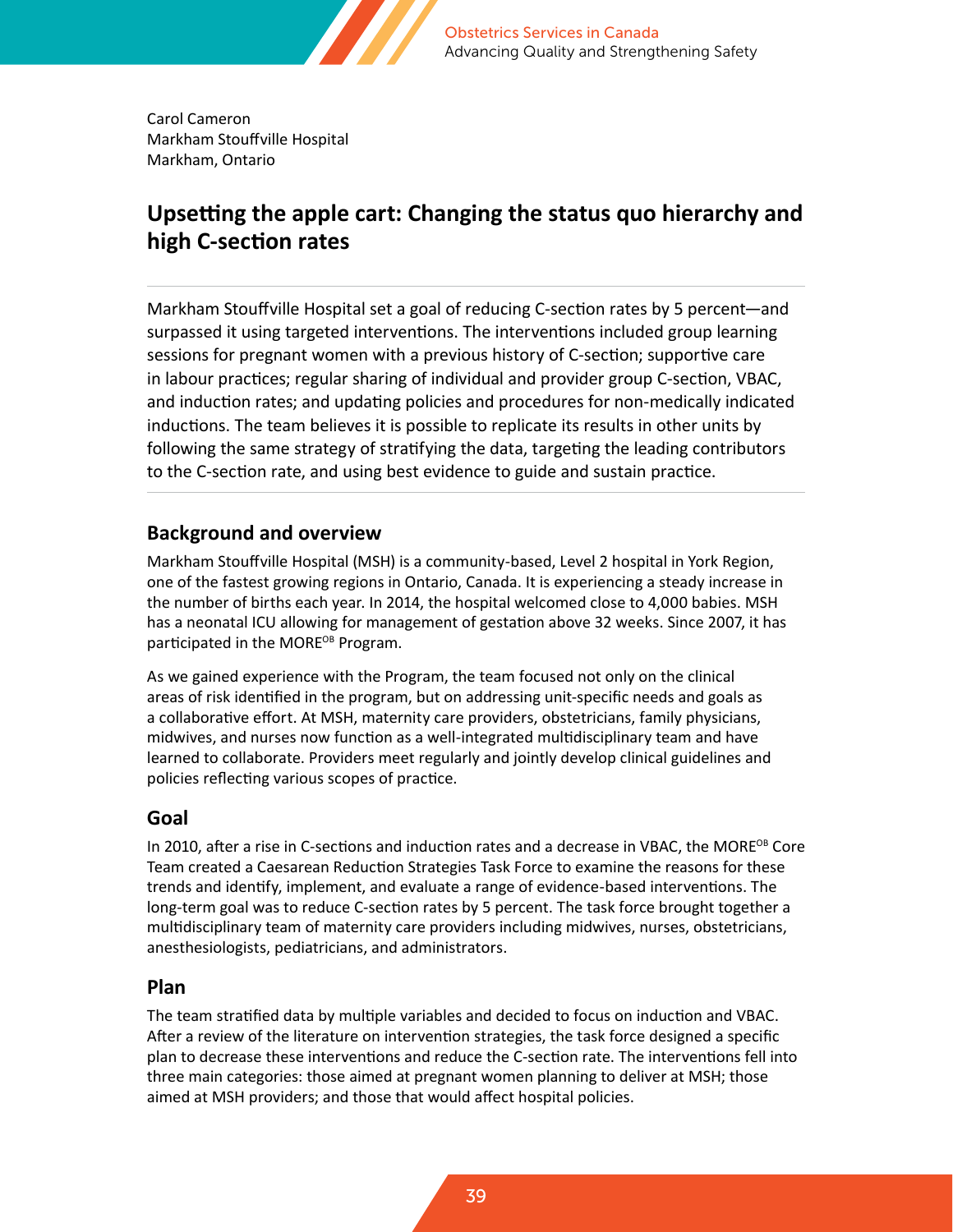

### **Targeted interventions**

Interventions targeting pregnant women included meetings with local prenatal educators to ensure consistency of information between educators and providers, and a revision of all patient education material to ensure that the descriptions of caesarean birth, VBAC, induction of labour, and supportive care in labour in those materials reflected best evidence. Based on the principles of informed choice and group learning, a session for all women with a history of previous C-section was established and led by the midwives. The Options for Birth Following Caesarean Birth sessions are an opportunity for women and their partners to discuss the reasons for their C-section and explore options for subsequent births. The session facilitator together with women who attend discuss the benefits and risks of both elective repeat C-section and VBAC and use a patient decision-making tool that assists women to fully explore their own specific risks and values. Session surveys demonstrate a high rate of satisfaction among participants.

Supportive care in labour practices is a focused intervention where staff have the education and tools to enhance one-to-one care for labouring women. Newly cross-trained perinatal nurses attend supportive care sessions with midwives, auscultation practices are encouraged in order to minimize the use of the electronic fetal monitor, and there is an area in the room for the nurse/midwife to sit comfortably. Necessary supplies, tools for documentation, and a Vocera communication device were also integrated into the room design.

Interventions aimed at practitioners began with rounds and data collection. The decision was made to communicate individual and provider group C-section birth rates, VBAC rates, and induction rates. At the start of this process, the chief of obstetrics provided each physician and midwife with a copy of their own personal rate along with their peer group's rate; these results were blinded. After two cycles of releasing quarterly rates, the results were unblinded at the request of all caregivers, and became known to all individuals in the peer group. These individual rates, overall unit rates, and the work done on reduction strategies are now part of each department and division meeting. Overall hospital rates for C-section, VBAC, and induction are posted by management on the unit in a place visible to the public. Stories describing our C-section reduction initiative, birth option sessions, and overall rates have appeared several times in the local newspapers. Our experience is now growing as the go-to place for other hospitals looking to reduce their C-section and induction rates. Staff members have remarked that Markham Stouffville has a strong reputation for lowering C-section rates.

All policies related to care of women in labour, VBAC, and induction of labour were reviewed and revised by our Patient Quality Committee, working closely with the task force members. One of the discoveries we made during our data review was the number of non-medically indicated inductions that were specifically listed as "post-dates." Our focus on the policy and process around this issue saw this rate fall to 1% in 2011–2012. Furthermore, our overall induction of labour rate decreased from 26% to 12% over the intervention period. The task force, together with management and professional practice, rolled out the policy changes as a package at varying times. It is difficult to know which had the most impact or whether the entire group of interventions working together achieved our results. It will likely be possible to replicate results in other units by using our strategy of stratifying the data, targeting the leading contributors to the C-section rate, and using best evidence to guide and sustain practice.